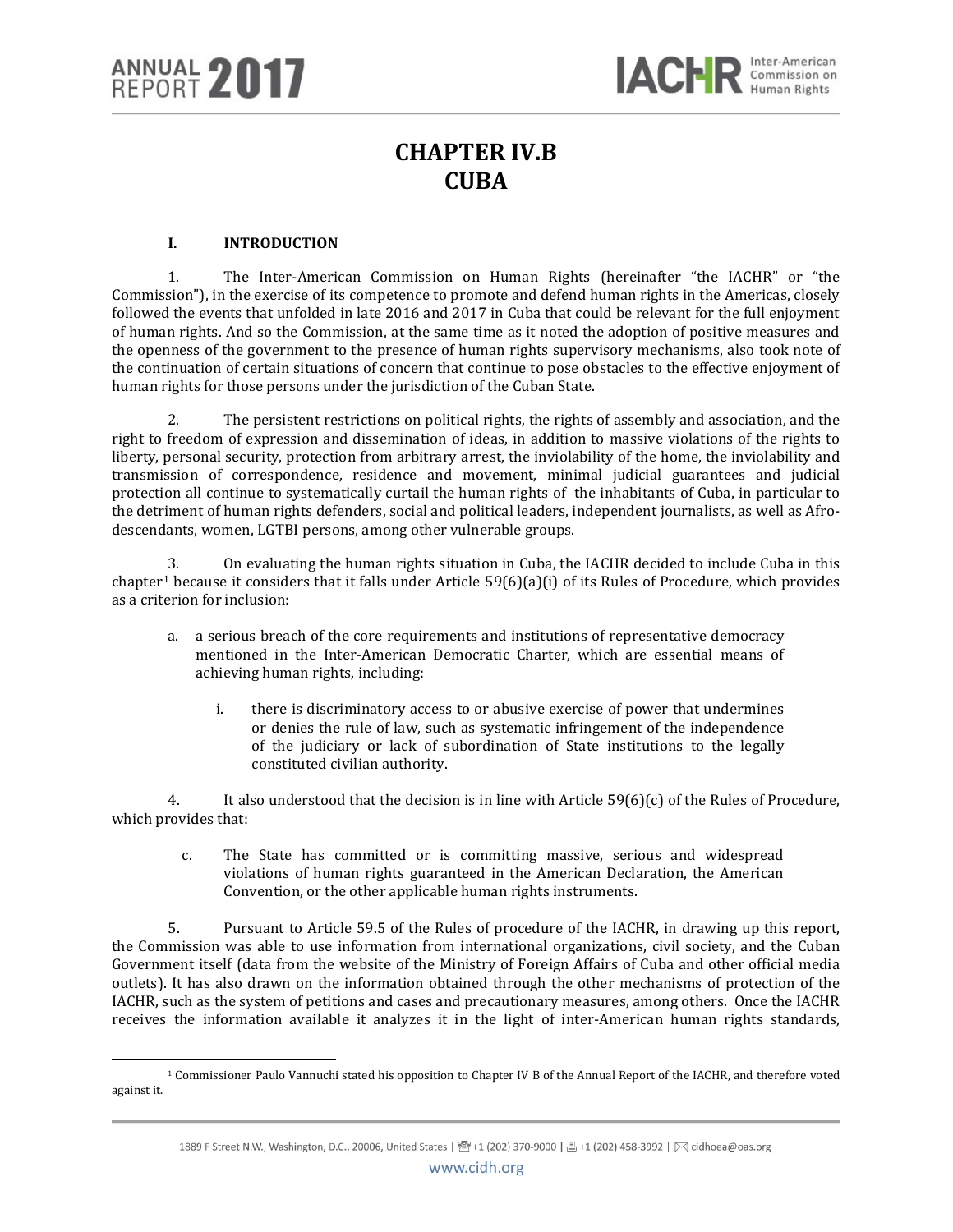identifies sound government practices, and issues recommendations. It also avails itself of this opportunity to describe its activities in relation to Cuba in 2017.

6. The Commission is aware of the various changes that are continuously unfolding in the hemisphere, and the mounting challenges states face when it comes to achieving the ideal in terms of the enjoyment of human rights. The IACHR is available to all the actors, especially the authorities of the Cuban government, to provide technical support as necessary. It also aspires to greater openness so as to strengthen dialogue and allow for a greater inter-American exchange of good practices in the hemisphere.

7. Finally, the Commission wishes to convey its deepest solidarity to the Cuban people in light of the devastating effects of Hurricane Irma as it swept through the island, and, in particular, to express its sincere condolences to the family members of the women and men who died and all other persons who were injured as a result of Irma. The IACHR also reiterates to the states and to the international community the importance of offering an immediate response in the form of humanitarian assistance, which is fundamental for responding to the humanitarian crisis that affects the survivors of natural disasters; and at the same time it issues an appeal to the states of the region to adopt mechanisms for sharing responsibility and responding collectively to the situation of the population impacted.[2](#page-1-0) In this regard, th[e I](#page-1-1)ACHR applauds the humanitarian assistance offered by the Government of Cuba to the people of Puerto Rico.3

8. On November 3, 2017, the Commission sent the State of Cuba a copy of the preliminary draft of this report, in keeping with Articles 59(7) and 59(10) of its Rules of Procedure, with a term of one month for receiving its observations. The State did not respond. On December 26, 2017, the IACHR approved the final version of this chapter.

# **II. PRELIMINARY MATTERS**

# **A. Situation of Cuba vis-à-vis the OAS**

9. On January 31, 1962, the Government of Cuba was excluded from participating in the inter-American system by Resolution VI adopted at the Eighth Meeting of Consultation of Ministers of Foreign Affairs, held in Punta del Este, Uruguay.<sup>[4](#page-1-2)</sup> On June 3, 2009, during the 39<sup>th</sup> Regular Session of the General Assembly, held in San Pedro Sula, Honduras, the General Assembly of the Organization of American States (OAS), by Resolution No. 2438, annulled that Resolution, and provided: "That the participation of the Republic of Cuba in the OAS will be the result of a process of dialogue initiated at the request of the Government of Cuba, and in accordance with the practices, purposes, and principles of the OAS."[5](#page-1-3)

10. Since its exclusion from the inter-American system the government of Cuba has largely kept its distance from the OAS.[6](#page-1-4) In 2017, the Consulate of Cuba in Washington, D.C. denied a request for a visa for

<span id="page-1-0"></span> $\overline{\phantom{a}}$ <sup>2</sup> IACHR, Press Release No. 139-17, <u>IACHR Expresses Solidarity with People Affected by Earthquake and Hurricanes in</u> [Countries of the Region and Urges States and the International Community to Take Steps to](http://www.oas.org/es/cidh/prensa/comunicados/2017/139.asp) Address the Situation of Those Affected, September 12, 2017.

<span id="page-1-1"></span><sup>3</sup> Twitter, Rogelio Sierra Dı́az @RogelioSierraD, Ofrece #Cuba ayuda a #PuertoRico por azote del #HuracamMaria, September 25, 2017. See also: Cuba Debate, [Cuba ofrece ayuda a Puerto Rico tras azote del huracán María,](http://www.granma.cu/elecciones-en-cuba-2017-2018/2017-09-19/modifica-el-consejo-de-estado-fecha-de-las-elecciones-para-delegados-a-las-asambleas-municipales-del-poder-popular-19-09-2017-00-09-41) September 25, 2017; 14ymedio, Cuba [ofrece ayuda médica y eléctrica a Puerto Rico tras la devastación del huracán,](https://www.youtube.com/watch?v=n3oy_hTfVf4) September 26, 2017.

<span id="page-1-2"></span><sup>4</sup> The text of Resolution VI can be found at the "Eighth Meeting of Consultation of Ministers of Foreign Affairs Serving as Organ of Consultation in Application of the Inter-American Treaty of Reciprocal Assistance, Uruguay, January 22 to 31, 1962, Final Act," Organization of American States, OEA/Ser.F/II.8, doc. 68, pp. 13-15.

<span id="page-1-3"></span><sup>5</sup> The text of Resolution AG/RES. 2438 (XXXIX-0/09) can be found in the "Thirty-Ninth Regular Session, San Pedro Sula, Honduras, June 2 to 4, 2009, Acts and Documents, Volume I," Organization of American States, OEA/Ser.P/XXXIX-0.2, p. 12.

<span id="page-1-4"></span><sup>6</sup> The Government of Cuba participates in the Pan American Health Organization (PAHO), which is a specialized agency of the OAS. Its participation there does not stem from its status as a specialized organ of the OAS, but from the agreement between the World Health Organization and the PAHO, according to which PAHO serves as the regional office of the WHO, in which Cuba participates as a member (OAS, Permanent Council, The situation of Cuba in the OAS and the protection of human rights: Aide Memoire presented by the Secretariat of Legal Affairs, OEA/Ser.CP/CG-1527/03, April 25, 2003).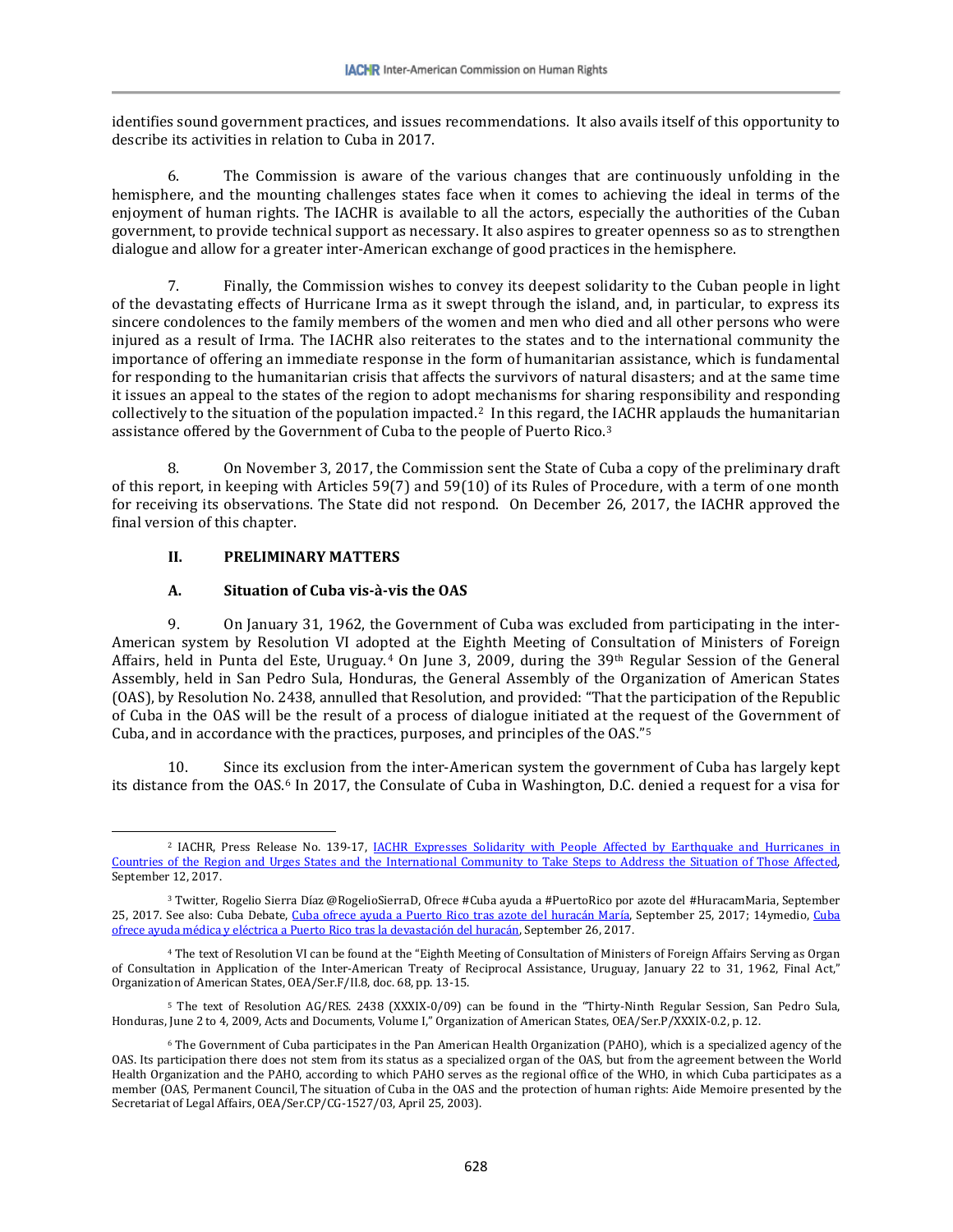OAS Secretary General Luis Almagro to travel on his official OAS passport; he was to receive the Oswaldo Payá award.[7](#page-2-0) During the same period, in several remarks President Castro and foreign minister Bruno Rodríguez, among other high-level authorities, have publicly expressed their strong repudiation of the work of the OAS in the region.<sup>[8](#page-2-1)</sup>

### **B. Situation of Cuba vis-à-vis the IACHR**

11. The past situation of Cuba's exclusion by the OAS has not stood in the way of the Commission carrying out its mandate to protect and monitor human rights, since it recognizes that Cuba is "juridically answerable to the Inter-American Commission in matters that concern human rights" on being "party to the first international instruments established in the American hemisphere to protect human rights" and because Resolution VI of the Eighth Meeting of Consultation "excluded the present Government of Cuba, not the State, from participation in the inter-American system."[9](#page-2-2) 

12. With respect to the states that have not ratified the American Convention on Human Rights, the states conferred on the Commission the power "to pay particular attention to the observance of the human rights referred to in Articles I, II, III, IV, XVIII, XXV, and XXVI of the American Declaration of the Rights and Duties of Man," as established at Article 20(a) of the IACHR's Statute.

13. Accordingly, in the exercise of its competence, the Commission has continued monitoring the human [r](#page-2-4)ights situation in Cuba t[hr](#page-2-5)ough special reports<sup>10</sup>; in Chapter IV, or its equivalent, of the Annual Report11; through the case system12; and by adopting and subsequently monitoring precautionary measures with the aim of protecting the life and integrity of every person under its jurisdiction. Notably, the Cuban State did not respond to the communications and decisions of the IACHR. Nonetheless, there is information

 $\overline{\phantom{a}}$ 

<span id="page-2-1"></span><span id="page-2-0"></span><sup>8</sup> In April 2017, the Ministry of Foreign Affairs declared: "It is high time to recognize that the OAS is incompatible with the most pressing needs of the peoples of Latin America and the Caribbean. It is incapable of representing their values and interests. It imposed a false democratic creed, responsible for the deaths of hundreds of thousands of persons from Latin America and the Caribbean and for the poverty and exclusion of millions. The OAS attacks and imposes, and does not engage in reconciliation or dialogue; it is contemptuous of the equality and self-determination of states. It conspires and subverts genuine and legitimately constituted governments with manifest popular support. It is deserving of the most profound repudiation." (Ministry of Foreign Affairs, Cuba ratifica firme compromiso de [acompañar a Venezuela,](http://www.minrex.gob.cu/es/cuba-ratifica-firme-compromiso-de-acompanar-venezuela) April 27, 2017).

On June 1, 2017, during a speech made before the Cuban legislature, President Castro, referring to the current crisis in Venezuela, accused the OAS of being an interventionist entity (National Assembly of People's Power, Full text of speech by Raúl at the [Second Special Session of the National Assembly of People's Power,](http://www.parlamentocubano.cu/index.php/texto-integro-del-discurso-pronunciado-por-raul-en-la-segunda-sesion-extraordinaria-de-la-asamblea-nacional-del-poder-popular/) June 2, 2017).

Subsequently, foreign minister Bruno Rodríguez recalled before the Community of Latin American and Caribbean States (CELAC) "this history of complicity of the OAS in the face of coups d'etat, social violence, forced disappearances, extrajudicial executions, assassinations of journalists and social activists, without counting the brutal effects of neoliberalism on the peoples" (Granma, La Celiac [contra la violencia golpista y en defensa del diálogo en Venezuela,](http://www.granma.cu/mundo/2017-05-02/la-celac-contra-la-violencia-golpista-y-en-defensa-del-dialogo-en-venezuela-02-05-2017-23-05-17) May 2, 2017).

<span id="page-2-2"></span><sup>9</sup> IACHR: [2002 Annual Report, Chapter IV, Human Rights Developments in the Region, Cuba,](http://www.cidh.oas.org/annualrep/2002sp/cap.4a.htm) OEA/Ser.L/V/II.117 Doc. 1 rev. 1, March 7, 2003, paras. 3-7; *[Seventh Report on the Situation of Human Rights in Cuba](http://www.cidh.org/countryrep/Cuba83sp/indice.htm)*, OEA/Ser.L/V/II.61 Doc.29 rev. 1, October 4, 1983, paras. 16-46.

<sup>10</sup> IACHR, Special Reports from the following years: 1962; 1963; 1967; 1970; 1976; 1979; 1983, available at[: www.cidh.org.](http://www.cidh.org/)

<span id="page-2-4"></span><span id="page-2-3"></span><sup>11</sup> IACHR, Chapter IV, or its equivalent, of the Annual Report for the following years: 1984-1985, 1985-1986, 1986-1987, 1987- 1988, 1988-1989, 1989-1990, 1990-1991, 1991, 1992-1993, 1993, 1994, and without interruption from 1996 to 2016, available at: [http://www.oas.org/es/cidh/informes/anuales.asp.](http://www.oas.org/es/cidh/informes/anuales.asp)

Also worthy of special mention is the participation of President Raúl Castro Ruz at the Seventh Summit of the Americas held in Panama City, Panama, April 10 and 11, 2015, bringing together, for the first time, the 35 heads of state and government of the OAS member countries (Seventh Summit of the Americas, Panama City, 2015. Available[: http://www.summit-americas.org/vii/docs\\_en.htm\)](http://www.summit-americas.org/vii/docs_en.htm).

<sup>7</sup> OAS[, Public letter from SG Luis Almagro,](http://www.oas.org/documents/spa/press/OSG-093-ROSA-MARIA-PAYA.pdf) OSG/093-17, February 22, 2017.

<span id="page-2-5"></span><sup>12</sup> IACHR: Report on the Merits No. 47/96, Case 11,436, Victims of the Tugboat "13 de marzo," October 16, 1996; Report on the Merits No. 86/99, Case 11,589, Armando Alejandre Jr., Carlos Costa, Mario de la Peña, and Pablo Morales, September 29, 1999; Report on Admissibility No. 56/04, Petition 12.127, Vladimiro Roca Antúnez et al., October 14, 2004; Report on Admissibility No. 57/04, Petitions [771/03 and 841/03,](http://www.cidh.org/annualrep/2004sp/Cuba.771.03.htm) Oscar Elías Biscet et al., October 14, 2004, and its subsequent pronouncement in Report on the Merits No. 67/06, [Case 12,476,](http://www.cidh.org/annualrep/2006sp/Cuba12476sp.htm) Oscar Elías Biscet et al., October 21, 2006; Report on Admissibility No. 58/04, [Petition 844/03,](http://www.cidh.org/annualrep/2004sp/Cuba.844.03.htm) Lorenzo Enrique Copello Castillo et al., October 14, 2004; and its subsequent pronouncement in Report on the Merits No. 68/06, [Case 12,477,](http://www.cidh.org/annualrep/2006sp/Cuba12477sp.htm) Lorenzo Enrique Copello Castillo et al., October 21, 2006, available at[: www.cidh.org.](http://www.cidh.org/)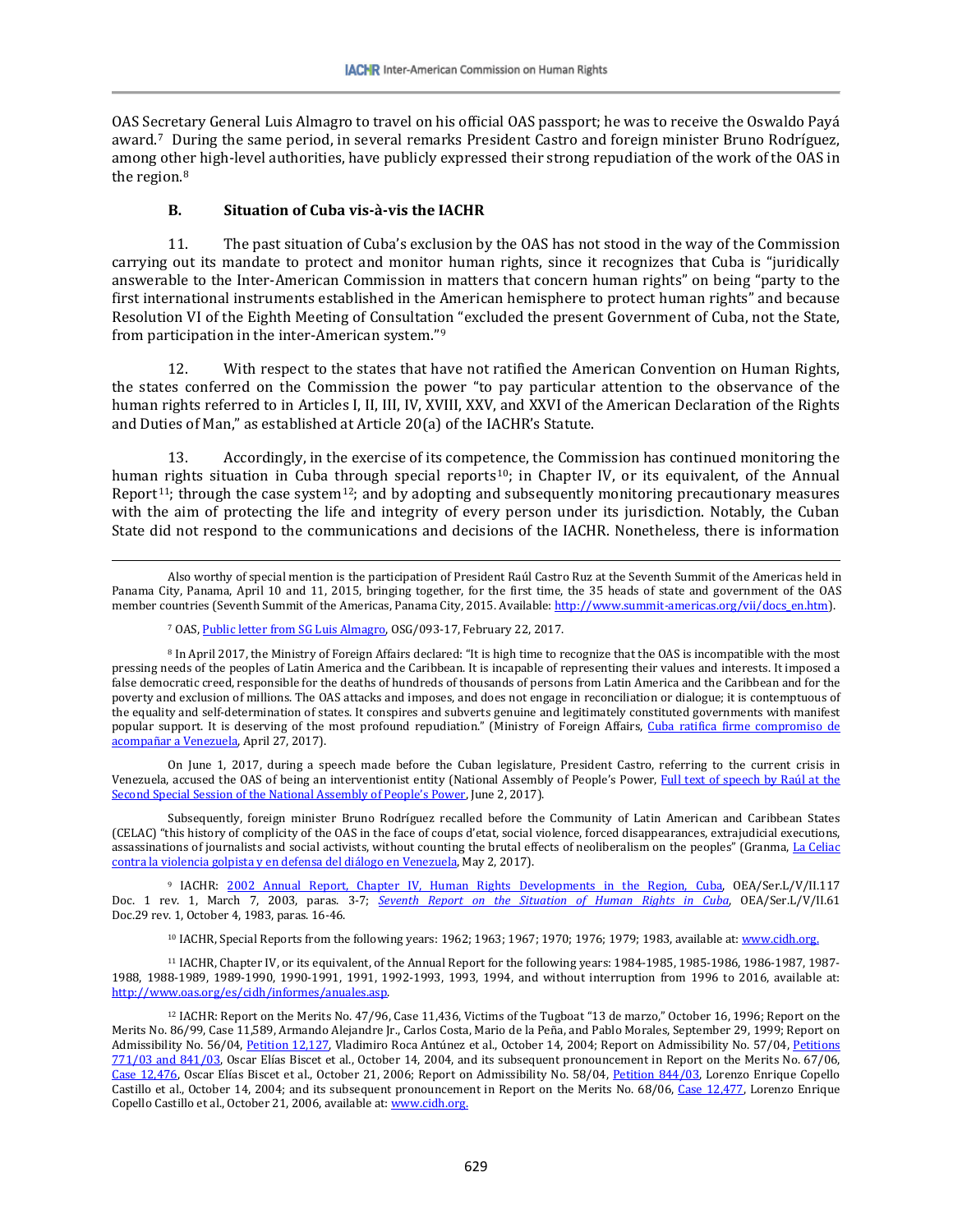about the impact of the Commission's pronouncements on the persons who they address; for example, when precautionary measures have been issued to protect life and integrity, the beneficiaries have reported having experienced the cessation or diminution in intensity, sometimes temporary, of the mistreatment, harassment, and/or assaults to which they were being subjected.[13](#page-3-0) 

14. The IACHR has not visited Cuba, so it once again takes the opportunity to reiterate its appeal to the Cuban State to give its consent and to facilitate its first onsite visit to the island, to enable it to observe the progress and challenges in the area of human rights.

### **C. Cuba's relations vis-à-vis other actors**

15. Since the announcement on December 17, 2014, of the reestablishment of relations between Cuba and the United States[14,](#page-3-1) the Commission has continued monitoring the process of normalization in the hope that the historic news, in addition to strengthening relations between the two member countries of the OAS, might be followed by a greater openness to an international presence in Cuba, including human rights supervisory mechanisms, as well as the total lifting of the economic blockade by the U.S. Congress.[15](#page-3-2) 

# • *Opening to the monitoring of the Universal Human Rights System*

16. In this regard, it was learned that after 10 years and at the invitation of the Government of Cuba, the first visit was made by the United Nations Special Rapporteur on trafficking in persons, especially women and children, Maria Grazia Giammarinaro, from April 10 to 14[16;](#page-3-3) and that months later the United Nations Independ[en](#page-3-4)t Expert on human rights and international solidarity, Virginia Dandan, was received, from July 10 to 14.17

# • *Relations with the EE.UU*.

<span id="page-3-6"></span>17. The IACHR learned that the Cuba-U.S. Bilateral Commission, established in August 2015 to define the focal issues on the agenda for reestablishing relations between the two countries, held its fifth meeting on December 7, 2016, in Havana, Cuba; there is no record of any meetings by that Commission in the course of 2017. Nonetheless, according to official Cuban sources, both countries continue signing cooperation agreements and memoranda of understanding<sup>18</sup>, making official high-level visits<sup>[19](#page-3-6)</sup>, holding technical and

<span id="page-3-0"></span> $\overline{\phantom{a}}$ <sup>13</sup> Meetings held at the headquarters of the Commission on June 9, 2016 with Sirley Avila León, beneficiary of Precautionary Measure 428-15, and June 23, 2016 with Iván Hernández Carrillo, beneficiary of Precautionary Measure 245-13; IACHR, Hearing on *[Situation of human rights defenders in Cuba](https://www.youtube.com/watch?v=rSBVTvoEKuM)*, 149th regular period of sessions, October 29, 2013.

<sup>&</sup>lt;sup>14</sup> The White House, Press Release[, Fact Sheet: Charting A New Course On Cuba,](https://obamawhitehouse.archives.gov/the-press-office/2014/12/17/fact-sheet-charting-new-course-cuba) December 17, 2014.

<span id="page-3-2"></span><span id="page-3-1"></span><sup>15</sup> IACHR, Press Release 156/2014: IACHR Welcomes Announcement to Reestablish Relations between the United States and Cuba. Washington, D.C., December 18, 2014.

<span id="page-3-3"></span><sup>&</sup>lt;sup>16</sup> OHCHR, Declaración del final de la visita a Cuba de la Relatora Especial sobre la trata de personas, especialmente mujeres y [niños, Maria Grazia Giammarinaro \(10-14 de abril de 2017\),](http://www.ohchr.org/SP/NewsEvents/Pages/DisplayNews.aspx?NewsID=21518&LangID=S) April 20, 2017.

<sup>17</sup> OHCHR[, Experta de la ONU aplaude la solidaridad internacional de Cuba, pero pide progreso en DD HH,](http://www.ohchr.org/SP/NewsEvents/Pages/DisplayNews.aspx?NewsID=21893&LangID=S) July 29, 2017.

<span id="page-3-5"></span><span id="page-3-4"></span><sup>&</sup>lt;sup>18</sup> For example: Oil spill preparedness and response agreement, January 9, 2017; Joint Statement on migration and refugees, January 12, 2017; Memorandum of Understanding on cooperation in areas related to national security; Agreement on Aeronautic and Maritime Search and Rescue of January 18, 2017; Treaty on the Delimitation of the Continental Shelf in the Eastern Polygon of the Gulf of Mexico, January 18, 2017; Ciénaga de Zapata and Everglades National Parks Agreement, January 18, 2017; Memorandum of understanding on animal and plant health, January 19, 2017; Memorandum of Understanding between the National Port Administration of Cuba and the United States Port of Mobile, Alabama (See: Cuba Diplomática, Relaciones Bilaterales, available at:<br>http://www.cubadiplomatica.cu/eeuu/ES/RelacionesBilaterales/tabid/12111/currentpage/1/Default.aspx); Memor [http://www.cubadiplomatica.cu/eeuu/ES/RelacionesBilaterales/tabid/12111/currentpage/1/Default.aspx\)](http://www.cubadiplomatica.cu/eeuu/ES/RelacionesBilaterales/tabid/12111/currentpage/1/Default.aspx); Friendship and Trade Cooperation signed by Cuba and the Houston Port Authority (Cubadebate, Suscriben Cuba y Autoridades [portuarias de Houston memorando de cooperación comercial \(+ Video\),](http://www.cubadebate.cu/noticias/2017/08/02/suscriben-cuba-y-autoridades-portuarias-de-houston-memorando-de-cooperacion-comercial-video/) August 2, 2017); Meeting on the security for trade flows and the protection of persons between Cuba and the United States of November 16, 2017 (Minrex, Meeting held on the security for trade flows [and the protection of persons between Cuba and the United States,](http://misiones.minrex.gob.cu/es/articulo/meeting-held-security-trade-flows-and-protection-persons-between-cuba-and-united-states) November 16, 2017); Round of migration talks with the United States of December 11, 2017 (Minrex, [Press release issued by the Cuban delegation to the round of migration talks with the United States,](http://www.minrex.gob.cu/en/press-release-issued-cuban-delegation-round-migration-talks-united-states-0)  December 11, 2017); Cuba and the United States hold meeting on human smuggling and migration fraud on December 12, 2017 (Minrex, [Cuba y EE.UU. celebran encuentro sobre el tráfico ilícito de emigrantes y el fraude migratorio](http://misiones.minrex.gob.cu/es/articulo/cuba-y-eeuu-celebran-encuentro-sobre-el-trafico-ilicito-de-emigrantes-y-el-fraude) (Cuba and the United States hold meeting on human smuggling and migration fraud)(Spanish only), December 12, 2017).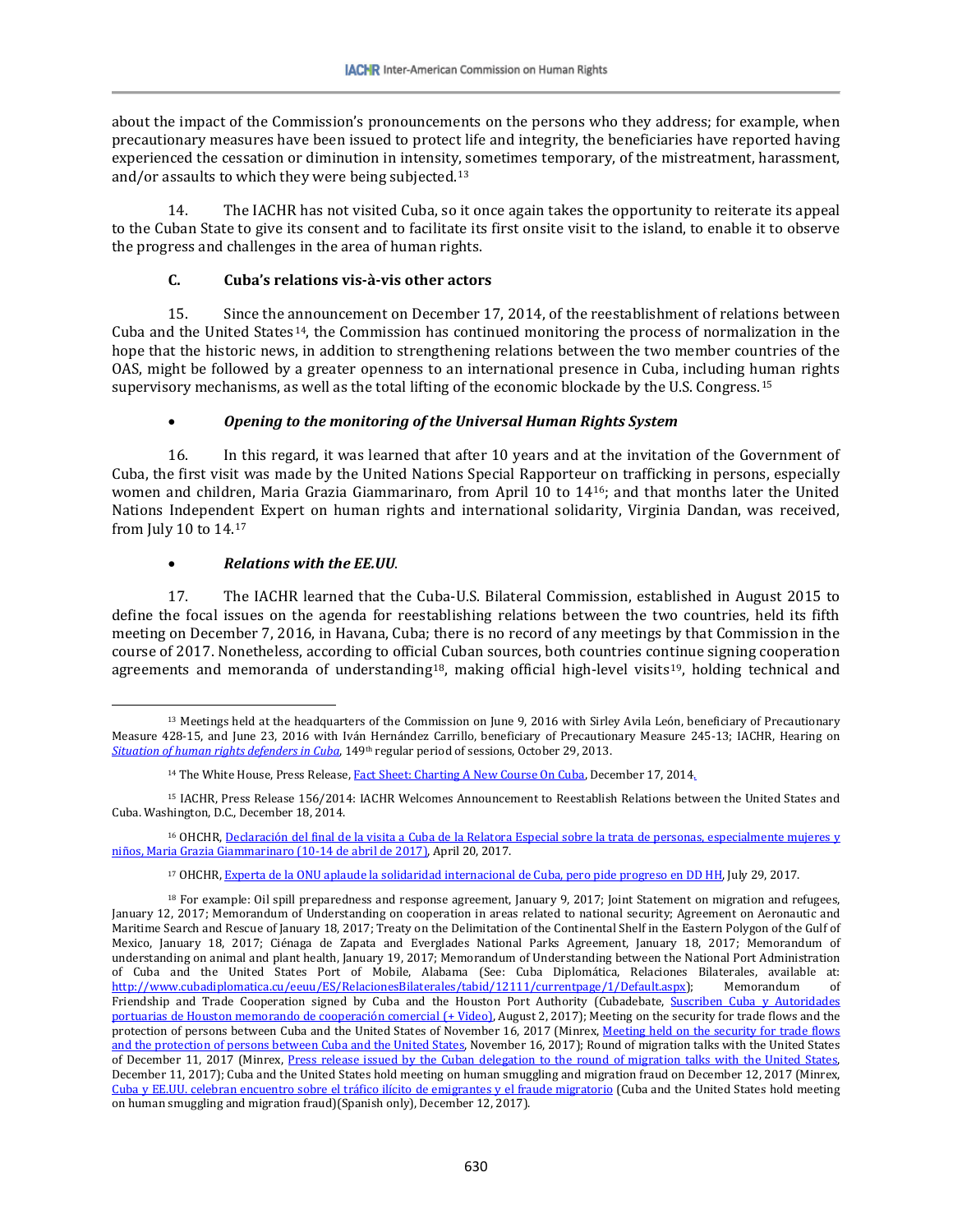political meetings[20,](#page-4-0) and conducting professional exchanges.[21](#page-4-1) At the same time, the United States announced the appointment of Scott Hamilton as the *chargé d'affaires* at the U.S. Embassy, who were later replaced by Lawrence J. Gumbiner, replacing Jeffrey DeLaurentis, whose nomination, proposed by former President Obama as the first ambassador at the U.S. Embassy in Cuba since the breaking of diplomatic relations, did not make it through the U.S. Congress.[22](#page-4-2)

18. This year, President Trump announced changes in U.S. policy to Cuba that translated into strict restrictions on travel and commercial exchanges tied to the Cuban military forces<sup>23</sup>; nonetheless, the embassies in both countries continue to be open and flights and cruise ships continue to arrive in Cuba from the United States. Nor was the elimination of the "wet foot, dry foot" policy undone, and as noted above, bilateral accords continue to be signed in several areas. On several occasions President Castro, among other high-level authorities, has expressed Cuba's willingness to continue bilateral negotiations, which have stagnated under the new U.S. administration.[24](#page-4-4)

19. In the wake of the alleged acoustic attacks suffered by several diplomatic staff at the U.S. Embassy in Havana and their family members, on May 23, 2017, the U.S. State Department informed the Cuban Embassy in Washington, D.C., that two of its staff were being expelled, which later [be](#page-4-6)came 15,[25](#page-4-5) calling into question once again the status of diplomatic relatio[ns](#page-4-7) between the two countries,  $26$  to the point that consideration was being given to closing the embassy.27 Due to the considerable reduction of the U.S. diplomatic delegation in Cuba, the processing of visas have been compromised, and which, according to Cuban officials, is seriously affecting family relations, among other exchanges between both peoples[28.](#page-4-8) Nonetheless, a statement by the Ministry of Foreign Affairs of Cuba emphasized that Cuba had not allowed

 $\overline{\phantom{a}}$ 

<span id="page-4-0"></span><sup>20</sup> For example: Meeting on mutual compensation between Cuba and the United States of January 12, 2017; exchanges on human trafficking on January 12 and 13, 2017 (See: Cuba Diplomática, Relaciones Bilaterales, available at: [http://www.cubadiplomatica.cu/eeuu/ES/RelacionesBilaterales/tabid/12111/currentpage/1/Default.aspx\)](http://www.cubadiplomatica.cu/eeuu/ES/RelacionesBilaterales/tabid/12111/currentpage/1/Default.aspx).

<span id="page-4-1"></span><sup>21</sup> Including: Cooperation project between the University of Illinois and the Ministry of Public Health of Cuba on January 9, 2017 (Cuba Diplomática[, Cuba y Chicago inician colaboración en materia de salud,](http://www.cubadiplomatica.cu/eeuu/ES/RelacionesBilaterales/tabid/12111/ctl/Details/mid/19855/ItemID/66696/Default.aspx) January 9, 2017).

<span id="page-4-2"></span>22 OnCuba, [Jeffrey DeLaurentis leaves Cuba,](http://oncubamagazine.com/society/jeffrey-delaurentis-leaves-cuba/) July 17, 2017; Cubadebate, Encargado de Negocios estadounidenses en Cuba, [embajador Jeffrey DeLaurentis, culminó su misión en nuestro país,](http://www.cubadebate.cu/noticias/2017/07/12/embajador-norteamericano-en-cuba-jeffrey-delaurentis-deja-la-isla/) July 12, 2017.

<span id="page-4-3"></span><sup>23</sup> Cuba Debate[, Estados Unidos anuncia nuevas restricciones para los viajes y el comercio con Cuba,](http://www.cubadebate.cu/noticias/2017/11/08/estados-unidos-anuncia-nuevas-restricciones-para-los-viajes-y-el-comercio-con-cuba/) November 8, 2017; The New Your Times, [Trump Tightens Cuba Embargo, Restricting Access to Hotels and Businesses,](https://www.nytimes.com/2017/11/08/us/politics/trump-tightens-cuba-embargo-restricting-access-to-hotels-businesses.html?_r=0) November 8, 2017; The White House, [Remarks by President Trump on the Policy of the United States Towards Cuba,](https://www.whitehouse.gov/the-press-office/2017/06/16/remarks-president-trump-policy-united-states-towards-cuba) June 16, 2017; The New York Times, [Trump Reverses](https://www.nytimes.com/2017/06/16/us/politics/cuba-trump-engagement-restrictions.html?action=click&contentCollection=Politics&module=RelatedCoverage®ion=Marginalia&pgtype=article)  [Pieces of Obama-Era Engagement With Cuba,](https://www.nytimes.com/2017/06/16/us/politics/cuba-trump-engagement-restrictions.html?action=click&contentCollection=Politics&module=RelatedCoverage®ion=Marginalia&pgtype=article) June 16, 2017.

<span id="page-4-4"></span><sup>24</sup> National Assembly of People's Power of the Republic of Cuba, Raúl Castro: Seguiremos avanzando en el camino escogido [soberanamente por nuestro pueblo,](http://www.parlamentocubano.cu/index.php/raul-castro-seguiremos-avanzando-en-el-camino-escogido-soberanamente-por-nuestro-pueblo/) July 14, 2017; Fifth Summit of CELAC, Speech by the President of Cuba, Raúl Castro, at the Fifth [Summit of CELAC,](http://celac.cubaminrex.cu/articulos/discurso-del-presidente-de-cuba-raul-castro-en-la-v-cumbre-de-la-celac) January 25, 2017. See also: El Nuevo Herald, [Canciller cubano reitera oferta de diálogo a presidente Trump,](http://www.elnuevoherald.com/noticias/mundo/america-latina/cuba-es/article146445494.html#2) April 24, 2017.

<span id="page-4-5"></span><sup>25</sup> Diario de Cuba[, Washington pedirá a La Habana que retire a casi dos tercios de su personal diplomático en EEUU,](http://www.diariodecuba.com/cuba/1507021538_34367.html) Octubre 3, 2017; NYTimes[, U.S. Expels 15 Cuban Diplomats, in Latest Sign Détente May Be Ending,](https://www.nytimes.com/2017/10/03/world/americas/us-cuba-diplomats.html?ribbon-ad-idx=4&rref=world/americas&module=Ribbon&version=context®ion=Header&action=click&contentCollection=Americas&pgtype=article&_r=0) Octubre 3, 2017.

<span id="page-4-6"></span><sup>26</sup> NYTimes[, 16 Americans Sickened After Attack on Embassy Staff in Havana,](https://www.nytimes.com/2017/08/24/us/politics/health-attack-us-embassy-havana.html?mcubz=0&_r=0) August 24, 2017; CNN, Sonic attacks in Cuba hit [more diplomats than earlier reported, officials say,](http://www.cnn.com/2017/08/20/politics/havana-sonic-attacks/index.html) August 20, 2017; NPR, [Cuban Diplomats Expelled After U.S. Embassy Staff](http://www.npr.org/sections/thetwo-way/2017/08/09/542513962/cuban-diplomats-expelled-after-u-s-embassy-staff-incidents-in-havana) 'Incidents' [In Havana,](http://www.npr.org/sections/thetwo-way/2017/08/09/542513962/cuban-diplomats-expelled-after-u-s-embassy-staff-incidents-in-havana) August 9, 2017.

<span id="page-4-7"></span><sup>27</sup> CNN, <u>Rex Tillerson: US considering closing Havana embassy</u>, September 18, 2017; Washington Post, <u>U.S. considering closing</u> [its embassy in Cuba,](https://www.washingtonpost.com/world/national-security/us-considering-closing-its-embassy-in-cuba/2017/09/17/e032b3e1-f167-4010-8147-39dbe33edf35_story.html?utm_term=.270cdb9fc21c) September 17, 2017; Reuters[, Tillerson says U.S. weighing closing embassy in Cuba over sonic attacks,](https://www.reuters.com/article/us-usa-cuba-diplomacy/tillerson-says-u-s-weighing-closing-embassy-in-cuba-over-sonic-attacks-idUSKCN1BS0PP) September 17, 2017.

<span id="page-4-8"></span><sup>28</sup> Minrex, [Press release issued by the Cuban delegation to the round of migration talks with the United](http://www.minrex.gob.cu/en/press-release-issued-cuban-delegation-round-migration-talks-united-states-0) States, December 11, 2017; Reuters[, Cuba tells U.S. suspension of visas is hurting families,](https://www.reuters.com/article/us-cuba-usa/cuba-tells-u-s-suspension-of-visas-is-hurting-families-idUSKBN1E60D3) December 11, 2017.

<sup>19</sup> Such as: Visit to Cuba by Thomas J. Donohue, President of the United States Chamber of Commerce; visits to the United States (Florida, New Orleans, Virginia, Texas, Washington, D.C.) of a Cuban business delegation in January and February; visit to the state of Montana by the First Secretary of the Embassy of Cuba in the United States, February 20 to 25; visit by Republican representatives Tom Emmer and Jason Lewis, both of Minnesota; Roger Marshall of Kansas, James Comer of Kentucky, and Jack Bergman of Michigan to<br>Havana on March 6 (See: Cuba Diplomática, Relaciones Bilaterales, available at: Havana on March 6 (See: Cuba Diplomática, Relaciones Bilaterales, available at: [http://www.cubadiplomatica.cu/eeuu/ES/RelacionesBilaterales/tabid/12111/currentpage/1/Default.aspx\)](http://www.cubadiplomatica.cu/eeuu/ES/RelacionesBilaterales/tabid/12111/currentpage/1/Default.aspx); official working visit to Cuba by the governor of the state of Mississippi, Phil Bryant, on April 19, 2017 (Cubadebate[, Gobernador de Misisipi en visita de trabajo](http://www.cubadebate.cu/noticias/2017/04/20/gobernador-de-misisipi-en-visita-de-trabajo-en-cuba/)  [en Cuba,](http://www.cubadebate.cu/noticias/2017/04/20/gobernador-de-misisipi-en-visita-de-trabajo-en-cuba/) April 20, 2017).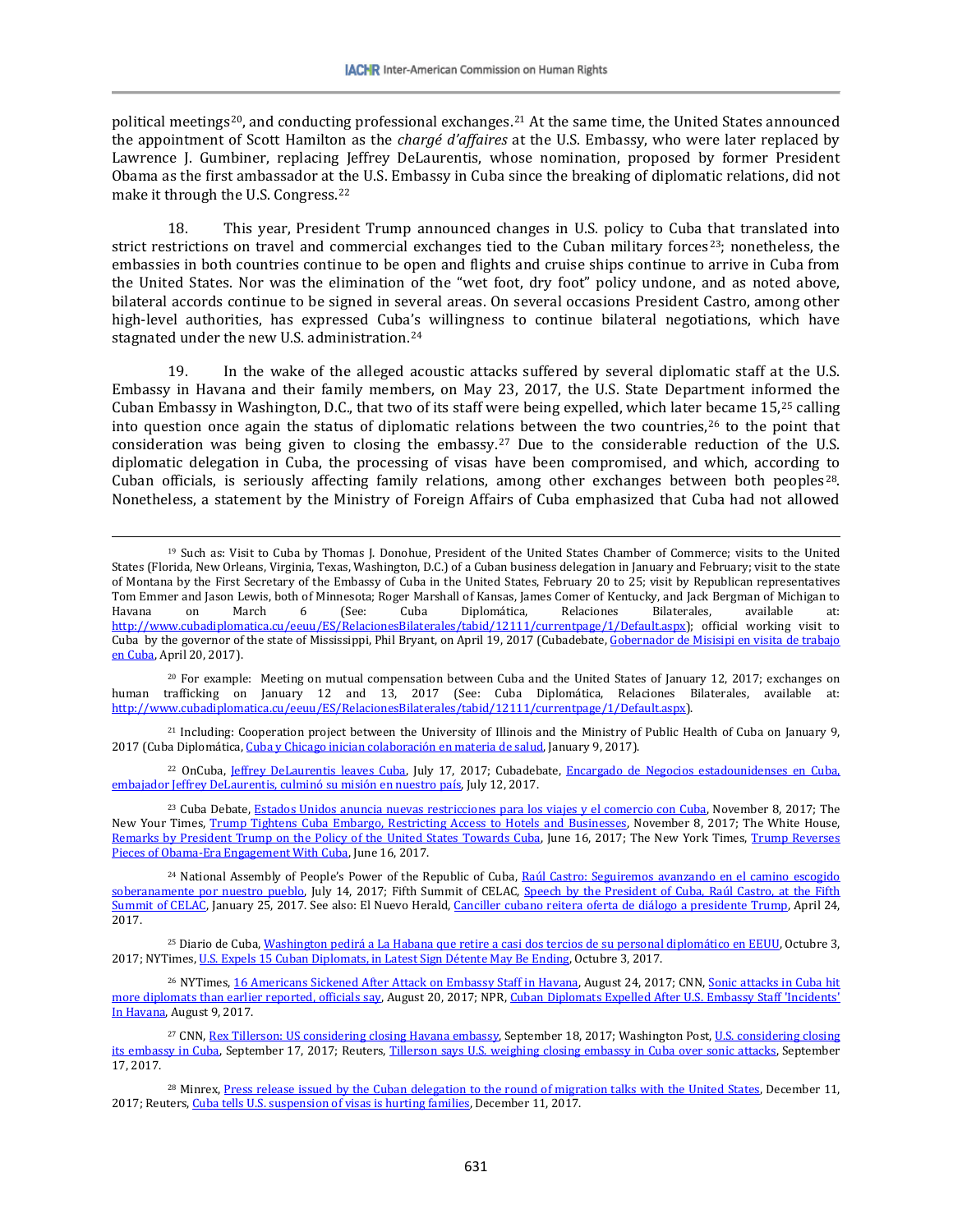and will not allow attacks against diplomatic personnel, and reiterated its willingness to cooperate to clarify the facts.[29](#page-5-0)

20. The United States trade embargo on Cuba continues in place. For instance, in January 2017, the United States Department of Treasury imposed fines on the organizations Alliance for Responsible Cuba Policy Foundation (ARCPF) and the Canadian bank Toronto Dominion (TD) for violating the regulations of the Cuba blockade, and later in June, same sanction was imposed against the *American Honda Finance Corporation* (AHFC).[30](#page-5-1) UN Independent Expert Virginia Dandan, during a press conference on the conclusion of her visit to the country, attributed Cuba's inability to access not only medical equipment, but also new technologies and external financing, in part on the economic blockade by the United States.[31](#page-5-2) On November 1st, 2017, the United Nations General Assembly, with the favorable votes from 191 and two oppositions, adopted a resolution underlining the need to end the economic, commercial and financial embargo imposed by the United States against Cuba.<sup>[32](#page-5-3)</sup>

21. According to official information, the main effects caused by the application of this measure are the difficulties faced by the Government of Cuba in acquiring raw materials, products and other equipment in the North American market. Consequently, the government has to recourse to other markets geographically more distant, increasing the costs such goods.<sup>33</sup> To illustrate such effects on the health sector, Cuba reports the refusal of the German company Otto Bock HealthCare GmbH to provide orthopedic prostheses, which would significantly improve the chances of recovery and mobility of people with lower limb amputation; the impossibility of using the Ciprofloxaxina Lacato Injection 200 MG, intravenous antibiotic of wide spectrum, since its manufacturer, Claris Otsuka, refuse to sell merchandise to Cuba; the refusal expressed by the German supplier Eckert & Ziegler Radiopharma Gmbh to supply the Generator Ge-68 / Ga-68 Gallia Pharm GMP, which is used for the diagnosis of prostate cancer; among other situations. In the food and education sector as well as in sport and culture, the same report documented the frequent high freight charges of raw materials, equipment and spare parts, tools and new technologies, or the impossibility of accessing them.[34](#page-5-5)

22. As noted in previous years, the IACHR agrees with the United Nations Special Rapporteur on the negative impact of unilateral coercive measures on the enjoyment of human rights, Idriss Jazairy, when he notes: "The argument goes that if measures achieve their objectives rapidly and if these objectives are viewed as desirable by the international community, they may be considered as legitimate. However, this legitimacy is undermined if the measures have caused, by design or by default, egregious violations of basic human

 $\overline{\phantom{a}}$ 

<sup>29</sup> Cubadebate, [MINREX informa sobre incidente diplomático con Estados Unidos,](http://www.cubadebate.cu/noticias/2017/08/09/minrex-informa-sobre-incidente-diplomatico-con-estados-unidos/) August 9, 2017.

<span id="page-5-1"></span><span id="page-5-0"></span><sup>30</sup> U.S. Department of the Treasury, Settlement Agreement between OFAC and Aban Offshore Limited; Settlement Agreement [between OFAC and an Individual and the Alliance for Responsible Cuba Policy Foundation,](https://www.treasury.gov/resource-center/sanctions/OFAC-Enforcement/Pages/20170112_44.aspx) January 12, 2017; Cuba Diplomática[, Impone](http://www.cubadiplomatica.cu/eeuu/ES/RelacionesBilaterales/tabid/12111/ctl/Details/mid/19855/ItemID/66779/Default.aspx)  [Estados Unidos nuevas multas por violaciones del bloqueo a Cuba,](http://www.cubadiplomatica.cu/eeuu/ES/RelacionesBilaterales/tabid/12111/ctl/Details/mid/19855/ItemID/66779/Default.aspx) January 16, 2017. See also: Ministry of Foreign Affairs of Cuba, Cuba Vs Bloqueo, [Report by Cuba: on Resolution 70/5 of the United Nations General Assembly, entitled "Necessity of ending the economic,](http://www.cubavsbloqueo.cu/sites/default/files/InformeBloqueo2017/informe_de_cuba_sobre_bloqueo_2017_ingles.pdf) commercial and financial embargo imposed by the United States [commercial and financial embargo imposed by the United States](http://www.cubavsbloqueo.cu/sites/default/files/InformeBloqueo2017/informe_de_cuba_sobre_bloqueo_2017_ingles.pdf)  <u>[of America against Cuba,"](http://www.cubavsbloqueo.cu/sites/default/files/InformeBloqueo2017/informe_de_cuba_sobre_bloqueo_2017_ingles.pdf)</u> June 2017, pp. 11-13.

<span id="page-5-2"></span><sup>31 14</sup>ymedio[, Virginia Dandan, la experta que no hace preguntas,](http://www.14ymedio.com/nacional/Virginia-Dandan-experta-hace-preguntas_0_2254574524.html) July 15, 2017; Agencia EFE, La relatora de la ONU elogia la [solidaridad de Cuba, pero no se pronuncia sobre los DDHH,](https://www.efe.com/efe/america/politica/la-relatora-de-onu-elogia-solidaridad-cuba-pero-no-se-pronuncia-sobre-los-ddhh/20000035-3326392) July 14, 2017.

<span id="page-5-3"></span><sup>32</sup> The United States and Israel opposed the document. Last year, these two countries, for the first time in the 25-year history of the annual review of the issue, abstained in the vote rather than rejecting the text. UN, UN General Assembly again calls for lifting US [embargo against Cuba,](http://www.un.org/apps/news/story.asp?NewsID=58011&Kw1=cuba&Kw2=embargo&Kw3=) November 1, 2017.

<span id="page-5-4"></span><sup>33</sup> Ministry of Foreign Affairs of Cuba, Cuba Vs Bloqueo, Report by Cuba: on Resolution 70/5 of the United Nations General [Assembly, entitled "Necessity of ending the economic, commercial and financial embargo imposed by the United States](http://www.cubavsbloqueo.cu/sites/default/files/InformeBloqueo2017/informe_de_cuba_sobre_bloqueo_2017_ingles.pdf)  [of America against Cuba,"](http://www.cubavsbloqueo.cu/sites/default/files/InformeBloqueo2017/informe_de_cuba_sobre_bloqueo_2017_ingles.pdf) June 2017, pp. 13-24.

<span id="page-5-5"></span><sup>34</sup> Ministry of Foreign Affairs of Cuba, Cuba Vs Bloqueo, Report by Cuba: on Resolution 70/5 of the United Nations General [Assembly, entitled "Necessity of ending the economic, commercial and financial embargo imposed](http://www.cubavsbloqueo.cu/sites/default/files/InformeBloqueo2017/informe_de_cuba_sobre_bloqueo_2017_ingles.pdf) by the United States [of America against Cuba,"](http://www.cubavsbloqueo.cu/sites/default/files/InformeBloqueo2017/informe_de_cuba_sobre_bloqueo_2017_ingles.pdf) June 2017, pp. 13-24.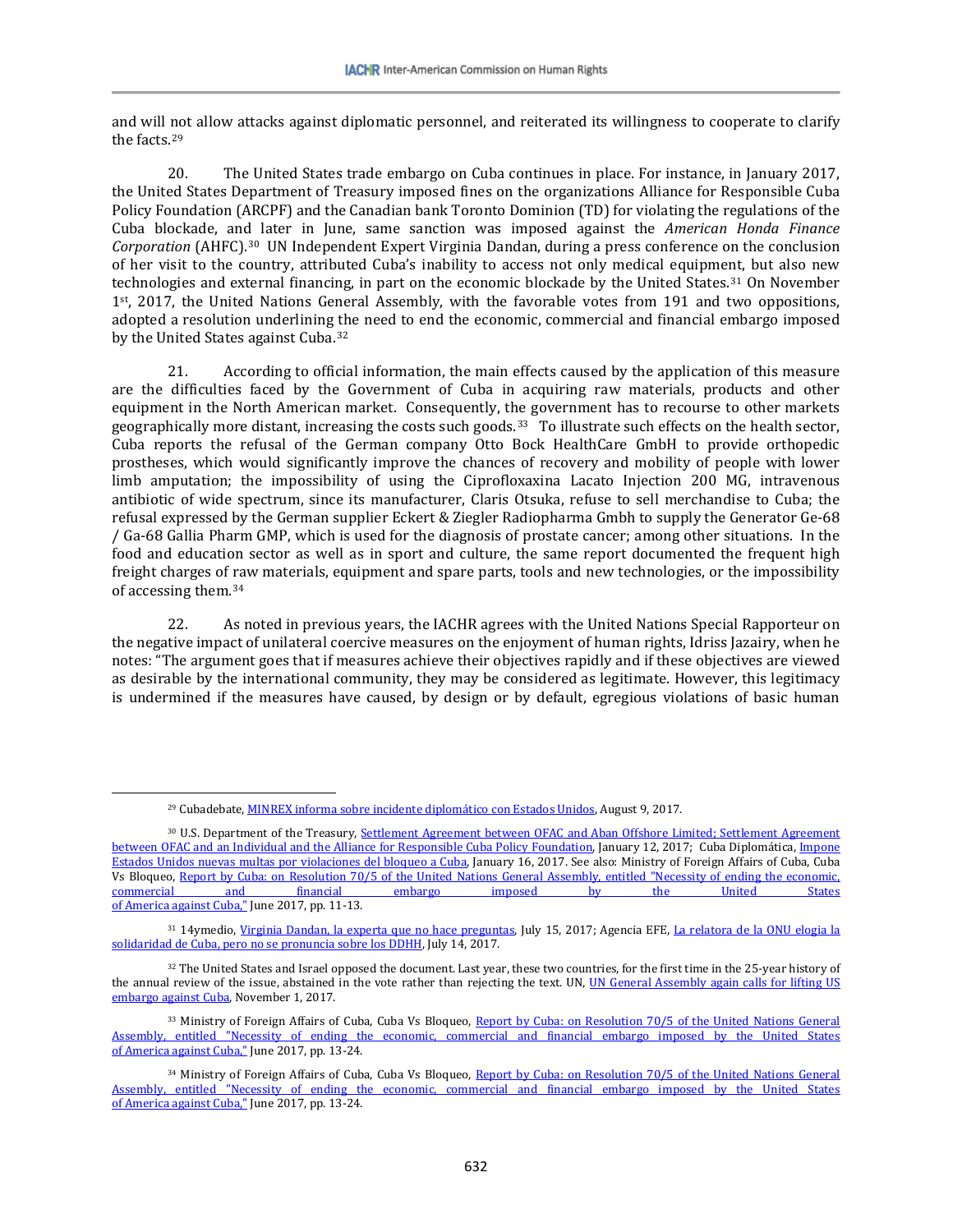rights."[35](#page-6-0) It is for this reason that the IACHR takes this opportunity to reiterate to the U.S. Congress that it should lift the embargo on Cuba and its population.

23. Without prejudice to what was already stated, the Commission understands that the economic embargo imposed on Cuba does not relieve the State from complying with its international obligations, nor does it excuse it for the breaches of the American Declaration of the Rights and Duties of Man (hereinafter "American Declaration") described in this chapter.

# **III. SITUATION OF HUMAN RIGHTS IN CUBA**

# **A. Representative democracy: Lack of its essential attributes**

24. The member states of the OAS, on adopting the Inter-American Democratic Charter, recognized that representative democracy is the system in which one attains stability, peace, and development in the region, which is fundamental for attaining the full exercise of fundamental rights. Article 3 of the same Charter established:

Essential elements of representative democracy include, *inter alia*, respect for human rights and fundamental freedoms, access to and the exercise of power in accordance with the rule of law, the holding of periodic, free, and fair elections based on secret balloting and universal suffrage as an expression of the sovereignty of the people, the pluralistic system of political parties and organizations, and the separation of powers and independence of the branches of government.[36](#page-6-1)

25. The serious breach of the core requirements and institutions of representative democracy is one of the main criteria for including Cuba in this chapter of the Annual Report; it is provided for in Article 59(6)(a)(i) of the IACHR's Rules of Procedure. Historically, the IACHR has been critical of the lack of conditions allowing for the genuine political participation of sectors with a different line of thinking in Cuba; in particular, it has criticized the holding of elections that lack plurality and independence, with insuperable obstacles that impede free access to diverse sources of information. Voices adverse to the government, in their effort to express themselves and participate in the conduct of the country's affairs, end up being suppressed given the presence of a single party, the prohibition on association for political purposes, and the arbitrary restrictions on freedom of expression and the right of assembly, among other fundamental rights.

# **1. Right to vote and to participate in government**

26. In the course of 2017, Cuba is holding the first elections without the presence of the historical leader of the Cuban Revolution, Fidel Castro Ruz, in the wake of his death on November 25, 2016. On June 13, the Council of State announced the elections of delegates to the municipal assemblies would be held October 22, for the first round, and October 29, for the second round in those districts in which no candidate has obtained more than 50% of the valid votes cast.[37](#page-6-2) Nonetheless, in the wake of the serious impact of Hurricane Irma on Cuba, on September 19 the Council of State announced a change in the dates to November 26 and December 3, 2017, respectively.[38](#page-6-3) According to what has been announced by the National Election Commission (CEN: Comisión Electoral Nacional), 12,515 delegates to the People's Power structures are to be elected in the general elections.[39](#page-6-4) The CEN indicated that the election process of municipal

<span id="page-6-0"></span>l <sup>35</sup> United Nations, Human Rights Council, Report by the Special Rapporteur on the negative impact of unilateral coercive measures on the enjoyment of human rights, Idriss Jazairy, August 10, 2015.

<span id="page-6-1"></span><sup>36</sup> Inter-American Democratic Charter. Twenty-eighth Regular Period of Sessions. Adopted at the first plenary session on September 11, 2001. Lima, Peru. Available at[: http://www.oas.org/charter/docs\\_es/resolucion1\\_es.htm.](http://www.oas.org/charter/docs_es/resolucion1_es.htm)

<sup>37</sup> Granma[, Convoca el Consejo de Estado a elecciones generales,](http://www.granma.cu/cuba/2017-06-13/convoca-el-consejo-de-estado-a-elecciones-generales-13-06-2017-23-06-41) June 13, 2017.

<span id="page-6-4"></span><span id="page-6-3"></span><span id="page-6-2"></span><sup>38</sup> Granma, [Modifica el Consejo de Estado fecha de las elecciones para delegados a las asambleas municipales del Poder](http://www.granma.cu/elecciones-en-cuba-2017-2018/2017-09-19/modifica-el-consejo-de-estado-fecha-de-las-elecciones-para-delegados-a-las-asambleas-municipales-del-poder-popular-19-09-2017-00-09-41)  [Popular,](http://www.granma.cu/elecciones-en-cuba-2017-2018/2017-09-19/modifica-el-consejo-de-estado-fecha-de-las-elecciones-para-delegados-a-las-asambleas-municipales-del-poder-popular-19-09-2017-00-09-41) September 19, 2017.

<sup>39</sup> Cubadebate[, Cuba elegirá 12 mil 515 delegados del Poder Popular en comicios generales \(+ Infografía\),](http://www.cubadebate.cu/noticias/2017/06/29/cuba-elegira-12-mil-515-delegados-del-poder-popular-en-comicios-generales/) June 29, 2017.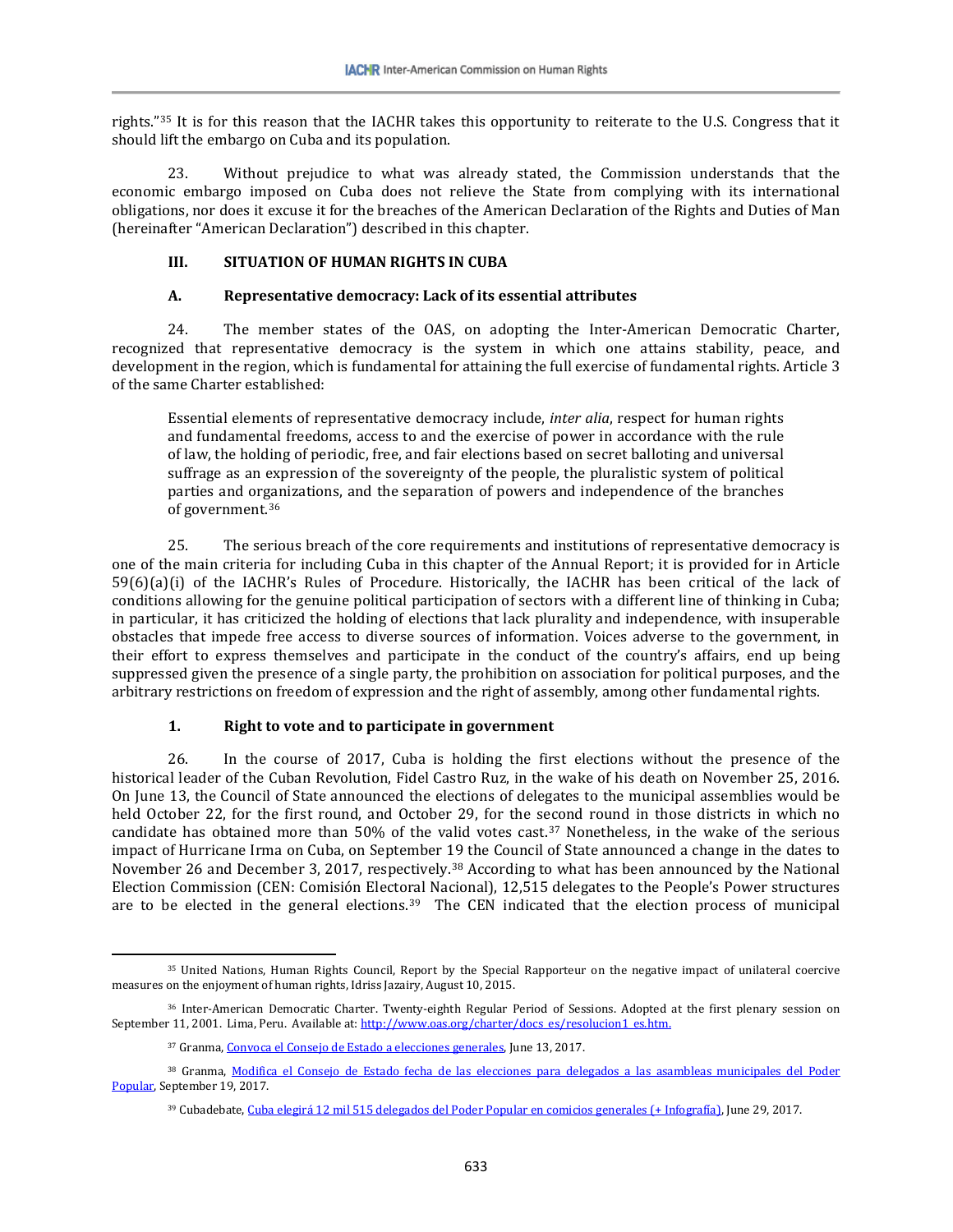delegates run satisfactori[ly,](#page-7-0) with the vote of 85.94% of the electoral population; the second round of elections took place in similar way. <sup>40</sup>

27. The civil society organizations informed the Commission that the platform *Ciudadanos Observadores de Procesos Electorales* (COPE) had been established for the purpose of observing, independently and as per international standards, the general elections to be held this year.<sup>[41](#page-7-1)</sup> While performing its monitoring activities, COPE documented 'several irregularities' both in the Assemblies of Nomination of Candidates for Municipal Delegates and in the municipal elections held subsequently. In addition, some of its members were prevented from observing the elections.<sup>[42](#page-7-2)</sup>

28. Despite what was announced by the Tenth Plenary of the Central Committee of the Communist Party of Cuba on February 23, 2015, that it would be at the Seventh Congress that the National Assembly of People's Power would be asked to amend the electoral process, in anticipation of the general elections of 2018[43](#page-7-3), the IACHR does not have any information that suggests the implementation of any measure in that direction. In its 2016 Annual Report the Commission documented several proposals to reform the electoral system presented by civil society organizations to the competent authorities, which, as they noted, were disregarded.[44](#page-7-4)

29. In 2017 the Commission has received information with respect to certain actions of the Cuban State whose effect would appear to be to impede the full political participation of independent candidates in those elections. Such actions include: harassment, threats, and reprisals<sup>[45](#page-7-5)</sup>; arbitrary arrests<sup>[46](#page-7-6)</sup>;

 $\overline{\phantom{a}}$ 

<sup>43</sup> Granma[, Efectuado X Pleno del Comité Central del Partido Comunista de Cuba,](http://www.granma.cu/cuba/2015-02-23/efectuado-x-pleno-del-comite-central-del-partido-comunista-de-cuba) February 23, 2015.

<sup>44</sup> IACHR, 2016 Annual Report, Chapter IV, Human Rights Developments in the Region[, Cuba,](http://www.oas.org/es/cidh/docs/anual/2016/docs/InformeAnual2016cap4B.Cuba-es.pdf) DATE APPROVED, paras. 31-32.

<span id="page-7-5"></span><span id="page-7-4"></span><span id="page-7-3"></span><sup>45</sup> The Special Rapporteur for Freedom of Expression of the IACHR received with concern the information that in April journalism student Karla María Pérez González was expelled from the Universidad Central de Las Villas for belonging to the Movimiento Somos+, a Cuban civil society organization that promotes, among other issues, having multiple political parties, independent journalism, and open elections. According to the available information, fellow students decided that she should be expelled, a decision that was ratified by the Federación Estudiantil Universitaria (FEU) at that university. In its communication, the FEU indicated that she was a "member of an illegal and counterrevolutionary organization, contrary to the principles, objectives, and values of the Cuban Revolution" (Semana, *[La estudiante a la que echaron de una universidad en Cuba por pertenecer a un grupo disidente,](http://www.semana.com/educacion/articulo/estudiante-expulsada-estudiante-expulsada-de-una-universidad-en-cuba/522541)* April 19, 2017; El País, *[Una](http://internacional.elpais.com/internacional/2017/04/18/america/1492532008_559327.html)  [universidad cubana expulsa a una alumna de 18 años por disidente,](http://internacional.elpais.com/internacional/2017/04/18/america/1492532008_559327.html)* April 19, 2017; BBC Mundo, *["Me expulsaron por no comulgar con las](http://www.bbc.com/mundo/noticias-america-latina-39647951)  [ideas comunistas": Karla María Pérez, la estudiante de periodismo a la que echaron de una universidad en Cuba por ser de un grupo](http://www.bbc.com/mundo/noticias-america-latina-39647951)  [disidente](http://www.bbc.com/mundo/noticias-america-latina-39647951)*, April 19, 2017). In May, Pérez González reported that she was the victim of a systematic attack by journalists from official media, bloggers, as well as university authorities (Cuba en Miami, *[Gobierno de Cuba inicia campaña mediática contra Karla Pérez](http://www.cubaenmiami.com/gobierno-de-cuba-inicia-campana-mediatica-contra-karla-perez/)*, May 9, 2017; El Nuevo Herald, *[La joven expulsada de la universidad en Cuba denuncia una campaña mediática en su contra](http://www.elnuevoherald.com/noticias/mundo/america-latina/cuba-es/article149337004.html)*, May 8, 2017; CubaNet, *[Joven expulsada de la universidad denuncia campaña mediática en su contra](https://www.cubanet.org/noticias/joven-expulsada-de-la-universidad-denuncia-campana-mediatica-en-su-contra/)*, May 9, 2017)*.* 

In August 2017, Manuel Cuesta Morúa, spokesperson for the platform #Otro 18, denounced at a press conference the harassment and threats targeting its more than 170 independent candidates (El Nuevo Herald, Opositores cubanos denuncian [hostigamiento a candidatos independientes,](http://www.elnuevoherald.com/noticias/mundo/america-latina/cuba-es/article169146527.html) August 24, 2017).

Other movements, such as Mesa de Unidad de Acción Democrática (MUAD) and Ciudadanos Observadores de Procesos Electorales (COPE), report situations of threats, attacks, harassment, and arrests, directed against their activists (14yMedio, *[Detenidos](http://www.14ymedio.com/nacional/Detenidos-activistas-plataforma-Otro18_0_2206579325.html)  [dos activistas de la plataforma #Otro18](http://www.14ymedio.com/nacional/Detenidos-activistas-plataforma-Otro18_0_2206579325.html)*, April 26, 2017; 14yMedio/EFE, *[Varios opositores denuncian la represión contra candidatos](http://www.14ymedio.com/nacional/Varios-opositores-candidatos-independientes-Otro18_0_2201779807.html)  [independientes de #Otro18](http://www.14ymedio.com/nacional/Varios-opositores-candidatos-independientes-Otro18_0_2201779807.html)*, April 18, 2017; EFE, *[Opositores cubanos denuncian la represión a candidatos independientes de #Otro18](https://www.efe.com/efe/america/politica/opositores-cubanos-denuncian-la-represion-a-candidatos-independientes-de-otro18/20000035-3240596)*, April 18, 2017; Cubanos en Spain, *[Gobierno cubano comienza proceso para futuras 'elecciones'](http://www.cubanosenspain.com/noticias/gobierno-cubano-comienza-proceso-para-futuras-elecciones/)*, May 18, 2017; Martí Noticias, *[Cuba comienza](https://www.martinoticias.com/a/cuba-elecciones-2018/145220.html)  [proceso para futuras elecciones, pero no revela detalles o fechas](https://www.martinoticias.com/a/cuba-elecciones-2018/145220.html)*, May 18, 2017.

<span id="page-7-6"></span><sup>46</sup> The Movimiento Somos+ estimates that there have been more than 30 arbitrary detentions of its members since November 2016 (Request for thematic hearing on violations of civil and political rights in the electoral process in Cuba, submitted by #Otro18 y Somos+, August 2, 2017).

Cuba Decide publicly denounced the detention of its coordinators Sayli Navarro, Iván Hernández, and Feliz Navarro by state security agents on May 8 when they were headed to the José Martí international airport to receive Rosa María Payá (Cuba Decide, Alerta

<span id="page-7-0"></span><sup>40</sup> Granma, <u>A segunda vuelta 1 100 circunscripciones</u>, November 28, 2017; 14 y medio, La jornada electoral en Cuba transcurre [sin sorpresas,](http://www.14ymedio.com/nacional/jornada-electoral-Cuba-transcurre-sorpresas_0_2335566425.html) November 27, 2017.

<span id="page-7-2"></span><span id="page-7-1"></span><sup>&</sup>lt;sup>41</sup> Request for thematic hearing on violations of civil and political rights in the electoral process in Cuba, submitted by  $\#0$ tro18 and Somos+, August 2, 2017. See also: El Nuevo Herald, [Opositores desafían el sistema electoral cubano con miras a las próximas](http://www.elnuevoherald.com/noticias/mundo/america-latina/cuba-es/article151835262.html)  [elecciones,](http://www.elnuevoherald.com/noticias/mundo/america-latina/cuba-es/article151835262.html) May 21, 2017.

<sup>42</sup> COPE, Preliminary report, November 27, 2017. IACHR Archive.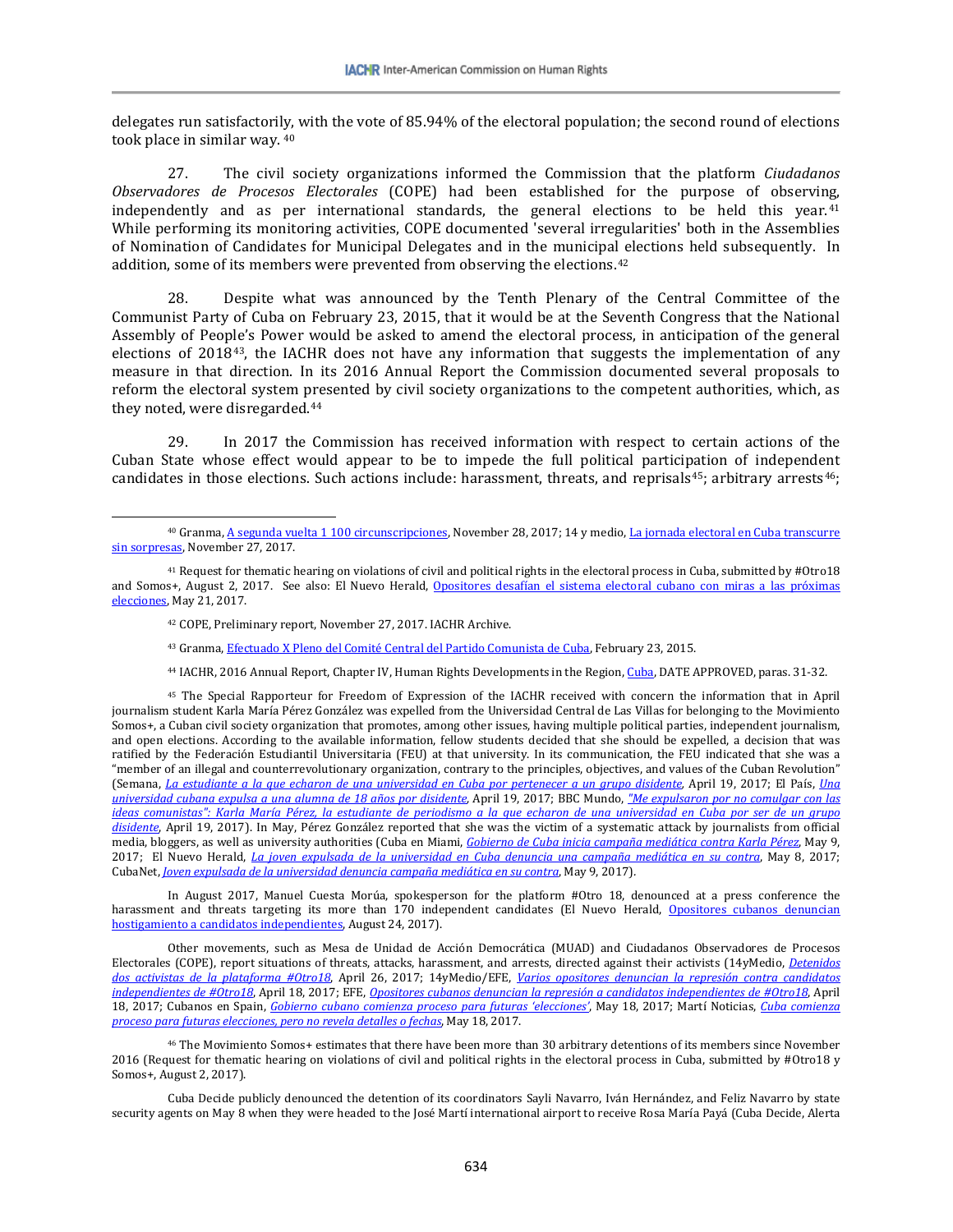searches of homes and confiscation of property, generally associated with "fabricated" criminal cases<sup>[47](#page-8-0)</sup>; obstacles to meeting or assembling for political purposes<sup>[48](#page-8-1)</sup>; unlawful restrictions on leaving the country and deportations from Havana to other provinces of the interior<sup>[49](#page-8-2)</sup>; in addition, stigmatization and discrediting<sup>[50](#page-8-3)</sup>, all of which seek to obstruct the nomination of independent candidacies in the Assemblies for Nomination of Candidates, the applications to legalize civic organizations, holding training workshops on election-related issues, presenting citizen proposals to amend the election laws, and campaigns in favor of having binding plebiscites, among other related activities. Such repressive tactics are part of a pattern employed directly by the State, or by persons with its authorization, support, or acquiescence, to the detriment of any person whose work is identified as a threat to the current system of government, as will be seen below. Its effectiveness shows to be evident when observing that in the electoral process that took place in the current year any of the inde[pen](#page-8-4)dent candidates proposed by several organizations opposed to the government were nominated.51

30. In the past, the Commission has highlighted the importance of the full exercise of political rights, which, along with other rights, make possible the adequate functioning of a democratic and plural system of government. The exercise of political rights takes in a wide array of activities which, individually or collectively, aspire to contribute to the conduct of public affairs. The right to elect and to be elected is one of

Electoral Law No. 37 excludes from the exercise of the right to elect and be elected "persons who are mentally disabled" ("*los incapacitados mentales*"), "persons who have been judicially disqualified because of crime" ("*los inhabilitados judicialmente por causa de*  delito"), and "those on whom a sanction of deprivation of public rights has been imposed, as of the serving of their sanction of deprivation of liberty." Based on that law, Plataforma Ciudadana #Otro18 and the Movimiento Somos+ report multiple cases of independent candidates facing criminal charges or being criminally convicted, one immediate consequence of which is disqualification from participating in the current electoral process. For example, Eliecer Ávila, president of the Movimiento Somos+ and candidate for district delegate for the municipality of Cerro, in Havana, is reported to be associated with the criminal case for allegedly committing the crimes of receiving stolen property (*receptación*) and illegal economic activity; as well as Rolando Columbié Patterson, sentenced to six months of house arrest and the payment of a fine; José Cásares Soto, sentenced to five years of correctional work with confinement; Yamilka Abascal Sánchez, convicted and sentenced to two years of house arrest; Aleixei Gámez Alonso, accused of the crime of illegal economic activity; José Días Silva, accused of contempt; and 90 more candidates facing criminal charges (Request for thematic hearing on violations of civil and political rights in the electoral process in Cuba, submitted by #Otro18 and Somos+, August 2, 2017).

<span id="page-8-1"></span><sup>48</sup> Plataforma Ciudadana #Otro18 and the Movimiento Somos+ informed the IACHR of the routine impediments their members face when trying to meet to delineate strategies for the upcoming elections. In effect, they indicate that State Security agents and police officers would arrest persons trying to make their way to the meeting place or that they would keep them from leaving their homes (Request for thematic hearing on violations of civil and political rights in the electoral process in Cuba, submitted by #Otro18 and Somos+, August 2, 2017).

<sup>49</sup> See section on *Right of residence and movement* in this chapter.

 $\overline{\phantom{a}}$ 

<span id="page-8-3"></span><span id="page-8-2"></span><sup>50</sup> A video shows First Vice President Miguel Díaz-Canel explain how at least six projects seek to nominate "counterrevolutionary" candidates as delegates of the People's Power structures, and then he states: "and now we are taking all the steps to discredit that, so that people have a perception of risk, so that the people know what it is about" (El Nuevo Herald, Nuevo video filtrado [de Díaz-Canel revela qué hará el gobierno con la oposición en próximas elecciones,](http://www.elnuevoherald.com/noticias/mundo/america-latina/cuba-es/article170042152.html) August 29, 2017; 14ymedio, Miguel Díaz-Canel [incurre en un delito electoral,](http://www.14ymedio.com/blogs/desde_aqui/Miguel-Diaz-Canel-incurre-delito-electoral_7_2281041874.html) August 18, 2017). In the past, Cuban civil society organizations have informed the IACHR how the Cuban authorities have opted to stigmatize and discredit candidates, for example by changing their biographies, to reduce the possibility of success of candidates getting nominated who are contrary to the government.

<span id="page-8-4"></span><sup>51</sup> 14 y medio, [Cuba defiende su democracia pese a la ausencia de candidatos independientes,](http://www.14ymedio.com/nacional/Cuba-democracia-electoral-EE-UU_0_2340365947.html) November 5, 2017; El Nuevo Herald[, Disidencia cubana no logra nominar candidatos a elecciones municipales,](http://www.elnuevoherald.com/noticias/mundo/america-latina/cuba-es/article184455788.html) November 13, 2017.

por arresto de coordinadores de Cuba Decide antes de arribo de Rosa María Payá a La Habana, information received electrically by the Executive Secretariat of the IACHR on May 8, 2017).

<span id="page-8-0"></span> $47$  Civil society organizations denounce the search of the home and confiscation of property of Eliecer Ávila, president of the Movimiento Somos+, on April 8, 2017, due to the investigation against him for allegedly committing the crimes of receiving stolen property (*receptación*) and illegal economic activity. During the proceeding, the security corps of the State was said to have confiscated publicity material of the movement and other related organizations, books, copies of the Electoral Law, computers, USB memories, cell phones, and all other electronic accessories. The actions referred to, it is noted, coincide with the announcement of his candidacy to district delegate for the municipality of Cerro, in Havana (Request for thematic hearing on violations of civil and political rights in the electoral process in Cuba, submitted by #Otro18 y Somos+, August 2, 2017. See also: YouTube, Eliecer Avila después del robo de sus [pertenencias,](https://www.youtube.com/watch?v=NK2gmZ2Ho3w) Somos+, April 10, 2017). According to available public information, the home of independent candidate Ernesto López Matamoros, of the Movimiento Cristiano Liberación (MCL), was also searched, and several of his belongings were taken by officers of the State Security service and the National Revolutionary Police (PNR) on July 13, 2017; after being held for 48 hours, he was released with no charges (Diario de Cuba: Fuerzas del régimen detienen [en Santiago de Cuba a un candidato independiente,](http://www.diariodecuba.com/derechos-humanos/1499960745_32544.html) July 13, 2017; Liberado el [candidato independiente Ernesto López Matamoros,](http://www.diariodecuba.com/derechos-humanos/1500302238_32620.html) July 17, 2017).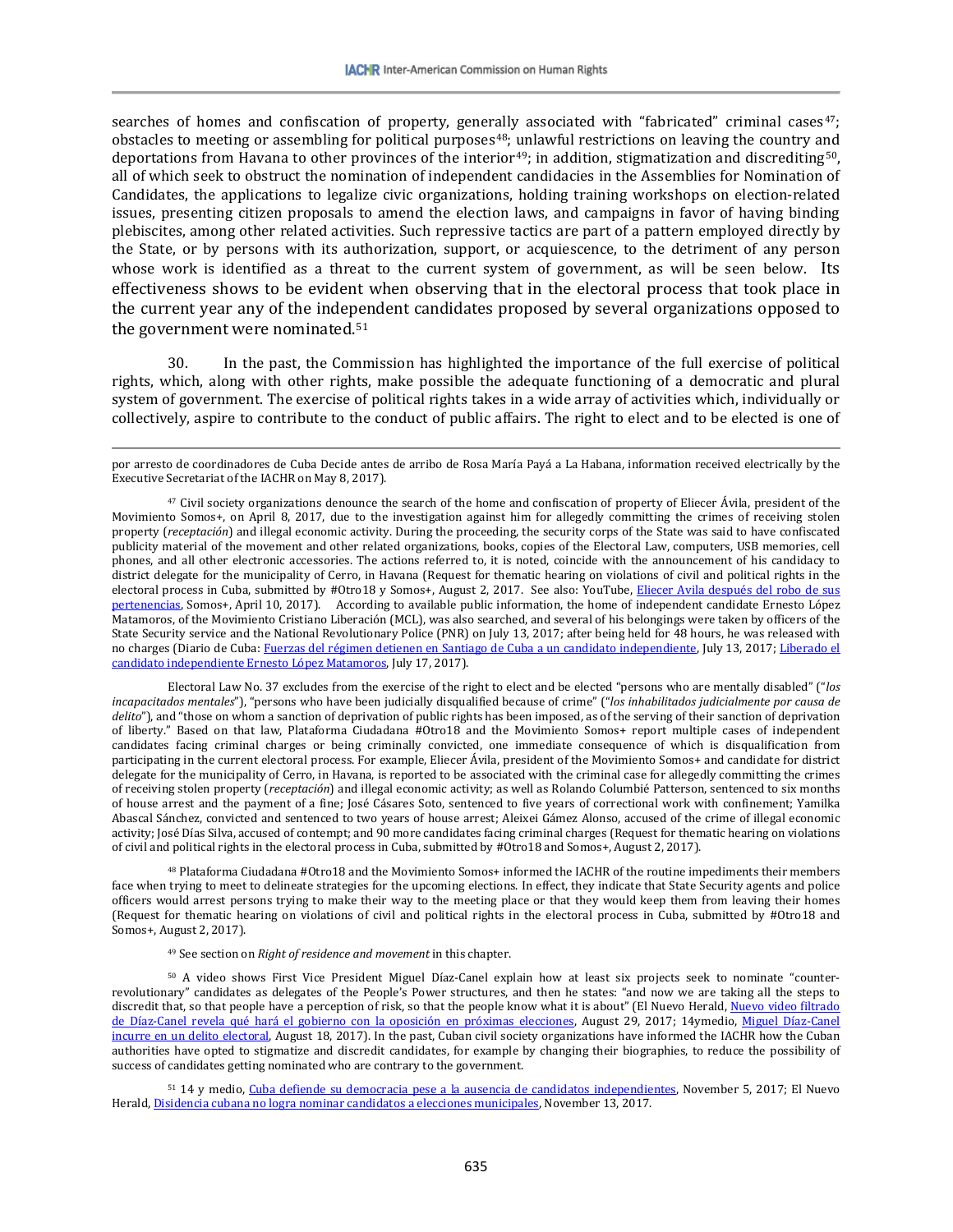the essential elements for the existence of democracy and one of the ways in which citizens freely express their will and exercises the right to political participation. This right implies that citizens can decide directly and choose freely and in equal conditions who will represent them in decision-making on public matters. At the same time, political participation by exercising the right to be elected presupposes that citizens can run as candidates on equal terms and that they can hold public office subject to election if they are able to get the number of votes needed.

31. The IACHR understands that in international law there is no single model for an electoral system and in particular, no single model for the way in which citizens exercise the right to vote and to be elected<sup>[52](#page-9-0)</sup>, for it should be designed "according to their historical, political, social and cultural needs, [w](#page-9-1)hich may vary from one country to another and even within one country, at different historical moments."53 And so the discretion states enjoy when it comes to designing their election system is limited by the principles of legality, necessity, and proportionality, for otherwise one would run the risk of rendering illusory the essence of the right.[54](#page-9-2)

32. The Commission does not note any gain with respect to what has been reported in previous years. Unlawful restrictions persist on the right to political participation and all other fundamental rights relevant for its full exercise.

### **2. Independence of the Judicial Branch**

l

33. Constitutionally, the Supreme People's Court (Tribunal Supremo Popular) continues to be subordinated to the National Assembly of People's Power and to the Council of State, which for the Commission has meant a violation of the guarantee of an independent and impartial judge, in addition to being at odds with the principle of separation or independence of branches of government, another essential attribute of a representative democracy.[55](#page-9-3)

34. On this point, in March 2017, the Committee on Enforced Disappearances, in its final observations on the report submitted by Cuba, considered what the State indicated in terms of the judges being bound exclusively by the law, under Article 122 of the Constitution. Nonetheless, it indicated that

While it takes note of the affirmation by the State of the subordination of the courts to the National Assembly and the Council of State not implying any meddling in the judicial functions or in resolving any particular case, the Committee is concerned that the subordination of the courts to other organs of the State may negatively impact the guarantee of independence of the courts.[56](#page-9-4)

35. The IACHR considers that the effective observance of the rights to justice (Article XVIII) and to due process of law (Article XXVI) of the American Declaration, derived from the classic separation of powers, is based on the independence of the judicial branch, which is an essential requirement for the practical observance of human rights in general.[57](#page-9-5) In the view of the Commission, the subordination of the

<span id="page-9-0"></span><sup>52</sup> I/A Court HR. *Case of Castaneda Gutman v. Mexico*. Preliminary Objections, Merits, Reparations and Costs. Judgment of August 6, 2008. Series C No. 184, para. 162.

<span id="page-9-1"></span><sup>53</sup> I/A Court HR. *Case of Castaneda Gutman v. Mexico*. Preliminary Objections, Merits, Reparations and Costs. Judgment of August 6, 2008. Series C No. 184, para. 166.

<sup>54</sup> I/A Court HR. *Case of Yatama v. Nicaragua*. Judgment of June 23, 2005. Series C No. 127, para. 206.

<span id="page-9-3"></span><span id="page-9-2"></span><sup>55</sup> In this respect, the Commission has already noted Article 121 of the Constitution of Cuba, which provides: "The courts constitute a system of state organs, structured with functional independence from any other and subordinated to the National Assembly of People's Power and the Council of State" (Constitution of the Republic of Cuba, Article 121, proclaimed February 24, 1976, and its subsequent reforms approved by the National Assembly of People's Power, available at: subsequent reforms approved by the National Assembly of People's Power, available at: [http://www.parlamentocubano.cu/index.php/constitucion-de-la-republica-de-cuba/\)](http://www.parlamentocubano.cu/index.php/constitucion-de-la-republica-de-cuba/).

<span id="page-9-4"></span><sup>56</sup> United Nations, Committee on Enforced Disappearances, Final observations on the report submitted by Cuba pursuant to Article 29(1) of the Convention, CED/C/CUB/CO/1, March 14, 2017.

<span id="page-9-5"></span><sup>57</sup>IACHR, [Seventh Report on the Situation of Human Rights in Cuba,](http://www.cidh.org/countryrep/Cuba83sp/indice.htm) OEA/Ser.L/V/II.61 Doc.29 rev. 1, October 4, 1983, Chapter IV – Right to a fair trial and to due process of law, para. 2.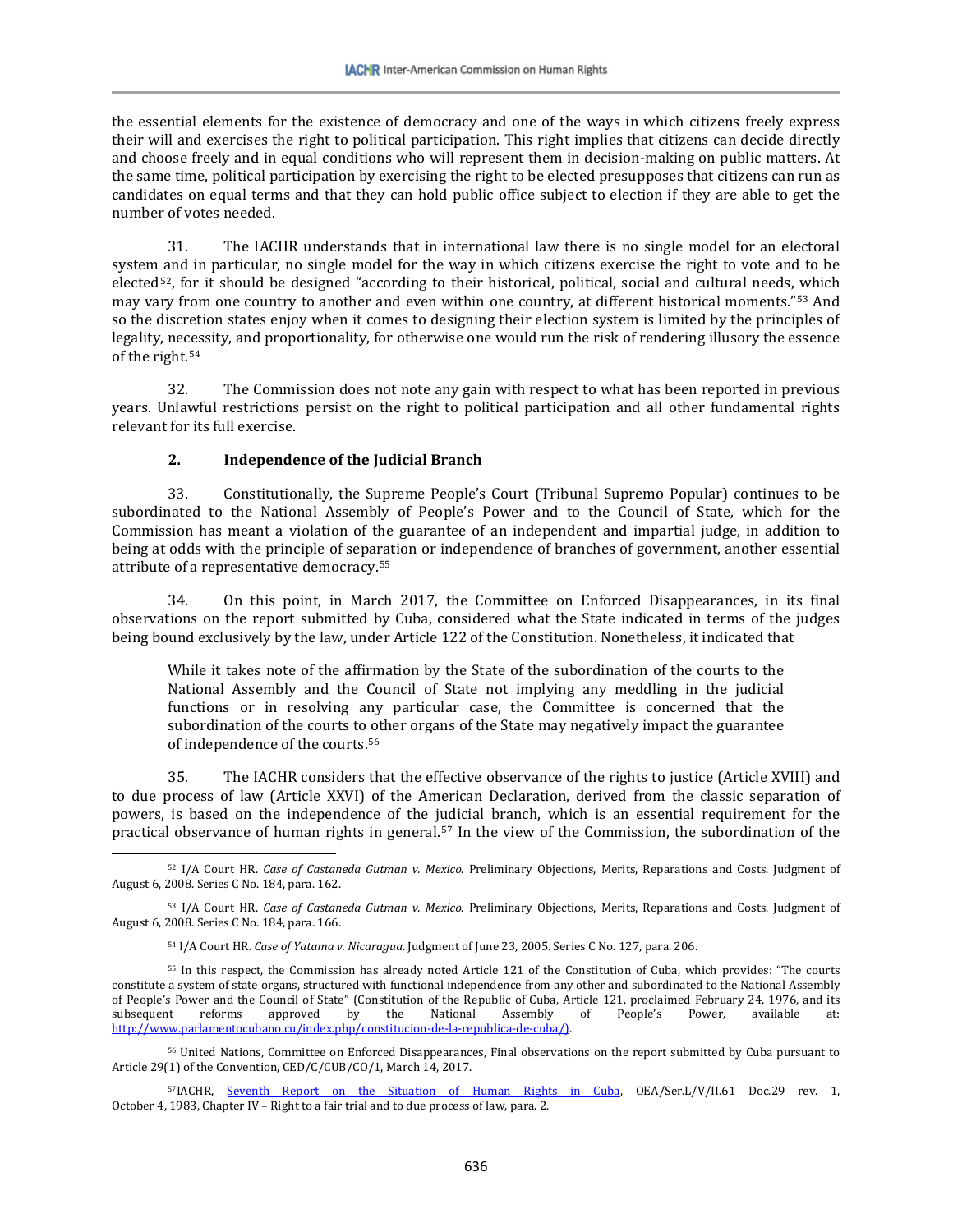courts to the Council of State, headed by the Head of State, means that the Judicial Branch depends directly on the directives of the Executive Branch. Accordingly, the lack of independ[enc](#page-10-0)e of the Judicial Branch compromises its ability to provide guarantees for the enjoyment of human rights.58

### **B. Activism and dissidence**

l

36. In 2017, the IACHR observed the persistence of violations of the right to liberty, personal security, and integrity, protection from arbitrary arrest, and of the rights to the inviolability of the domicile, to the inviolability and transmission of correspondence, to residence and movement, and to minimum judicial guarantees and judicial protection for human rights defenders, social and political leaders, and independent journalists, on doing their work. The harassment and threats, followed by assaults and brief arbitrary detentions, along with criminal proceedings stripped of the minimum guarantees of due process that result in convictions and prison sentences in overcrowded, insalubrious, and violent prisons, seek to discourage expression critical of the government, obstruct the free expression of opinions and ideas, and impede the work of defense and promotion of fundamental rights and the rise of new leadership. This is why the IACHR understood that the situation also falls under Article 59(6)(c) of the Rules of Procedure, which refers to the commission, by a state, of massive, grave, and systematic violations of the human rights guaranteed in the American Declaration, the American Convention, or other applicable human rights instruments.

### • *Right to liberty, personal security, and integrity, to protection from arbitrary arrest, inviolability of the home, and inviolability and transmission of correspondence*

37. Since its 1992-1993 Annual Report<sup>[59](#page-10-1)</sup> the Commission has observed with great concern the systematic use of summary arbitrary arrests as a method of harassment. As of 2017 the situation persists. According to the *Observatorio Cubano de Derechos Humanos* (OCDH), from January to August 2017 there have been 3,594 arbitrary arrests, one-third of them of Afro-Cuban women<sup>[60](#page-10-2)</sup>; the figure was 9,351 for all of 2016.<sup>[61](#page-10-3)</sup> The *Comisión Cubana de Derechos Humanos y Reconciliación Nacional* (CCDHRN) has documented 3,706 such detentions as of August 2017; and 9,940 in 2016.[62](#page-10-4) 

38. In the year under review, according to the information reported, the members of the movements Ladies in White (Damas de Blanco), whose members are beneficiaries of precautionary measures granted by this Commission[63,](#page-10-5) and *Unión Patriótica de Cuba* (UNPACU) report being the main ones affected by the acts of repression carried out by state agents or civilians under the state acquiescence, though the members of other civil organizations and their family members continue to be targeted by various forms of intimidation and harassment.[64](#page-10-6) These summary arrests reportedly are often accompanied by physical and

<sup>58</sup> IACHR[, Guarantees for the Independence of Justice Operators,](http://www.oas.org/es/cidh/defensores/docs/pdf/Operadores-de-Justicia-2013.pdf) OEA/Ser.L/V/II Doc. 44, December 5, 2013, para. 32.

<span id="page-10-1"></span><span id="page-10-0"></span><sup>59</sup> IACHR, 1992-1993 Annual Report, [Chapter IV, Status of Human Rights in Several Countries, Cuba:](http://www.cidh.oas.org/annualrep/92span/cap.4.htm#CUBA) III. Methods of Harassment Used against Human Rights Activists, OEA/Ser.L/V/II.83, Doc. 14, March 12, 1993.

<span id="page-10-2"></span><sup>60</sup> OCDH[: Casi 500 detenciones en agosto en Cuba,](https://observacuba.org/casi-500-detenciones-en-agosto-en-cuba/) September 1, 2017[; Más de 3.000 detenciones y la "Ley Cangrejo",](https://observacuba.org/mas-de-3-000-detenciones-y-la-ley-cangrejo/) August 4, 2017.

<span id="page-10-3"></span><sup>61</sup> OCDH: Informe Anual 2016 del Observatorio Cubano de Derechos Humanos, information received electronically by the Executive Secretariat of the IACHR on January 6, 2017; El 2016 se salda con 9.351 detenciones arbitrarias, aumentando en mas de 1.000 [respecto a 2015,](https://observacuba.org/informes-ddhh/detenciones-arbitrarias/2016-2/) 2016.

<sup>62</sup> CCDHRN, Cuba: Algunos actos de [represión](http://www.disfrutalasmatematicas.com/numeros/calculadora-porcentajes.html) política en el mes de agosto de 2017, September 5, 2017.

<span id="page-10-5"></span><span id="page-10-4"></span><sup>63</sup> IACHR, [Resolution 6/2013,](https://www.oas.org/es/cidh/decisiones/pdf/MC264-13-esp.pdf) Precautionary Measure No. 264/13, Ladies in White with respect to the Republic of Cuba, October 28, 2013, and its extension b[y Resolution 12/2014,](http://www.oas.org/es/cidh/decisiones/pdf/2014/MC264-13-ES.pdf) May 12, 2014.

<span id="page-10-6"></span><sup>64</sup> Husband and wife José Rolando Cáseres Soto and Yamilka Abascal Sánchez, members of the Mesa del Dialog de la Juventud Cubana (MDJC), were reportedly convicted and sentenced to five years correctional internment with forced labor, in his case, and to two years of house arrest, in her case, after they were detained on July 15, 2016, and accused of "attack on and contempt of" ("*atentado y desacato*") the authority (Directorio Cubano, Comunicado: Denuncian encarcelamiento ilícito y trabajo forzoso jóvenes activistas en Cuba, information received electronically by the Executive Secretariat of the IACHR on May 23, 2017).

Eduardo Cardet Concepción, leader of the Movimiento Cristiano Liberación (MCL), was convicted in the first instance on Monday, March 20, and sentenced to three years in prison after being accused of attack on the authority of the State for having publicly criticized the former Cuban leader Fidel Castro in an interview with esRadio a few days after his death (Amnesty International, Cuba: Activist sentenced to three years in jail after criticising Fidel Castro, March 21, 2017).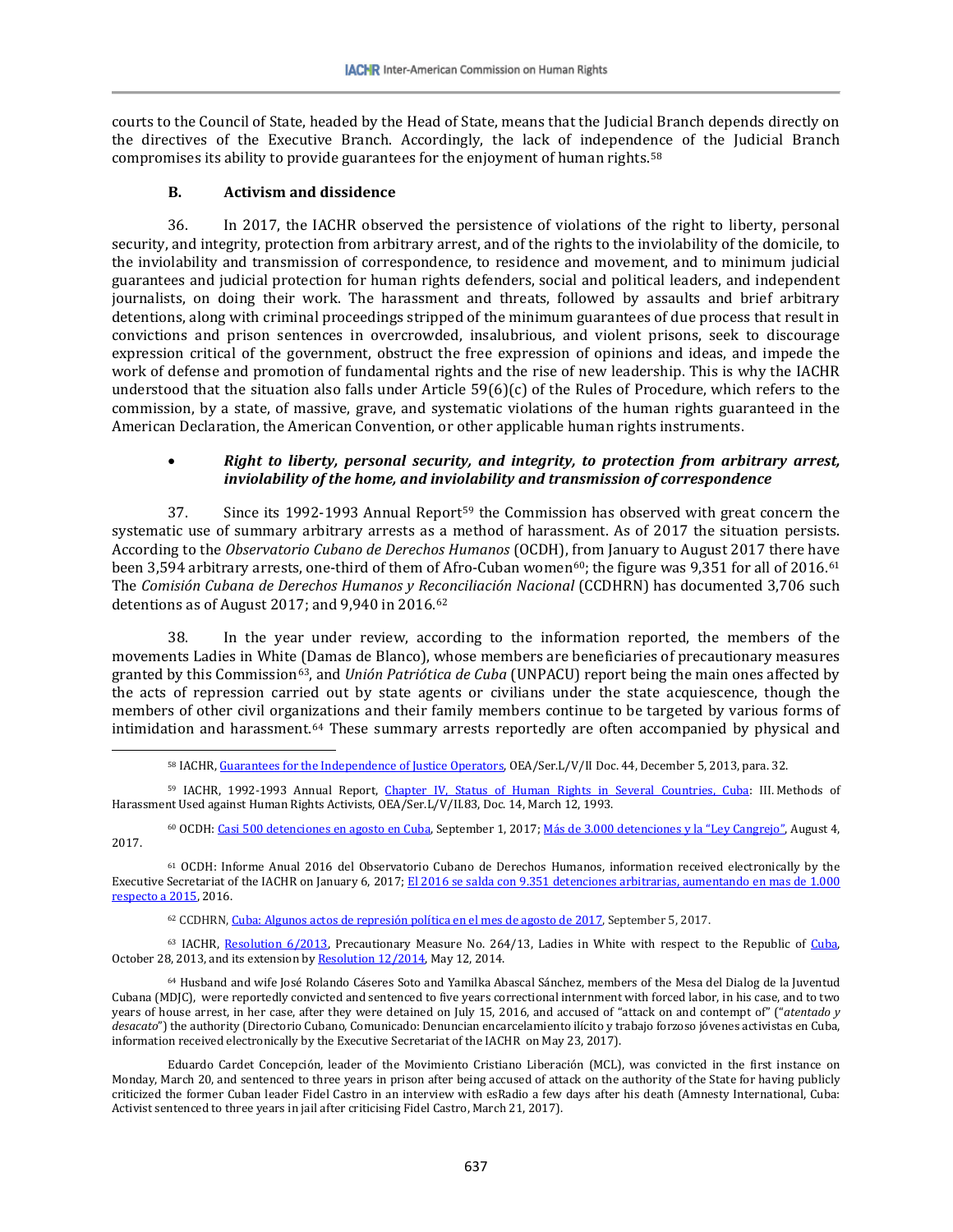verbal aggression, which tends to be worse in the case of Afro-Cuban woman, beginning with insults related to the color of the victims' skin.<sup>[65](#page-11-0)</sup> Once again, the Commission observes the use of repressive tactics, such as: the imposition of onerous fines; searches of homes and confiscation of property, generally associated with "fabricated" criminal proceedings; unlawful restrictions on leaving the country and on free movement in the national territory<sup>[66](#page-11-1)</sup>; and stigmatization and being discredited.

39. With respect to the organization Ladies in White<sup>[67](#page-11-2)</sup>, its members and their family members, the Commission learned that a few days after having participated, along with other Cuban civil society groups, in the hearing convened in 2016 on the [Situation of human rights defenders in Cuba,](https://www.youtube.com/watch?v=3uDnLrjZhW4) Berta Soler, a leader of the movement, was detained for nine hours, without water or food, by agents of the National Revolutionary Police when leaving her home in Havana; neither her family members nor the members of the movement were notified of her whereabouts.[68](#page-11-3) At the moment of her release, Berta Soler was threatened with arrest any time she attempts to attend Sunday mass, which is when the Ladies in White meet, before and/or after, to march peacefully. That same day, María Cristina Labrada, Soldrelys Torruella, and María Hortensia Melián were also said to have been detained. On September 7, 2017, the headquarters of the Ladies in White in Havana was vandalized in an action that included the participation of private persons; stones and food were thrown, the outside walls painted, and offensive a[nd](#page-11-5) threatening slogans were shouted.[69](#page-11-4) It would appear that this was not a spontaneous or isolated situation,<sup>70</sup> based on the media reports.

40. The Commission has received similar information in relation to the members of the UNPACU. According to that information, from December 18, 2016 until August 1, 2017, the Cuban authorities carried out 380 to 400 arbitrary arrests of members of the group, most of which occurred through the excessive use of force by state agents, with the intent of instilling fear in the activists and the population that ends up witnessing such acts.[71](#page-11-6) The violence is also said to come from civilians under the state acquiescence which, using cudgels, metal rods, stones, sticks, and martial arts techniques, caused injuries including fractures.

41. The members of the UNPACU arrested are generally prosecuted and convicted in criminal trials without the minimum judicial guarantees using criminal statutes such as those on contempt of public authority (*desacato*), attack (*atentado*), and public disorder (*desorden público*), so as to then be held in detention centers where they report being subject to "beatings, physical and psychological torture, and other forms of cruel, inhuman and degrading treatment."[72](#page-11-7) The UNPACU reports having more than 100 members who have been fined, 46 deprived of liberty in different prisons across the country, and three who are under house arrest.[73](#page-11-8) It was learned that after being detained for three months accused of the crimes of continuing

 $\overline{\phantom{a}}$ 

<span id="page-11-3"></span><sup>68</sup> Front Line Defenders, Urgent Appeal: Cuba Berta Soler and three other Ladies in White arbitrarily detained, one remains in incommunicado detention, December 16, 2016.

<span id="page-11-4"></span><sup>69</sup> Diario de Cuba[, Enviados del régimen lanzan piedras contra la sede de las Damas de Blanco y pintan su fachada,](http://www.diariodecuba.com/derechos-humanos/1504821507_33829.html) September 7, 2017.

<span id="page-11-5"></span><sup>70</sup> Diario Las Américas, [Denuncian al régimen castrista por vandalizar sede de las Damas de Blanco,](http://www.diariolasamericas.com/america-latina/denuncian-al-regimen-castrista-vandalizar-sede-las-damas-blanco-n4122799) May 25, 2017; Martí Noticias[, Lanzan piedras y pintura contra viviendas de Damas de Blanco y opositores en La Habana,](https://www.martinoticias.com/a/damas-de-blanco-represion-cuba-atacan-sede-/145482.html) May 23, 2017.

<span id="page-11-6"></span><sup>71</sup> Institute on Race, Equality and Human Rights, Request for a thematic hearing on violations of human rights of the members of the Unión Patriótica de Cuba, August 1, 2017.

<span id="page-11-7"></span><sup>72</sup> Institute on Race, Equality and Human Rights, Request for a thematic hearing on violations of human rights of the members of the Unión Patriótica de Cuba, August 1, 2017. See also: section of this chapter on *Persons deprived of liberty*.

<span id="page-11-8"></span><sup>73</sup> Institute on Race, Equality and Human Rights, Request for a thematic hearing on violations of human rights of the members of the Unión Patriótica de Cuba, August 1, 2017.

<span id="page-11-0"></span><sup>65</sup> Observatorio Cubano de Derechos Humanos[, 559 detenciones arbitrarias en julio, 3.118 en el primer semestre de 2017 y la](https://observacuba.org/informes-ddhh/detenciones-arbitrarias/2017-detenciones-arbitrarias/)  ['Ley Cangrejo',](https://observacuba.org/informes-ddhh/detenciones-arbitrarias/2017-detenciones-arbitrarias/) July 2017; Agencia EFE[, Afrodescendientes cubanos denuncian el racismo del Gobierno ante la CIDH,](https://www.efe.com/efe/america/ame-hispanos/afrodescendientes-cubanos-denuncian-el-racismo-del-gobierno-ante-la-cidh/20000034-3214509) March 21, 2017.

<sup>66</sup> See section on *Right to residence and movement* in this chapter.

<span id="page-11-2"></span><span id="page-11-1"></span><sup>67</sup> The Ladies in White (Damas de Blanco) movement was established in 2003 and is made up of wives, mothers, sons and daughters of men and women who are in prison in Cuba on grounds they consider unjust. Among their initiatives, together with the Foro Por los Derechos y Libertades, last year the campaign #TodosMarchamos por la libertad de los presos politicos (We all march for the freedom of the political prisoners) was launched; it involves organizing marches in different cities of the country every Sunday.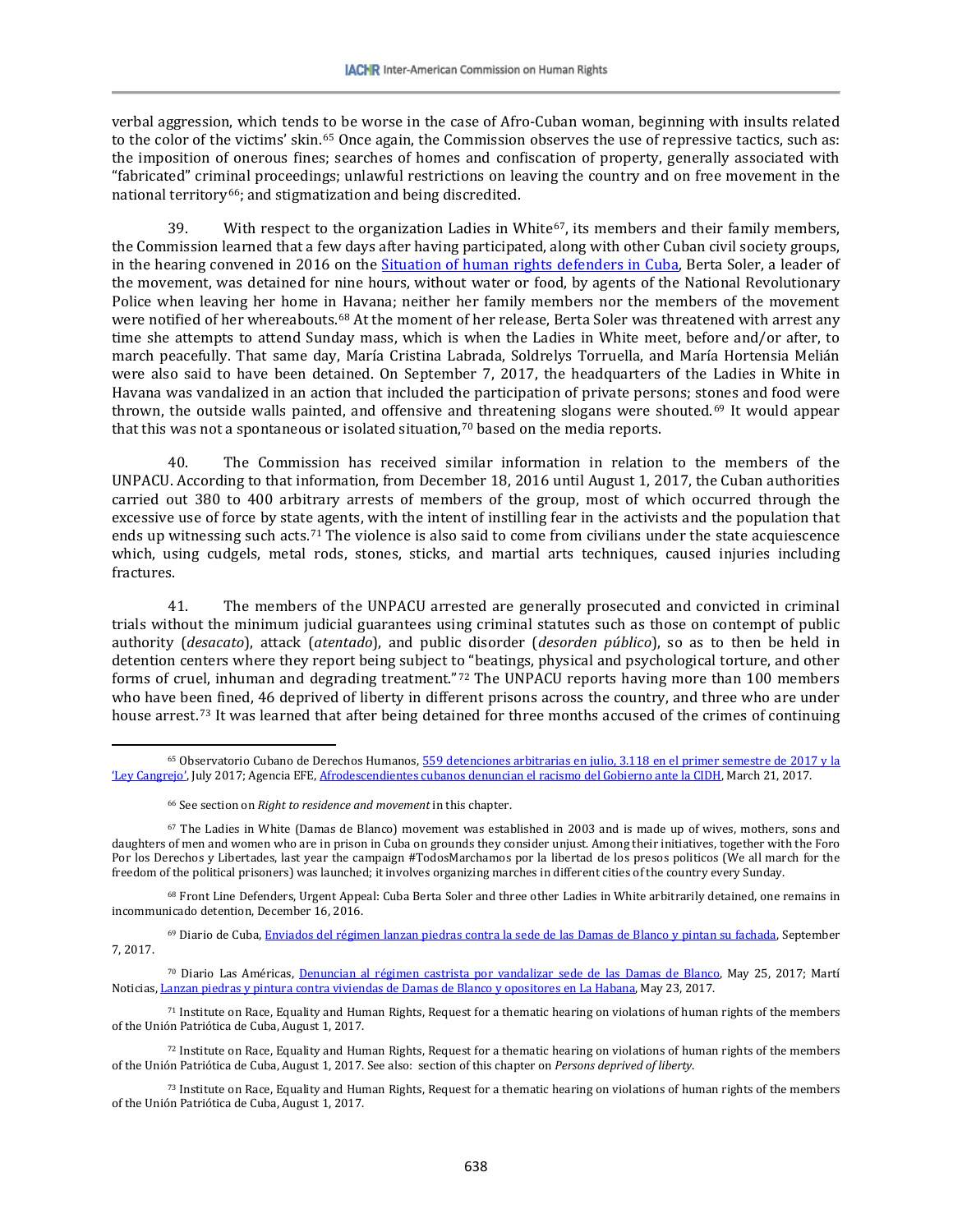contempt, usurpation of functions, and resistance, Jorge Cervantes García, the coordinator of UNPACU, was released on bond on August  $18^{74}$  $18^{74}$  $18^{74}$  In addition, on August 19, three activists from the same grouping – Jesús Sánchez Romero, Alexis Rodríguez Chacón, and Ovidio Martín Castellanos – were reportedly detained in Santiago; on August 23, Sánchez Romero was convicted and sentenced to a prison term of one year and six months in a very summary proceeding. Martín Castellanos continues to be held in pretrial detention, accused of the crime of attack (*atentado*), and Rodríguez Chacón was released.[75](#page-12-1) 

42. According to the UNPACU, in the last seven months combined operations of the Department of State Security, the National Revolutionary Police, and the Special Brigade of the Ministry of Interior executed 55 arbitrary searches of the homes of the organization's members, taking computers, printers, cell phones, photographic and video cameras, sound amplifiers, books, and office supplies, as well as refrigerators, food, medicine, films, and children's books. They also report the blockage of the cell phone lines of several coordinators of the UNPACU by the Ministry of Interior, in addition to illegally intervening in communications by telephone, email, and social networks.

At the same time, the IACHR raises the situation of the organization Cubalex, also a beneficiary of precautionary measures granted by this Commission.[76](#page-12-2) In May 2017 Laritza Diversent, director of Cubalex, was reportedly summonsed to the Office of the Attorney General (Fiscalía General de la República) where she was notified of the outcome of the proceedings brought against the organization in September 2016, in which it was determined, among other things, that Cubalex was operating without authorization. In addition, it was suggested to Diversent that a legal proceeding might be brought against her. Given the worsening of the repression against the work of her organization, the team at Cubalex and Laritza Diversent traveled to the United States in May as political refugees.[77](#page-12-3) In April 2016 Diversent had been detained without any explanation before boarding a plane to participate in a hearing before the IACHR during its 157th period of sessions, among other activities. Upon her return, books and brochures she brought back were confiscated from her.<sup>[78](#page-12-4)</sup> In August 2016, on returning from Geneva, Diversent reported that once again she was detained and that among other documents, the report "*Situación del derecho a la libertad de opinión y expresión en Cuba*" ("Situation of the right to freedom of opinion and expression in Cuba") that she had presented to the UN Special Rapporteur for the promotion and protection of the right to freedom of opinion and expression, David Kaye, was seized from her.[79](#page-12-5) Additionally, in September 2016, the offices of Cubalex were searched without a judicial warrant by police and state security officers, and her work materials and equipment were seized, as part of an alleged tax investigation into alleged illegal economic activities. On this point, in October 2016 the IACHR and its Office of Special Rapporteur for the Freedom of Expression, through a press release, expressed their concern over the retaliatory actions by the Cuban State against Cubalex.[80](#page-12-6)

<span id="page-12-0"></span> $\overline{\phantom{a}}$ <sup>74</sup> UNPACU, *[Liberan bajo fianza al coordinador de UNPACU en Las Tunas, Jorge Cervantes después de tres meses tras rejas, con 39](http://www.unpacu.org/liberan-bajo-fianza-al-coordinador-de-unpacu-en-las-tunas-jorge-cervantes-despues-de-tre-meses-tras-rejas-con-39-dias-en-huelga-de-hambre/)  [días en huelga de hambre](http://www.unpacu.org/liberan-bajo-fianza-al-coordinador-de-unpacu-en-las-tunas-jorge-cervantes-despues-de-tre-meses-tras-rejas-con-39-dias-en-huelga-de-hambre/)*, August 21, 2017*.*

<span id="page-12-1"></span><sup>75</sup> UNPACU, *[Uno de los principales líderes de UNPACU, Ovidio Martín Castellanos, en prisión 'provisional', acusado de un falso](http://www.unpacu.org/uno-de-los-principales-lideres-de-unpacu-ovidio-martin-castellanos-en-prision-provisional-acusado-de-un-falso-delito-de-atentado-por-ser-victima-de-violenta-golpiza-de-la-policia-politica/)  [delito de 'atentado' por ser víctima de violenta golpiza de la policía política](http://www.unpacu.org/uno-de-los-principales-lideres-de-unpacu-ovidio-martin-castellanos-en-prision-provisional-acusado-de-un-falso-delito-de-atentado-por-ser-victima-de-violenta-golpiza-de-la-policia-politica/)*, August 28, 2017; Martí Noticias, *[Activista de UNPACU deberá](https://www.martinoticias.com/a/cuba-otro-activista-unpacu-a-prision-a-esperar-juicio/151846.html)  [esperar juicio en la cárcel](https://www.martinoticias.com/a/cuba-otro-activista-unpacu-a-prision-a-esperar-juicio/151846.html)*, August 29, 2017; Martí Noticias, *[Opositor de UNPACU detenido el sábado](https://www.martinoticias.com/a/opositor-unpacu-detenido-sabado-condenado-prision-juicio-sumarsimo/151591.html) condenado a prisión en juicio [sumarísimo](https://www.martinoticias.com/a/opositor-unpacu-detenido-sabado-condenado-prision-juicio-sumarsimo/151591.html)*, August 25, 2017.

<span id="page-12-2"></span><sup>76</sup> IACHR[, Resolution 13/2015,](http://www.oas.org/es/cidh/decisiones/pdf/2015/MC96-15-ES.pdf) Precautionary Measure No. 96/15, Matter of members of Cubalex with respect to Cuba, April 22, 2015.

<span id="page-12-3"></span><sup>77</sup> El Nuevo Herald[, Activistas de Cubalex, el principal grupo legal opositor de Cuba, se marchan al exilio,](http://www.elnuevoherald.com/noticias/mundo/america-latina/cuba-es/article148713874.html) May 4, 2017; Diario de Cuba, Laritza Diversent: ['Salgo mañana del país y no me dejan regresar',](http://www.diariodecuba.com/derechos-humanos/1493854274_30851.html) May 4, 2017; Martí Noticias, *[Catorce miembros de Cubalex](https://www.martinoticias.com/a/catorce-miembros-de-cubalex-obtienen-refugio-politico-estado-unidos/144227.html)  [obtienen refugio político en Estados Unidos](https://www.martinoticias.com/a/catorce-miembros-de-cubalex-obtienen-refugio-politico-estado-unidos/144227.html)*, May 4, 2017*.*

<span id="page-12-4"></span><sup>78</sup> Cubalex, Informe Especial sobre métodos de hostigamiento contra abogados y activistas defensores de derechos humanos miembros de Cubalex, 2016, p. 27. See also: Diario de Cuba, El Tribunal Provincial de La Habana admite una demanda de Laritza [Diversent contra la Aduana,](http://www.diariodecuba.com/derechos-humanos/1474042787_25358.html) September 16, 2016.

<span id="page-12-5"></span><sup>79</sup> Institute on Race, Equality and Human Rights, Actualizaciones sobre situaciones de defensoras de derechos humanos, Cuba, August 22, 2016, p. 2. See also: Diario de Cuba, *El [Tribunal Provincial de La Habana admite una demanda de Laritza Diversent contra la](http://www.diariodecuba.com/derechos-humanos/1474042787_25358.html)  [Aduana,](http://www.diariodecuba.com/derechos-humanos/1474042787_25358.html)* September 16, 2016*.*

<span id="page-12-6"></span><sup>80</sup> IACHR, Press Release R149/16: IACHR and the Office of the Special Rapporteur Express Concern for Retaliation Actions of [the Cuban State against an Organization Dedicated to Defending Freedom of Expression,](http://www.oas.org/es/cidh/expresion/showarticle.asp?artID=1042&lID=2) October 13, 2016.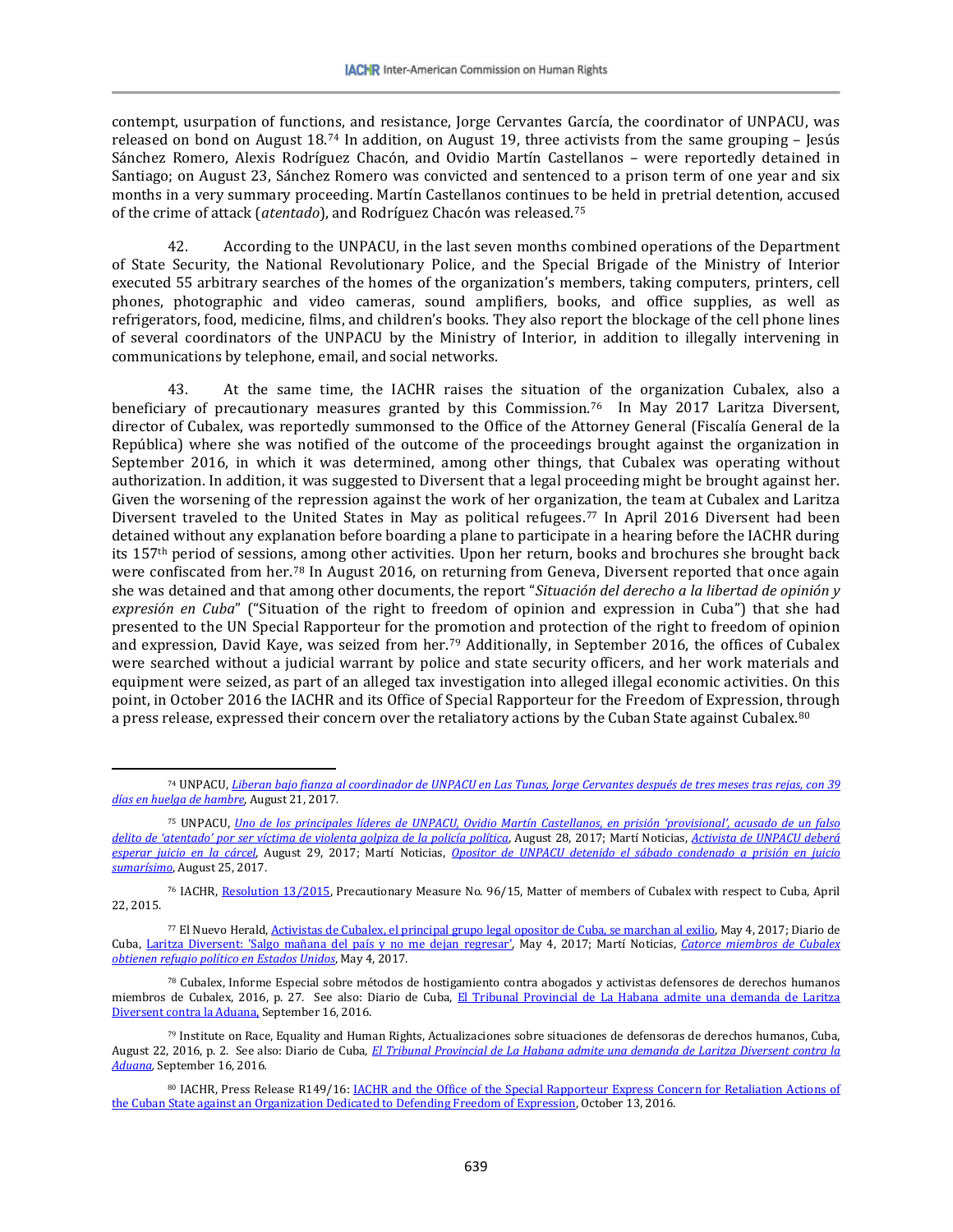44. The Commission further observes that activists, though not identified as members of any dissident group, receive similar treatment. Such is the case of Daniel Llorente, who after capturing the attention of the press on hoisting the flag of the United States in the Plaza de la Revolución during the festivities on May 1, 2017, was violently detained and held at the 100 y Aldabó prison, so as to then be transferred, on May 30, to the Psychiatric Hospital (Hospital Psiquiátrico) of Havana, known as Mazorra, where he reported he was "locked up"; Llorente was removed from the room where he was being confined twice a day for 10 minutes each, to eat lunch and dinner, and had no exposure to sunlight. $81$  On May 2, Lia Villar[es,](#page-13-1) also an independent activist, was held for three hours by an agent of the National Revolutionary Police.82

45. The Commission reiterates its concern over and condemnation of the acts described above directed against human rights defenders, activists, and social leaders, and in particular those who turn to the protection and spaces offered by regional and universal human rights bodies. Cuba should respect and defend their participation in procedures before human rights bodies, and the IACHR warns the State that any act of obstruction or retaliation aimed at repudiating this commitment is directly at odds with international human rights law.

### • *Right of residence and movement*

46. As regards the right of movement and residence, the Commission has indicated the restrictions that impede the full exercise of this right, both within the country and abroad.[83](#page-13-2) Decree No. 217 of 1997 on Regulations on Internal Migration to the City of Havana and their infractions, originally intended to control the movement of persons to Havana and thereby diminish the very effects of overpopulation in terms of access to housing, stable employment, urban transport, and supply of water, electricity, and fuel, restricted the possibility of becoming domiciled, residing, or living with others on a permanent basis in a dwelling situated in [th](#page-13-4)e City of Havana.<sup>[84](#page-13-3)</sup> That decree was modified by Decree No. 293 of 2011, which sets out some exceptions.85

47. Nonetheless, the use of such restrictions is said to be geared to impeding assemblies or activism in that locality.[86](#page-13-5) In this respect, in 2017 the IACHR learned that on March 7, Anairis Miranda Leyva, of the *Movimiento Cubano de Reflexión*, was violently removed from a bus by officers of the Ministry of Interior of Cuba and placed in a police patrol car when heading to work from the city of Holguín to Havana, with the intent of delivering a letter to the Central Committee, denouncing the increased repression, providing information on the hunger strike she staged with her siblings Adairis Miranda Leyva and Fidel Manuel Batista Leyva when they entered prison, and calling for the release of the political prisoners, in particular Eduardo Cardet, leader of the *Movimiento Cristiano de Liberación*.[87](#page-13-6) In addition, the Commission

l

<span id="page-13-4"></span><sup>85</sup> Decree No. 293, Amending Decree No. 297 "Domestic Migration Regulations for the City of Havana and its violations, April 22, 1997," published in the Official Gazette No. 39 Special, November 16, 2011, available at: [http://www.cubadebate.cu/wp](http://www.cubadebate.cu/wp-content/uploads/2011/11/go_x_039_2011.pdf)content/uploads/2011/11/go x 039 2011.pdf.

<span id="page-13-5"></span><sup>86</sup> In this regard, *Human Rights Watch* has consistently reported that the purpose is to limit migration to the capital, and it has been applied to keep dissidents from traveling to Havana to attend rallies, as well as to persecute dissidents originally from other regions of Cuba who reside in the capital (Human Rights Watch, World Report 201[6, Cuba, Events of 2015\)](https://www.hrw.org/es/world-report/2016/country-chapters/285501).

<span id="page-13-6"></span><sup>87</sup> Directorio Democrático, Communiqué: A menos de 24 horas del "día internacional de la mujer", golpiza y detención con rumbo desconocido de la activista de derechos humanos Anairis Miranda Leyva en Cuba, information received electronically by the Executive Secretariat of the IACHR on March 7, 2017.

<span id="page-13-1"></span><span id="page-13-0"></span><sup>81</sup> El Paí[s, Cuba encierra en un psiquiátrico a un opositor,](https://elpais.com/internacional/2017/06/27/america/1498584393_177056.html) June 27, 2017; 14ymedio: Por qué tienen a Daniel Llorente en [Mazorra,](http://www.14ymedio.com/opinion/Daniel-Llorente-Mazorra-opinion-pedro_campos-cuba-cubanos_0_2241975786.html) June 24, 2017[; Daniel Llorente: "Estoy encerrado con candado",](http://www.14ymedio.com/entrevista/Daniel-Llorente-encerrado-candado_0_2231176865.html) June 6, 2017.

<sup>82</sup> 14ymedio, *[Lia Villares viaja a Estados Unidos horas después de que se le impidiera hacerlo,](http://www.14ymedio.com/nacional/detencion-activista-Lia-Villares-Unidos_0_2210778905.html)* May 3, 2017.

<sup>83</sup> IACHR, 2014, 2015, 2016 Annual Report, Chapter IV, Cuba.

<span id="page-13-3"></span><span id="page-13-2"></span><sup>&</sup>lt;sup>84</sup> Decree No. 217 of 1997 establishes that persons who seek to become domiciled, reside, or live permanently with another person in a dwelling situated in the City of Havana, or who live in other municipalities of the City of Havana, but seek to become domiciled, reside, or live permanently in a dwelling situated in the municipalities of Habana Vieja, Centro Habana, Cerro, and Diez de Octubre must obtain a permit from the President of the Council of the Municipal Administration, after meeting certain requirements, under penalty of being fined or returned to their places of origin (Decree No. 217, Domestic Migration Regulations for the City of Havana and their violations, April 22, 1997, available in[: http://www.gacetaoficial.cu/html/regulacionesmigratoriasparaC.H.html\)](http://www.gacetaoficial.cu/html/regulacionesmigratoriasparaC.H.html).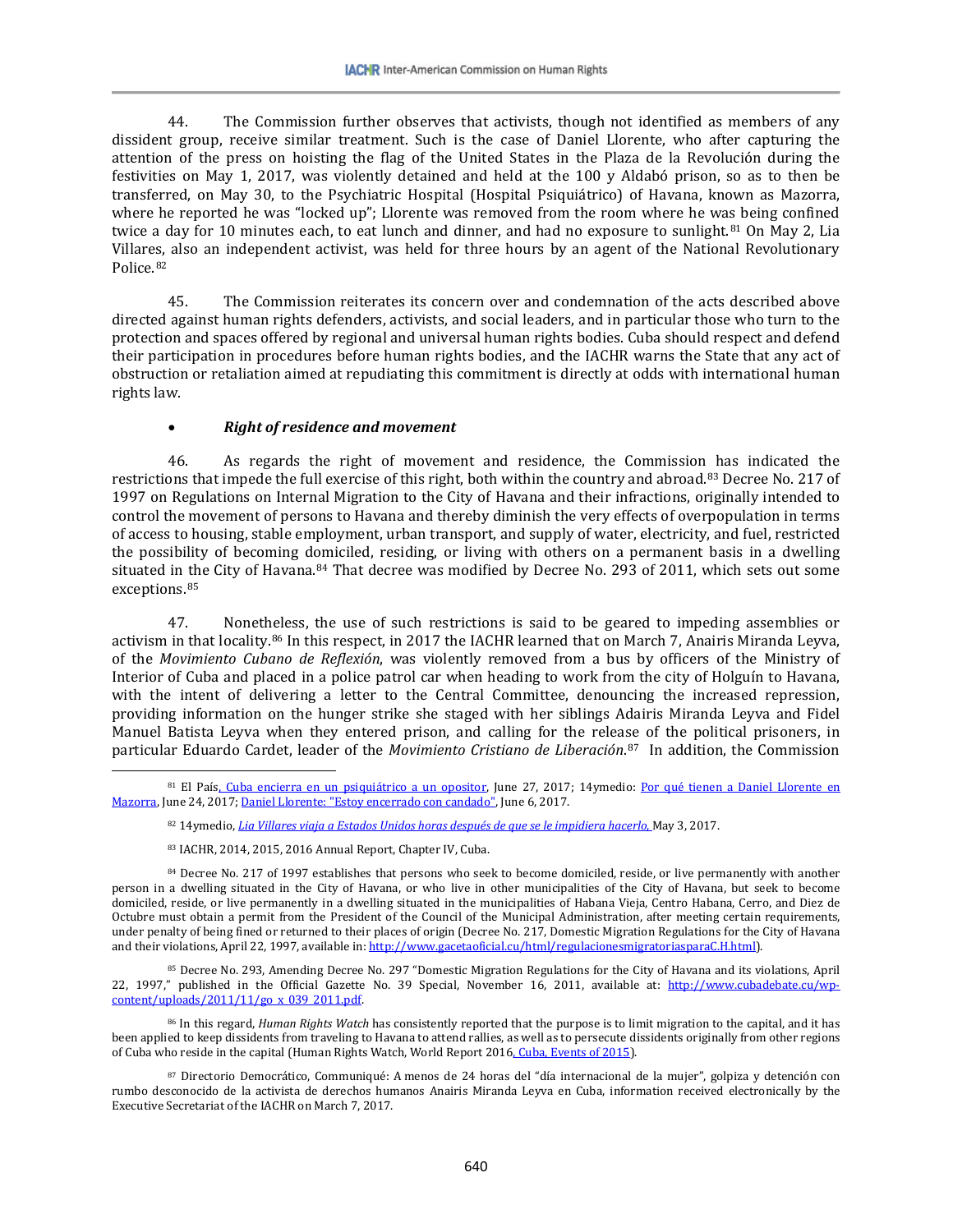received information tied to the independent unionist and Secretary General of the *Asociación Sindical Independiente de Cuba* (ASIC), Iván Hernández Carrillo, a beneficiary of precautionary measures granted by this Commission[88](#page-14-0), who was reportedly detained on March 29 at 4:30 a.m. at the bus terminal in the city of Matanzas, when he was about to travel to Havana. As reported, two members of the national police transferred him in a patrol car to the police unit in Matanzas, where he was put into a cell 3x2 meters, in deplorable hygienic conditions, overcrowded, with the doorway partially closed, without electricity or drinking water, and the bed being of concrete. He remained there for more than 10 hours with no apparent charges; his identity papers were retained by the police authorities.[89](#page-14-1) Similarly, the *Plataforma Ciudadana #Otro18* and the *Movimiento Somos*+ reported to the IACHR the deportation of Joana Columbié, director of the Academia 1010 of the *Movimiento Somos*+, from Havana to Camagüey, after she was detained and interrogated on June 2, [201](#page-14-3)7.<sup>[90](#page-14-2)</sup> For its part, the UNPACU denounced a similar situation to the detriment of hundreds of its members.<sup>91</sup>

48. According to the report *Negación, Exclusión y Represión*, those persons who do not have permission to be domiciled in Havana and in the marginal human settlements that have been emerging around it are generally captured by the police and detained, for not having papers, at the Vivac detention center, so as then to be deported to their places of origin.[92](#page-14-4)

49. The Law on Migration, No. 1312 of September 20, 1976, has been amended twice, most recently by Decree Law No. 327 of January 3, 2015, which modified four provisions related to the issuance of a Cuban passport.[93](#page-14-5) The Commission has acknowledged the gains in those amendments, such as partial elimination of the requirement to secure authorization to leave the territory, the extension of the period from 11 to 24 months abroad before a Cuban person can be recognized as an émigré; elimination of the letter of invitation to the destination country; and the possibility of children travelling temporarily, once they have the authorization of their parents or legal representatives.<sup>[94](#page-14-6)</sup>

50. Nonetheless, Decree Law No. 302 of 2012, amending Law No. 1312, provides as grounds for denying a passport or departure from the country reasons of "defense and national security"; "[l]acking the established authorization, under rules aimed at preserving the labor force qualified for the country's economic, social, and scientific-technical development, as well as for the security and protection of official information"; and "[w]hen for other reasons of public interest the authorities with such power so determine."[95](#page-14-7) In its Annual Reports the Commission has insisted that the general meaning of certain terms confers broad discretion on the Cuban authorities to allow or disallow the exit of Cuban nationals, provoking

 $\overline{\phantom{a}}$ 

<span id="page-14-3"></span>91 Institute on Race, Equality and Human Rights, Request for thematic hearing on violations of the human rights of the members of the Unión Patriótica de Cuba, August 1, 2017.

<span id="page-14-0"></span><sup>88</sup> IACHR, Precautionary Measure 245-13[, Resolution 5/2013,](http://www.damasdeblanco.com/noticias/detallenoticia.asp?id=1075) Matter of Iván Hernández Carrillo with respect to the Republic of Cuba, October 28, 2013.

<sup>89</sup> ASIC, Information received electronically by the Executive Secretariat of the IACHR, August 9, 2017.

<span id="page-14-2"></span><span id="page-14-1"></span><sup>90</sup> According to the information received, the deportation of Columbié was accompanied by the denial of authorization for future visits to Havana and to the province of Santiago de Cuba (Request for thematic hearing on violations of civil and political rights in the electoral process in Cuba, submitted by #Otro18 and Somos+, August 2, 2017. See also: 14ymedio, [Deportada hacia Camagüey la](http://www.14ymedio.com/nacional/Deportada-Camaguey-activista-Joanna-Columbie_0_2228777108.html)  [activista Joanna Columbié,](http://www.14ymedio.com/nacional/Deportada-Camaguey-activista-Joanna-Columbie_0_2228777108.html) June 2, 2017; Diario de Cuba[, Deportada a Camagüey la activista Joana Columbié,](http://www.diariodecuba.com/derechos-humanos/1496430903_31610.html) June 2, 2017).

<span id="page-14-4"></span><sup>92</sup> According to that report, a number of activists who work on issues of racial discrimination have developed initiatives to train communities in different provinces; nonetheless, when attempting to travel among municipalities and provinces they have had their right to movement and residence violated, on being detained during their travels and deported, no matter where they are. In addition, sub-groups of self-employed persons or entrepreneurs in the transport sector, who are mostly Afro-Cubans, have received severe fines and the seizure of pedicabs, carts, and motorcycles for moving between municipalities. They are also taken to the National Revolutionary Police to draw up letters with a pre-criminal warning (Comité Ciudadanos por la Integración Racial (CIR), Negación, exclusión y Represión, Informe sobre la situación de derechos humanos de la población afrocubana, June 2017).

<span id="page-14-5"></span><sup>93</sup> Decree Law No. 327, Amending Law No. 1312 "Law on Migration," of September 20, 1976, January 31, 2015, published in the Official Gazette No. 23 Special of June 17, 2015.

<sup>94</sup> IACHR, Press Release No.130/12, **IACHR Welcomes Immigration Reforms in Cuba**, November 5, 2012.

<span id="page-14-7"></span><span id="page-14-6"></span><sup>95</sup> [Decree Law No. 302,](http://www.acnur.org/t3/fileadmin/Documentos/BDL/2012/8950.pdf?view=1) Amending Law No. 1312, "Law on Migration," of September 20, 1976, October 11, 2012, published in Official Gazette No. 44 of October 16, 2012.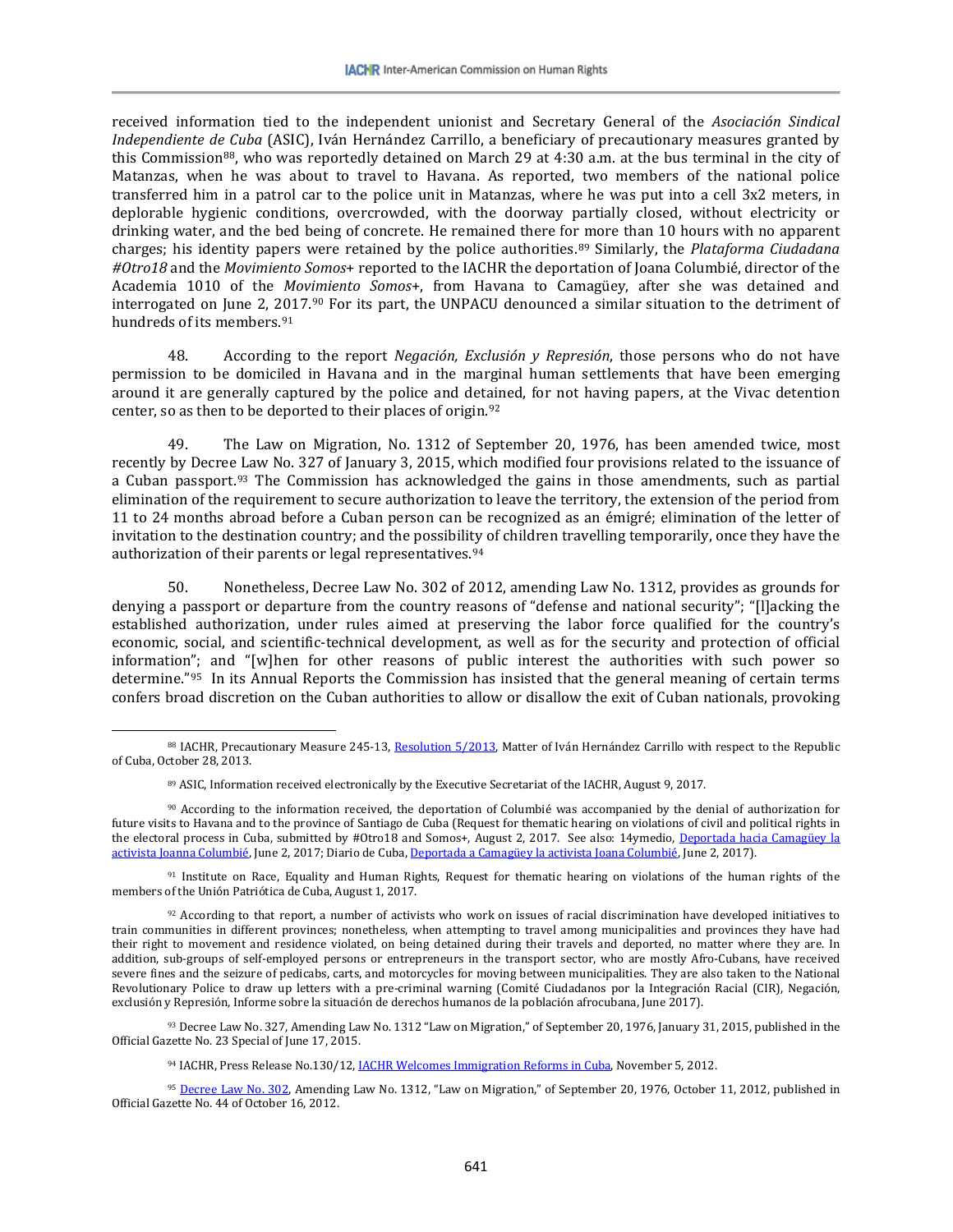uncertainty among activists, human rights defenders, social and political leaders, independent journalists and other media workers. The Cuban immigration service (*Servicio de Inmigración y Extranjería*), using methods such as withholding passports, seizing personal effects and work materials, and subjecting p[ers](#page-15-0)ons to lengthy interrogations and detentions, have obstructed arrivals to or departures from Cuba.<sup>96</sup> In 2017 the Commission has received abundant information on such incidents to the detriment of the members of groups such as Ladies in White[97](#page-15-1), UNPACU[98](#page-15-2), *Plataforma Ciudadana #Otro18,* and *Movimiento Somos*+[99,](#page-15-3) among other independent activists and trade unionists.[100](#page-15-4)

51. With respect to the continuing restriction whereby if a person remains abroad for 24 months he or she may be considered an *émigré*, the Commission reiterates that this continues to be an unreasonable restriction on the exercise of the right to freedom of residence and movement. The IACHR wishes to reiterate to the Cuban State the need to guarantee the right to residence and movement established at Article VIII of the American Declaration of the Rights and Duties of Man, which includes the right to change residence and move within the country of one's nationality; and the right not to leave the country other than as a matter of one's own choice, which includes the possibility of going back. In addition, the IACHR expresses its concern with respect to the use of restrictions on the right to residence and movement with the aim of violating the right to defend human rights.

52. The impossibility of returning to one's country of origin keeps Cuban persons from enjoying an effective nationality, which entails other human rights violations, such as the right to family. In addition, it places Cuban persons who leave their country in a special situation of vulnerability, since they are in an irregular status in the country in which they find themselves, yet they cannot return to their own country. On January 12, 2017, former President of the United States Barack Obama announced the cancellation, after 20

 $\overline{\phantom{a}}$ 

<span id="page-15-0"></span><sup>96</sup> Comité Ciudadanos por la Integración Racial (CIR), Negación, exclusión y Represión, Informe sobre la situación de derechos humanos de la población afrocubana, para. 118.

<span id="page-15-1"></span><sup>97</sup> On March 21, Berta Soler is said to have been kept from leaving Cuba for the United States to attend a meeting with the United Nations Special Rapporteur on the promotion and protection of the right to freedom of opinion and expression (Diario de Cuba[, El](http://www.diariodecuba.com/derechos-humanos/1490109061_29803.html)  régimen ['impide' a Berta Soler reunirse con el relator especial de la ONU sobre libertad de expresión y opinión,](http://www.diariodecuba.com/derechos-humanos/1490109061_29803.html) March 21, 2017; Martí, [Autoridades cubanas impiden a Berta Soler salir del país,](https://www.martinoticias.com/a/impiden-a-berta-soler-salir-de-cuba-/141448.html) March 21, 2017), and on May 13, the Cuban authorities once again kept her from traveling abroad, on that occasion to receive the Freedom Award, given by the International Republican Institute (IRI) (El Nuevo Herald[, Gobierno cubano impide a Berta Soler recibir premio en Washington junto a McCain,](http://www.elnuevoherald.com/noticias/mundo/america-latina/cuba-es/article151306517.html) May 18, 2017; Cubanet, Premio a la Libertad [para las Damas de Blanco junto al senador John McCain,](https://www.cubanet.org/noticias/premio-la-libertad-para-las-damas-de-blanco-junto-al-senador-john-mccain/) May 17, 2017; Diario de Cuba[, Las Damas de Blanco, distinguidas en Washington](http://www.diariodecuba.com/derechos-humanos/1495043583_31194.html)  [con el Premio Libertad,](http://www.diariodecuba.com/derechos-humanos/1495043583_31194.html) May 17, 2017).

Leticia Ramos Herrería, also a member of the movement, after returning to Cuba on April 27 from her trip to the United States, where she held meetings with staff of the IACHR on the human rights situation in Cuba, and with officials of the United States Department of State and the UN Special Rapporteur on the promotion and protection of the right to freedom of opinion and expression, was reportedly stopped at the airport in Varadero and questioned for five hours by state agents, who reviewed her luggage and confiscated three cell phones from her, in addition to setting up a major police operation around her home.97 The Commission has been informed of the threats received by Ramos de Herrería, specifically on being detained, allegedly in arbitrary fashion, in August of this year, and "threatened with death if she sought to leave Cuba again" (Information communicated to the IACHR, International Institute on Race, Equality and Human Rights, Correspondence, April 1, 2017. See also: Diario de Cuba, [El régimen detiene a Leticia Ramos Herrería a su](http://www.diariodecuba.com/derechos-humanos/1493325105_30701.html)  [regreso de EEUU,](http://www.diariodecuba.com/derechos-humanos/1493325105_30701.html) April 27, 2017; Primavera Digital, Informe Semanal de represión contra el Movimiento Damas de Blanco, April 30, 2017, available at[: https://primaveradigital.org/cubaprimaveradigital/wp-content/uploads/2017/05/479\\_99tm.pdf\)](https://primaveradigital.org/cubaprimaveradigital/wp-content/uploads/2017/05/479_99tm.pdf).

<span id="page-15-2"></span><sup>98</sup> The members of the UNPACU report that at least eight activists were prohibited from traveling abroad (Institute on Race, Equality and Human Rights, Request for thematic hearing on violations of the human rights of the members of the Unión Patriótica de Cuba, August 1, 2017).

<span id="page-15-3"></span><sup>99</sup> Members of the Plataforma Ciudadana #Otro18 and the Movimiento Somos+ report having been arbitrarily impeded from leaving the country to attend events to be held abroad related to their political activism, or having been held and interrogated upon their return to Cuba (Request for thematic hearing on violations of civil and political rights in the electoral process in Cuba, submitted by #Otro18 and Somos+, August 2, 2017).

<span id="page-15-4"></span><sup>100</sup> For example, on April 18 it was reported that Alejandro Enrique Sánchez Saldívar, an independent trade unionist and deputy secretary of the Asociación Sindical Independiente de Cuba (ASIC), and Ana Rosa Ledea Ríos, also an independent trade unionist and member of the ASIC, were detained when preparing to travel to the founding conference of the ASD in Bogotá, Colombia (Cuba Sindical[, Autoridades cubanas impiden asistencia de sindicalistas independientes al Congreso Fundacional de la ADS,](http://cubasindical.org/autoridades-cubanas-impiden-asistencia-de-sindicalistas-independientes-al-congreso-fundacional-de-la-ads/) April 18, 2017).

The Commission also learned of the case of Lia Villares, an independent activist, who on May 2 was held for three hours by an agent of the National Revolutionary Police without any justification whatsoever being given, leading her to miss her international flight (14ymedio[, Lia Villares viaja a Estados Unidos horas después de que se le impidiera hacerlo,](http://www.14ymedio.com/nacional/detencion-activista-Lia-Villares-Unidos_0_2210778905.html) May 3, 2017).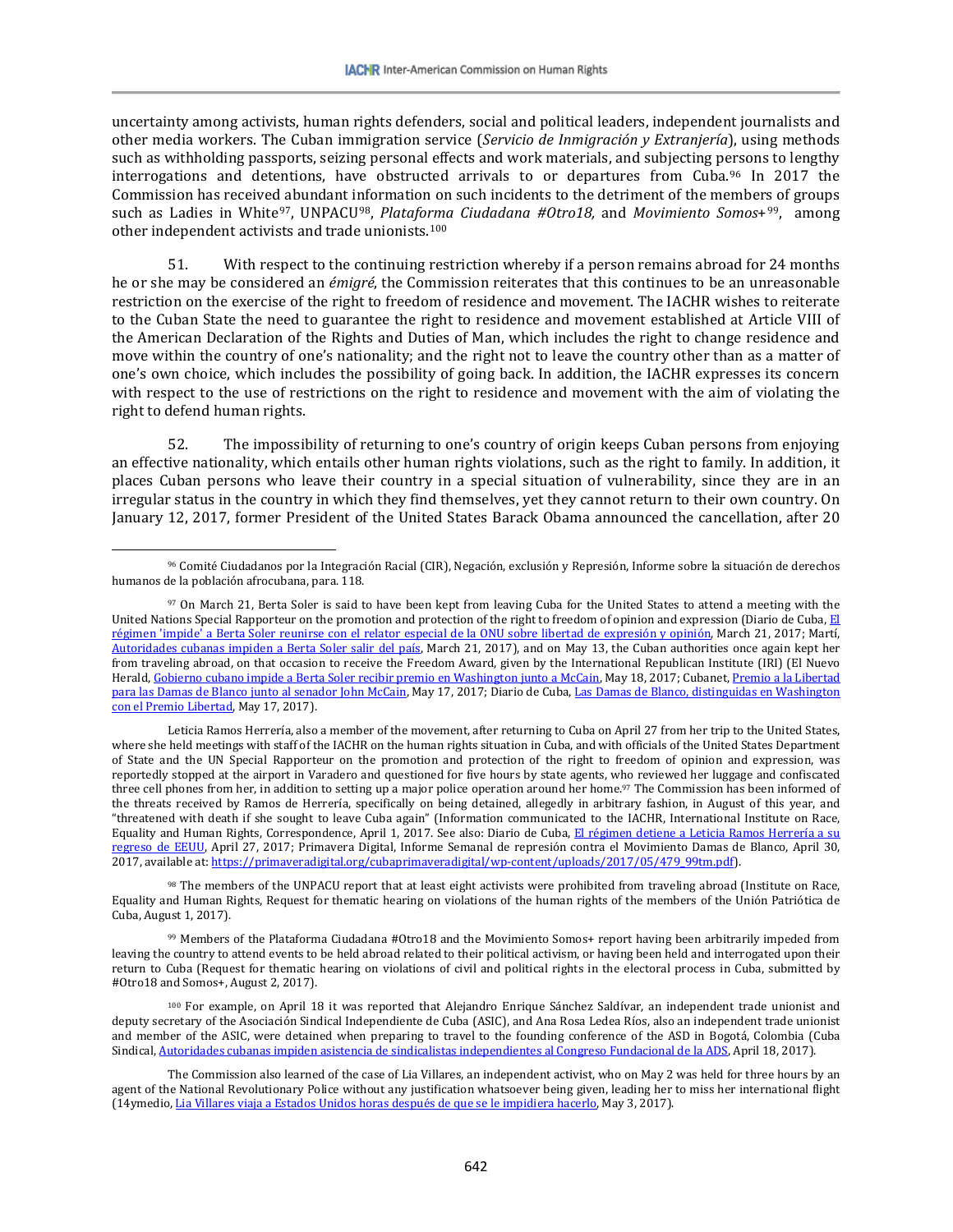years, of the "wet foot, dry foot" policy, which allowed those Cuban migrants who reached United States soil to remain and become permanent residents.[101](#page-16-0)

53. The Commission observes that the Memorandum of Understanding to guarantee a legal, orderly, and secure migratory flow between Mexico and Cuba came into force on May 1, 2016, by which Cuba undertook to

accept the return of its citizens in the following categories: (a) those who enter Mexican territory directly and unlawfully; (b) those who are temporarily abroad within the legal terms established by Cuba's migration laws and whose immigration situation in Mexican territory is irregular, except for those authorized to travel to the United States of America; and (c) those who have emigrated directly and unlawfully to countries of Central America, and are in an irregular situation in Mexican territory, so long as they are included within the term counted from their exit from Cuba, which will be established by diplomatic means.[102](#page-16-1)

54. After this decision, the National Migration Institute (INM: Instituto Nacional de Migración) of Mexico began to repatriate persons of Cuban nationality to Cuba much more frequently, once the Cuban authorities recognized their nationality. Deportations rose from 446 in 2015 to 3,617 in 2016.[103](#page-16-2) In addition, the Commission observes a considerable increase in applications for the recognition of refugee status of Cubans in Mexico from 43 in 2016 to 767 in 2017, an increase of 1,683.72%.[104](#page-16-3) Of these applications, 276 were abandoned, 15 persons were recognized as refugees, four persons received supplemental protection, and 107 were not recognized.

55. According to the International Organization for Migration (IOM), Cuba is the country that receives the fewest migrants in relation to its population (0.1 percent); most of those are from Haiti. Cuba is also one of the countries with the largest number of refugees in the Caribbean.[105](#page-16-4) According to figures from the United Nations High Commissioner for Refugees (UNHCR), as of yearend 2016, Cuba had approximately 316 refugees.[106](#page-16-5)

56. As regards human trafficking, the United Nations Special Rapporteur on trafficking in persons, especially women and children, Maria Grazia Giammarinaro, on concluding her visit to Cuba, saluted several major gains by the State, such as the ratification of several relevant international instruments; the drawing up of the National Action Plan for preventing and fighting human trafficking and the protection of victims (2017-2020); implementing methodologies based on the best interests of the child to prevent their dual victimization; training and raising awareness about the issue; the existence of mechanisms for making reparation to victims of trafficking through the crime victims fund; as well as the fact of having been open to the visit.[107](#page-16-6) In this regard, the IACHR salutes these gains and urges the Cuban State to continue the training and awareness-raising efforts, especially for persons in charge of responding to such crimes, which includes the treatment of victims and family members. These measures should be accompanied by measures of

<sup>106</sup> UNHCR, *Global Trends, Forced Displacement in 2016*, p. 60.

 $\overline{\phantom{a}}$ 

<sup>&</sup>lt;sup>101</sup> United States of America, **Statement by the President on Cuban Immigration Policy**, January 12, 2017.

<span id="page-16-1"></span><span id="page-16-0"></span><sup>102</sup> Memorandum of Understanding between the Government of Cuba and the Government of Mexico to guarantee a legal, orderly, and secure migratory flow between the two countries.

<span id="page-16-2"></span><sup>&</sup>lt;sup>103</sup> Migration Policy Unit of the Ministry of Interior, Boletín Estadístico 2016 and 2015, Foreigners presented and returned, available at[: http://www.politicamigratoria.gob.mx/es\\_mx/SEGOB/Boletines\\_Estadisticos.](http://www.politicamigratoria.gob.mx/es_mx/SEGOB/Boletines_Estadisticos)

<span id="page-16-4"></span><span id="page-16-3"></span><sup>104</sup> Mexican Commission for Refugee Aid, Statistics 2013-2016, available at: [http://www.comar.gob.mx/work/models/COMAR/Resource/267/6/images/ESTADISTICAS\\_2013-agosto2017.pdf.](http://www.comar.gob.mx/work/models/COMAR/Resource/267/6/images/ESTADISTICAS_2013-agosto2017.pdf)

<sup>105</sup> IOM, Cuba, available at[: https://www.iom.int/es/countries/cuba.](https://www.iom.int/es/countries/cuba) 

<span id="page-16-6"></span><span id="page-16-5"></span><sup>&</sup>lt;sup>107</sup> OHCHR, Declaración del final de la visita a Cuba de la Relatora Especial sobre la trata de personas, especialmente mujeres y [niños, Maria Grazia Giammarinaro \(10-14 de abril de 2017\),](http://www.ohchr.org/sp/NewsEvents/Pages/DisplayNews.aspx?NewsID=21518&LangID=s) April 20, 2017. See also: Prensa Latina[, Visita de relatora expone tolerancia](http://prensa-latina.cu/index.php?o=rn&id=78735&SEO=visita-de-relatora-expone-tolerancia-cero-de-cuba-a-trata-de-personas)  cero de Cuba [a trata de personas,](http://prensa-latina.cu/index.php?o=rn&id=78735&SEO=visita-de-relatora-expone-tolerancia-cero-de-cuba-a-trata-de-personas) April 15, 2017; 14ymedio, Relatora de la ONU espera que su visita a Cuba promueva diálogo más [amplio en DD HH,](http://www.14ymedio.com/nacional/Relatora-ONU-Cuba-DD-HH_0_2199979986.html) April 15, 2017.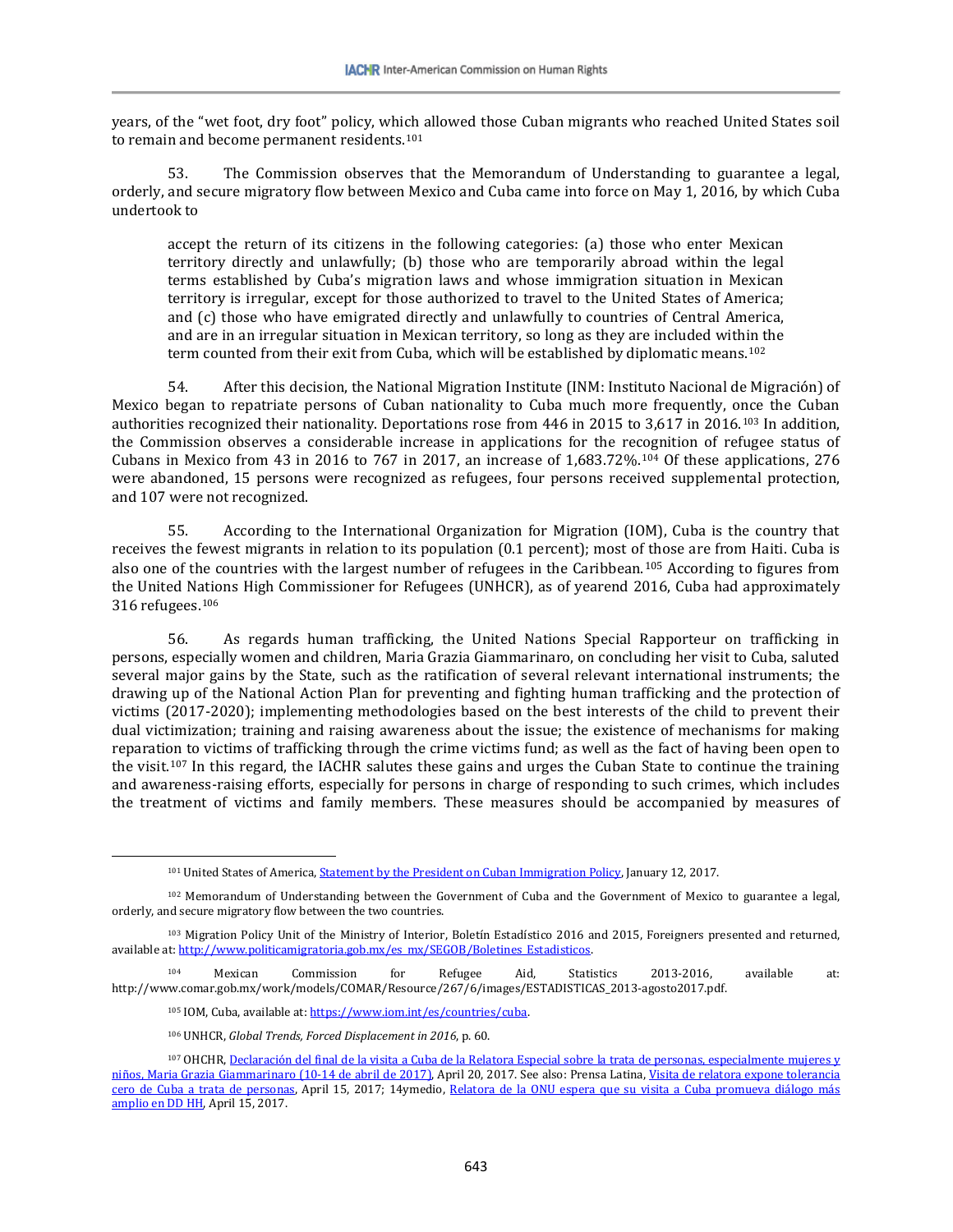supervision and evaluation of the results, and application of sanctions when the state agents do not fulfill their obligations under the law.[108](#page-17-0)

57. The main concerns with respect to the approach to human trafficking by the State of Cuba is the recognition, in the Cuban legal framework, of human trafficking only for purposes of sexual exploitation, to the exclusion of other purposes, such as labor exploitation. In addition, there is constant conflation of the terms "prostitution" ("*prostitución*"), "sex work" ("*trabajo sexual*"), and "sexual abuse of minors" ("*abuso sexual de menores*"); there are no standardized protocols to identify cases of human trafficking quickly and accurately; there is a lack of shelters for victims; and few such cases have been criminally prosecuted.[109](#page-17-1) The Commission endorses the concern of the Special Rapporteur with respect to detention in "rehabilitation centers" of persons who engage in prostitution/sex work, including boys and girls ages 16 and 17, possible victims of human trafficking, a situation that re-traumatizes them and constitutes a violation of their rights.[110](#page-17-2)

### • *Minimum due process guarantees*

 $\overline{\phantom{a}}$ 

58. The IACHR continues to be concerned about the death penalty being a sanction that can be applied to a significant number of types of criminal conduct.[111](#page-17-3) Capital punishment is prescribed, in particular, for crimes against state security, described in broad or vague terms, and it can be applied through very summary proceedings[112](#page-17-4) that do not offer the minimum and necessary guarantees for the accused to exercise the right to mount an adequate legal defense. According to information available to the Commission, the last time the death penalty was used in Cuba was in 2003. In any event, the IACHR considers that the fact that it is still part of the domestic legislation and could potentially be applied constitutes a latent threat. Accordingly, the Commission reiterates to the Cuban State its appeal to abolish it, this being a trend observed in the hemisphere.[113](#page-17-5) For the Commission, capital punishment requires the existence of an independent judiciary where judges exercise strict scrutiny and where due process guarantees are observed, conditions that are not found under the existing legal framework.

<sup>112</sup> The Law on Criminal Procedure establishes the very summary procedure in Articles 479 and 480:

Article 479: In the event that special circumstances so advise, the Attorney General of the Republic may suggest to the President of the Supreme People's Court, who may so decide, to prosecute the criminal acts that fall under the jurisdiction of any of the courts of justice by very summary procedure, except those that are under the jurisdiction of the Municipal People's Courts.

<span id="page-17-4"></span>Article 480: In the highly summary procedure the terms that this Law establishes for the processing of the prior procedures, oral trial, and appeals may be reduced, to the extent the court with jurisdiction considers it necessary. Law on Criminal Procedure. On Special Procedures. Title X. Very Summary Procedure. Articles 479 and 480.

<span id="page-17-0"></span><sup>108</sup> IACHR, Human Rights of Migrants and Other Persons in the Context of Human Mobility in Mexico. OEA/Ser.L/V/II. Doc. 48/13. December 30, 2013, para. 243.

<span id="page-17-1"></span><sup>&</sup>lt;sup>109</sup> OHCHR, Declaración del final de la visita a Cuba de la Relatora Especial sobre la trata de personas, especialmente mujeres y [niños, Maria Grazia Giammarinaro \(10-14 de abril de 2017\),](http://www.ohchr.org/sp/NewsEvents/Pages/DisplayNews.aspx?NewsID=21518&LangID=s) April 20, 2017.

<span id="page-17-2"></span><sup>110</sup> OHCHR, Declaración del final de la visita a Cuba de la Relatora Especial sobre la trata de personas, especialmente mujeres y [niños, Maria Grazia Giammarinaro \(10-14 de abril de 2017\),](http://www.ohchr.org/sp/NewsEvents/Pages/DisplayNews.aspx?NewsID=21518&LangID=s) April 20, 2017.

<span id="page-17-3"></span><sup>111</sup> The maximum penalty is provided for in crimes against state security; peace and international law; public health; life and bodily integrity; the normal development of sexual relations; the normal development of childhood; and property rights. In crimes against state security, the criminal statutes that provide for the death penalty as the maximum punishment are the following: Acts against the Independence or Territorial Integrity of the State; Promotion of Armed Action against Cuba; Armed Service against the State; Aid to the Enemy; Espionage; Rebellion; Sedition; Usurpation of Police or Military Command; Sabotage; Terrorism; Hostile Acts against a Foreign State; Genocide; Piracy; Mercenary Activity; Crime of Apartheid and; other acts against state security. The death penalty is also provided for in the provisions on the following crimes: Unlawful Production, Sale, Demand, Trafficking, Distribution and Possession of Drugs, Narcotics, Psychotropic Substances, and Others with Similar Effects; Murder; Rape; Pederasty with Violence; Corruption of Minors; and, Robbery with Violence or Intimidation of Persons. In addition, the death penalty continues to be a sanction in a significant number of broad or vague criminal statutes, which include reference, for example, to "dangerousness" ("*Estado de Peligrosidad*").

<span id="page-17-5"></span><sup>113</sup> IACHR, [The Death Penalty in the Inter-American System: From Restrictions to Abolition,](http://www.oas.org/es/cidh/docs/pdfs/penademuerte.pdf) OEA/Ser.L/V/II. Doc. 68, December 31, 2011.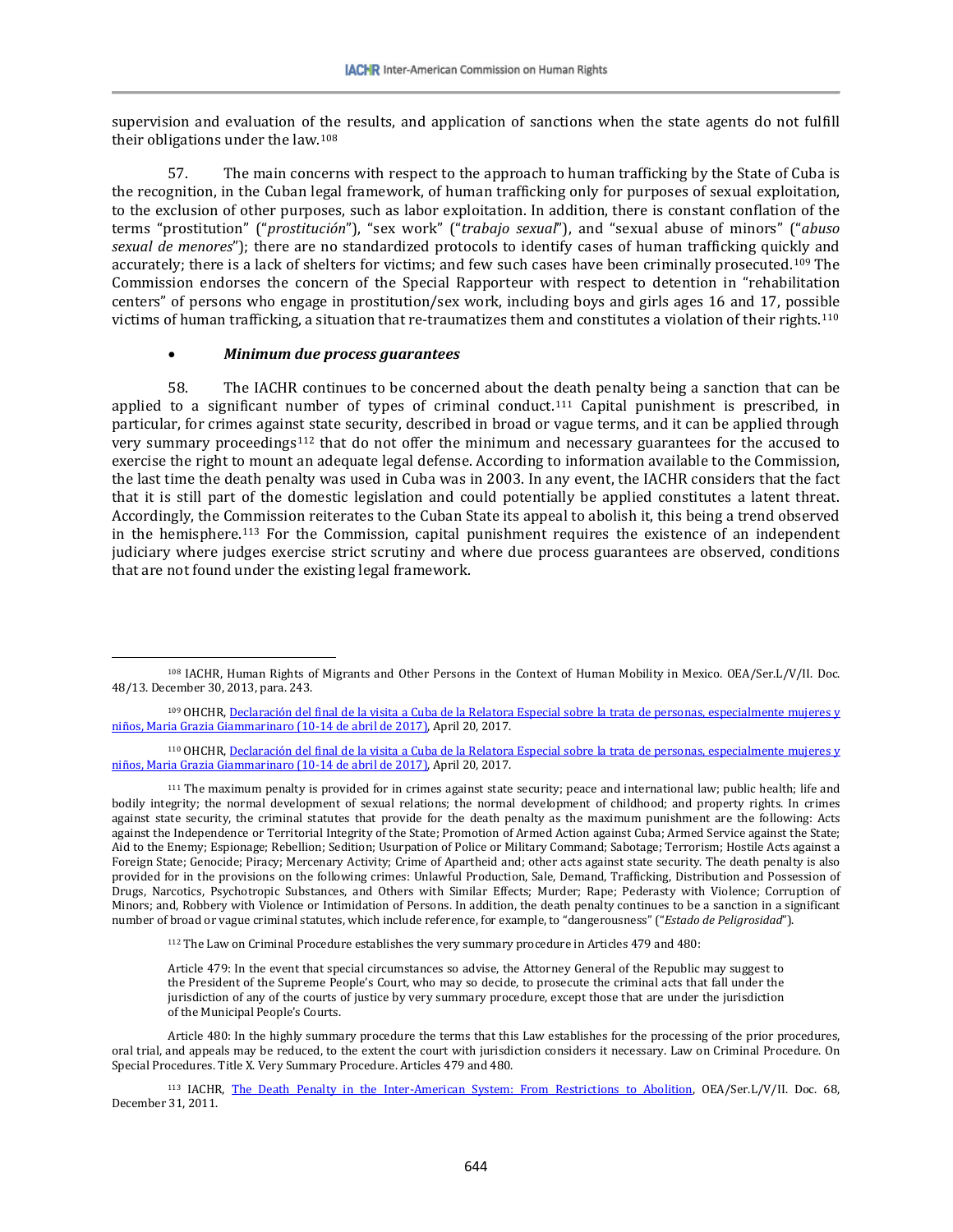59. The Commission has noted a similar vagueness in the description of "dangerous state" ("*Estado peligroso*"), provided for at Articles 72 ff. of the Criminal Code.[114](#page-18-0) As laid out there, a "dangerous state" can be deduced from the special proclivity of the individual to commit crimes, given the observed "manifest contradiction with the norms of socialist morality," displayed when any of the "indices of dangerousness" are shown, as: habitual inebriation and dipsomania, drug abuse, and antisocial conduct. Antisocial conduct is understood to be that which

Habitually violates the rules of community life by acts of violence, or by other provocative acts, violates the rights of others or due to the behavior in general harming the rules of community life or disturbing the community order, or lives as a social parasite from the work of others or exploits or engages in socially reproachable vices.<sup>[115](#page-18-1)</sup>

60. According to Decree Law No. 128 of June 18, 1991, on Articles 415 ff., <sup>116</sup> the declaration of pre-criminal dangerousness of antisocial conduct also takes place through a summary [pro](#page-18-2)ceeding, and may result in arbitrary deprivation of personal liberty by trials without even the minimal judicial guarantees provided for in the American Declaration of the Rights and Duties of Man. In this regard, the organs of the inter-American human rights system have agreed: "Ambiguity in describing crimes creates doubts and the opportunity for abuse of power, particularly when it comes to ascertaining the criminal responsibility of individuals and punishing their criminal behavior with penalties that exact their toll on the things that are most precious, such as life and liberty."[117](#page-18-3)

61. As regards the military jurisdiction, the Committee on Enforced Disappearances noted with concern the jurisdiction of the military courts in criminal proceedings in which the accused is a member of the military, even when one or more of the participants or the victim is or are civilians, or the acts were committed in military zones, independent of whether the participants in the events in question were civilians or members of the military forces. In this respect, the Committee reiterated:

While note is taken that the military courts have the power to decline jurisdiction and refer matters to the regular courts, the Committee recalls its position that, in principle, military courts do not offer the guarantees of independence and impartiality required by the Convention to hear cases of enforced disappearance (Articles 11 and 12).[118](#page-18-4)

 $\overline{\phantom{a}}$ 

Article 74. Also considered dangerous is the state of mentally ill persons and those with delayed mental development if, due to this cause, they are not capable of understanding the scope of their actions or of controlling their conduct, when it poses a threat to the security of persons or the social order.

<span id="page-18-2"></span><span id="page-18-1"></span><sup>115</sup> Law No. 62, Criminal Code, December 29, 1987, available at: [http://www.parlamentocubano.cu/index.php/documento/codigo-penal/.](http://www.parlamentocubano.cu/index.php/documento/codigo-penal/) 

116 Office Gazette No. 7 Special, Decree Law No. 128, June 18, 1991, available at[: https://www.gacetaoficial.gob.cu.](https://www.gacetaoficial.gob.cu/)

<sup>117</sup> I/A Court HR*. Case of Castillo Petruzzi et al. v. Peru*, Judgment of May 30, 1999, Series C. No. 52, para. 121.

<span id="page-18-4"></span><span id="page-18-3"></span><sup>118</sup> United Nations, Committee on Enforced Disappearances, Final observations on the report submitted by Cuba pursuant to Article 29(1) of the Convention, CED/C/CUB/CO/1, March 14, 2017.

<span id="page-18-0"></span><sup>114</sup> Law No. 62, Criminal Code, December 29, 1987, available at: [http://oig.cepal.org/sites/default/files/1987\\_codigopenal\\_cuba.pdf,](http://oig.cepal.org/sites/default/files/1987_codigopenal_cuba.pdf) at Articles 72 to 74:

Article 72. Dangerous is considered the special proclivity of a person to commit crimes, demonstrated by the conduct observed, in manifest contradiction with the norms of socialist morality.

Article 73. 1. Dangerousness is noted when any of the following indicia of dangerousness is present: (a) habitual drunkenness and dipsomania; (b) drug abuse; and (c) antisocial conduct.

<sup>2.</sup> One is considered in a dangerous state due to antisocial conduct who habitually breaks the rules of community life by acts of violence, or by other provocative acts, violates the rights of others, or by behavior which in general harms the rules of community life or disturbs the order of the community or lives as a social parasite from the work of others or exploits or engages in socially reproachable vices.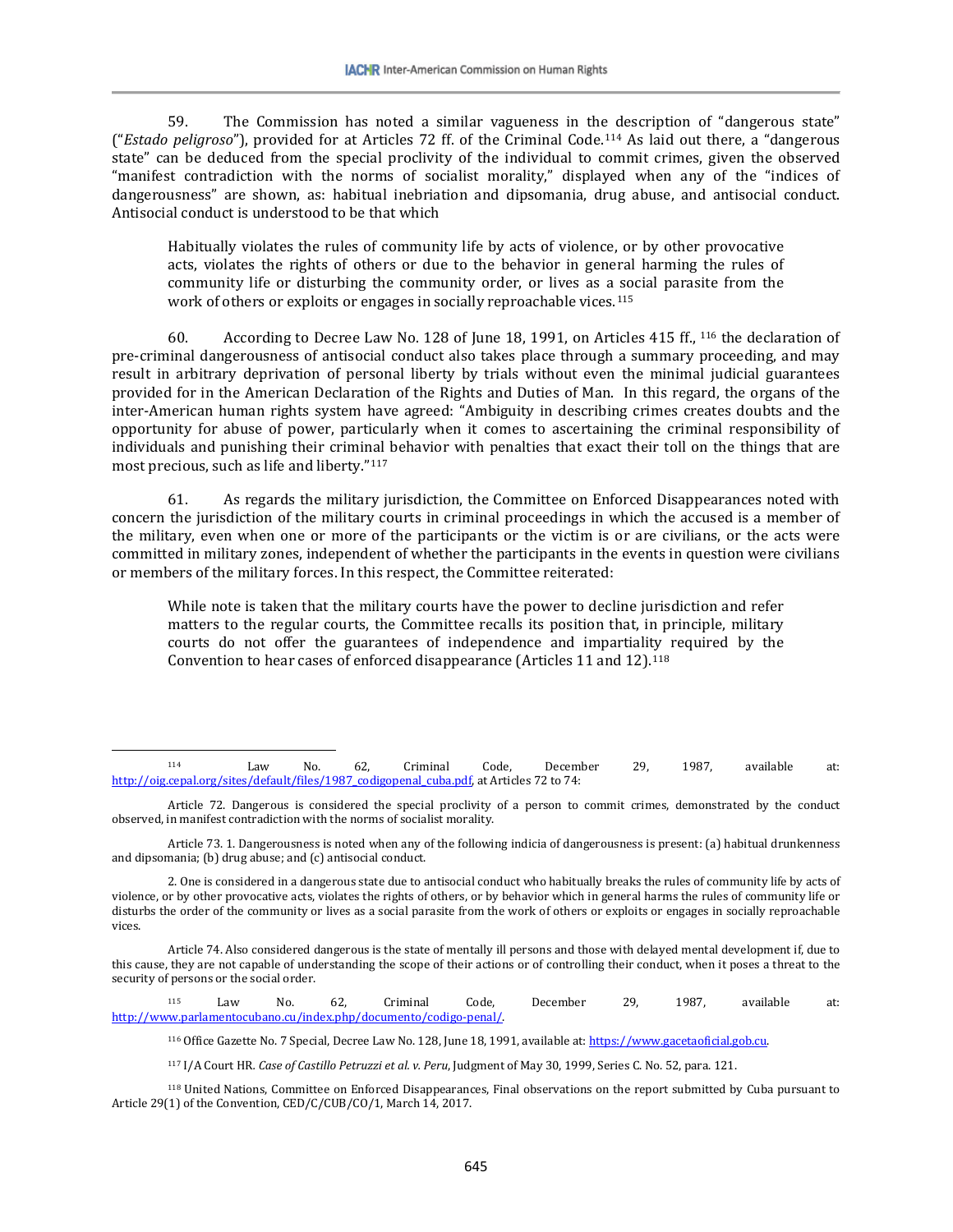Accordingly, the Committee recommended to the Cuban State that it adopt the measures necessary to ensure expressly that the military jurisdiction not have the authority to investigate or prosecute any cases of forced disappearance.

62. The Commission reminds the State of Cuba that as regards said special jurisdiction, it is only strictly applicable to members of the military on active duty for committing offenses or infractions which by their very nature attack legal interest particular to the military order. Otherwise, the right of every person to be heard by a competent, independent, and impartial judge or court would be violated.

# **C. Freedom of expression[119](#page-19-0)**

63. In 2017, the IACHR and the Office of the Special Rapporteur for Freedom of Expression continued receiving worrisome information about unlawful restrictions on the freedom of expression in Cuba and about state actions aimed at inhibiting or punishing – through the criminal justice system – expressions and positions critical of government. Of particular concern is the steady rise of a selective and deliberate persecution of independent media and organizations that disseminate information outside of the control of the State and opinions on matters of public interest. This situation unfolds in a legal framework that does not protect independent journalism. There was also a persistence of state control over the media and over access to digital media, given the limited connectivity of the Cuban population and the blockade of the critical media outlets, which restricts information, cultural expression, and the debate of ideas to which Cubans can gain access through the press, radio, television, and Internet.

#### •*Violence for exercising the freedom of expression and situation of impunity*

64. As documented in this chapter<sup>120</sup>, non-governmental organizations report the continuation of a policy of harassing journalists, human rights defenders, and political dissidents, among others, by the security agencies of the State. Several measures are said to be used by state agents to impede the free development of their activities by these persons, such as arbitrary detentions – generally short – the use of the criminal justice system to criminalize them, internal deportations, summonses to police facilities, searches of their homes, and searches of their work materials. They also reported restrictions on the right to demonstrate, the excessive use of force in this context, and the impunity in these cases.

65. According to the *Observatorio Cubano de Derechos Humanos* (OCDH), the government increased the use of other repressive tactics, such as the prohibition on and physical impediment of activists leaving their own residences; the "fabrication" of common criminal offenses to intimidate or detain opposition figures; and the pressures and direct assaults on activists' children and family members.[121](#page-19-2) The OCDH indicated that the government initiated "a new scale of harassment and repression" against independent journalists, after an alleged sort of "moratorium" in the repression against them. They noted in this regard the examples of Henry Constantín Ferreiro and Sol García Basulto, journalists with *La Hora de Cuba* and who have worked with the digital daily publication *14ymedio*, and Manuel Alejandro León Velázquez, who has worked with *Radio Martí* and *Diario de Cuba.*<sup>122</sup> In addition, on August 31, independent journalist Carlos Alberto Torres Fleites, who worked as an observ[er](#page-19-3) in the *Asociación Pro Libertad de Prensa* (APLP), was summonsed and threatened by an agent of the political police of the State in Santa Clara with

<span id="page-19-0"></span> $\overline{\phantom{a}}$ <sup>119</sup> The preparation of this chapter was entrusted by the IACHR to the Office of the Special Rapporteur for Freedom of Expression. This chapter is a summary version of the Annual Report on the situation of freedom of expression in the Hemisphere, issued by the Office of the Special Rapporteur for Freedom of Expression of the IACHR.

<span id="page-19-1"></span><sup>120</sup> See section on *Activism and dissidence: Right to liberty, person security, and integrity, to protection from arbitrary arrest, the inviolability of the home, and the inviolability and transmission of correspondence.* 

<span id="page-19-2"></span><sup>121</sup> CubaNet, *[Más de 2 mil detenciones arbitrarias en Cuba en lo que va de año](https://www.cubanet.org/noticias/mas-de-2-mil-detenciones-arbitrarias-en-cuba-en-lo-que-va-de-ano-segun-el-ocdh/)*, June 5, 2017; Observatorio Cubano de Derechos Humanos (OCDH), *2.149 detenciones arbitrarias desde enero en un claro recrudecimiento de técnicas represivas*, June 5, 2017.

<span id="page-19-3"></span><sup>122</sup> Diario de Cuba, *[El OCDH condone la 'escalada represiva contra los periodistas independientes' en Cuba](http://www.diariodecuba.com/derechos-humanos/1498501559_32145.html)*, June 26, 2017; El Nuevo Herald, *[Denuncian augment de la persecution contra el periodismo independiente en Cuba](http://www.elnuevoherald.com/noticias/mundo/america-latina/cuba-es/article158309524.html)*, June 26, 2017; CubaNet, *[Interrogatorio](https://www.cubanet.org/noticias/interrogatorio-del-minint-henry-constantin-se-pospone-indefinidamente/)  [del MININT a Henry Constantín se postpone indefinidamente](https://www.cubanet.org/noticias/interrogatorio-del-minint-henry-constantin-se-pospone-indefinidamente/)*, July 5, 2017; Communication from the Centro para la Apertura y el Desarrollo de América Latina (CADAL), July 27, 2017, available at: Files of the Office of the Special Rapporteur for Freedom of Expression.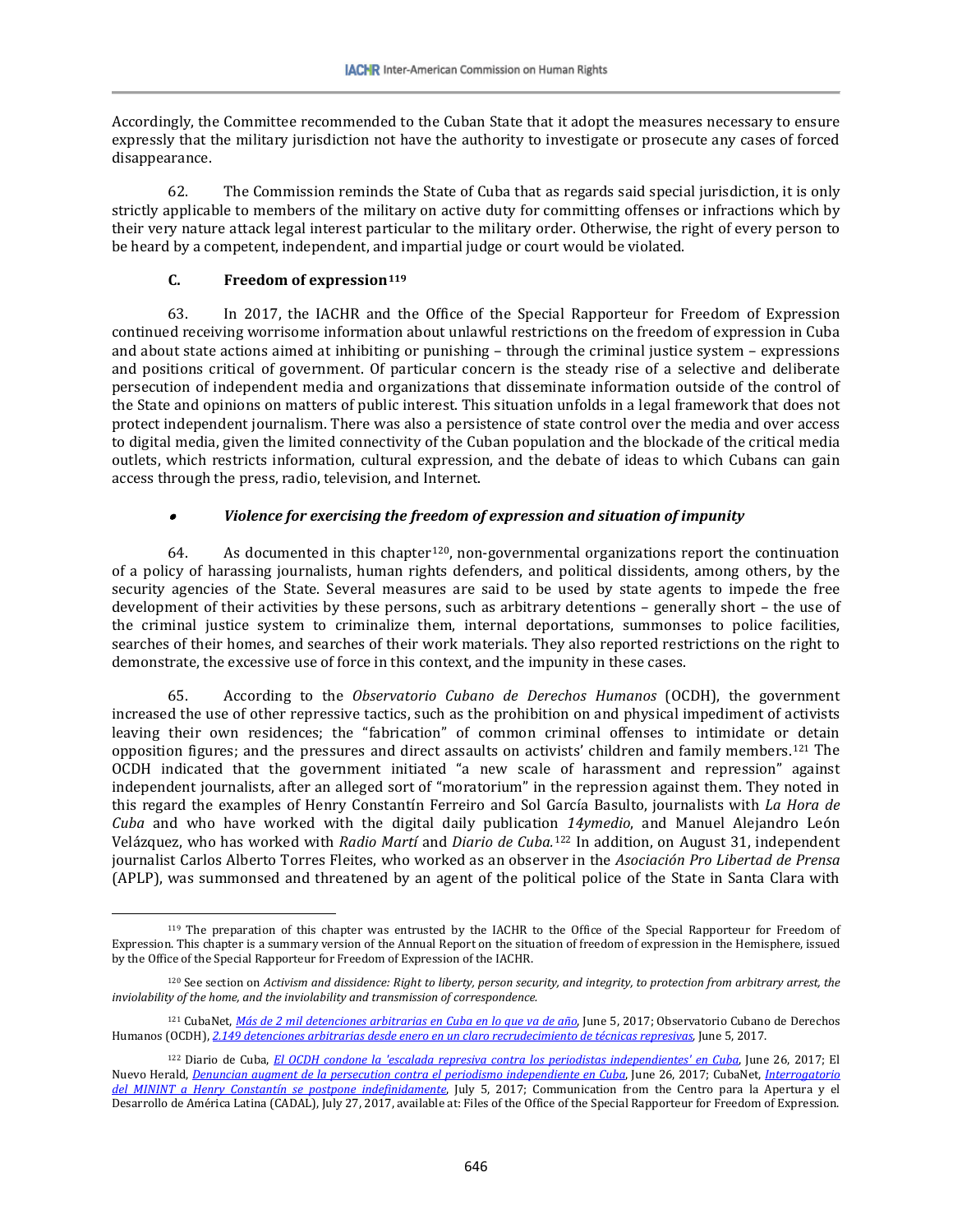years of imprisonment and reprisals against his family "if he continued with his regular activities and his ties with the APLP." Also from this province journalists *Carlos Alejandro Rodríguez Martínez and Maily Esteves Pérez were said to have been kept from travelling to M[exic](#page-20-0)o on August 18 to participate in a journalism workshop, along with journalist Joan Manuel Núñez Díaz.*<sup>123</sup> *In addition, on September 1, journalist Ramón Góngora, with the publication Palanque Visión, was detained, beaten, and questioned for hours. This occurred less tha[n o](#page-20-1)ne week after another journalist from the same outlet was detained for five hours in the city of Bayano.*<sup>124</sup>Similarly, it was learned that there was a search of the residence of independent trade union journalist *Yoanny Limonta García,* who resides in the city of Cienfuegos (province of Cienfuegos), at 8:00 a.m. on March 28. After a meticulous search, *Limonta García* was arrested and taken to the municipal police unit, where he was interrogated by officers of the State Security agency, and threatened with imprisonment if he were to continue his activities.[125](#page-20-2) The *Instituto Cubano por la Libertad de Expresión y Prensa* (ICLEP) reported that during the first 20 days of May the political police had committed 13 acts of repression against citizen journalists who were working in media outlets of the ICLEP.<sup>[126](#page-20-3)</sup>

66. In that context of repression and harassment, described in the section *Right to vote and to participate in government*, against those who have expressed their intention to run in the 2018 elections in Cuba, on September *2 independent journalist Serafín Moran Santiago* was reportedly detained for six hours in the municipality of Plaza when leaving the home of Juan Antonio Madrazo, where he was said to have had a meeting about the alleged harassment by the government of members of the platform #Otro18[127](#page-20-4), which promotes independent candidates for the municipal elections to be held in October 2017.

67. The Inter-American Commission reiterates that principle 9 of the IACHR's Declaration of Principles on Freedom of Expression establishes: "The murder, kidnapping, intimidation of and/or threats to social communicators, as well as the material destruction of communications media violate the fundamental rights of individuals and strongly restrict freedom of expression. It is the duty of the state to prevent and investigate such occurrences, to punish their perpetrators and to ensure that victims receive due compensation." In addition, as has been established by the United Nations Special Rapporteur on the right to freedom of opinion and expression and the Office of the Special Rapporteur for Freedom of Expression of the Inter-American Commission on Human Rights of the Organization of American States (OAS), the State "has the duty to ensure that journalists and media workers reporting on public demonstrations are not arrested, threatened, assaulted, or limited in any manner in their rights as a result of practicing their profession. Their work materials and tools must not be destroyed or confiscated by the authorities." Moreover, "the authorities must not stigmatize or stereotype demonstrators and their demands. They must refrain from generalizing based on isolated events or the conduct of particular groups."[128](#page-20-5)

#### •*Direct censorship*

 $\overline{\phantom{a}}$ 

68. In April journalism student Karla María Pérez González was expelled from the Universidad Central de Las Villas for belonging to the opposition movement *Somos+*, a Cuban civil society organization that promotes, among other things, multi-partisan politics, having an independent press, and holding open elections. According to the information available, colleagues of hers in the program decided that she should

<span id="page-20-0"></span><sup>123</sup> CubaNet, *[APLP denuncia amenazas y ofensas a periodista](https://www.cubanet.org/mas-noticias/aplp-denuncia-amenazas-y-ofensas-periodista-independiente-en-santa-clara/) independiente en Santa Clara*, August 31, 2017; Martí Noticias, *[Periodistas denuncian amenazas de la Seguridad del Estado para que dejen de informar](https://www.martinoticias.com/a/cuba-acoso-prohibiciones-amenazas-buscan-evitar-que-reportero-hagan-su-trabajo/151952.html)*, August 30, 2017; Revista El Estornudo, *[Persona](http://www.revistaelestornudo.com/persona-controlada/)  [controlada](http://www.revistaelestornudo.com/persona-controlada/)*, August 29, 2017.

<sup>124</sup> Martí Noticias, *[Policía amenaza a periodista con "partirle las piernas" si sigue con Palenque Visión](https://www.martinoticias.com/a/cuba-arresto-amenaza-periodista-palenque-vision/152180.html)*, September 3, 2017.

<sup>125</sup> ASIC, Information received electronically by the Executive Secretariat of the IACHR, August 9, 2017.

<span id="page-20-3"></span><span id="page-20-2"></span><span id="page-20-1"></span><sup>126</sup> Instituto Cubano por la Libertad de Expresión y Prensa (ICLEP), *[La Policía Política liberó sin cargos al Director Ejecutivo del](http://iclep.org/la-policia-politica-libero-sin-cargos-el-pasado-viernes-en-horas-de-la-tarde-al-director-ejecutivo-del-iclep-raul-velazquez-luego-de-poco-mas-de-tres-de-arresto-en-santiago-de-cuba/)  [ICLEP Raúl Velázquez](http://iclep.org/la-policia-politica-libero-sin-cargos-el-pasado-viernes-en-horas-de-la-tarde-al-director-ejecutivo-del-iclep-raul-velazquez-luego-de-poco-mas-de-tres-de-arresto-en-santiago-de-cuba/)*, May 22, 2017.

<span id="page-20-4"></span><sup>127</sup> CubaNet, *[Arrestos y allanamientos a miembros de la sociedad civil este fin de semana](https://www.cubanet.org/noticias/arrestos-y-allanamientos-a-miembros-de-la-sociedad-civil-este-fin-de-semana/)*, September 4, 2017; Cuba Sindical, *[Liberado el periodista independiente Serafín Morán, bajo 'amenazas' y 'vigilancia'](http://cubasindical.org/liberado-el-periodista-independiente-serafin-moran-bajo-amenazas-y-vigilancia/)*, September 3, 2017.

<span id="page-20-5"></span><sup>128</sup> United Nations Special Rapporteur for the protection and promotion of the right to freedom of opinion and expression and the Special Rapporteur for Freedom of Expression of the Inter-American Commission on Human Rights of the OAS, *[Joint Declaration on](http://www.oas.org/es/cidh/expresion/showarticle.asp?artID=931&lID=2)  [Violence Against Journalists and Media Workers in the Context of Protests,](http://www.oas.org/es/cidh/expresion/showarticle.asp?artID=931&lID=2)* September 13, 2013.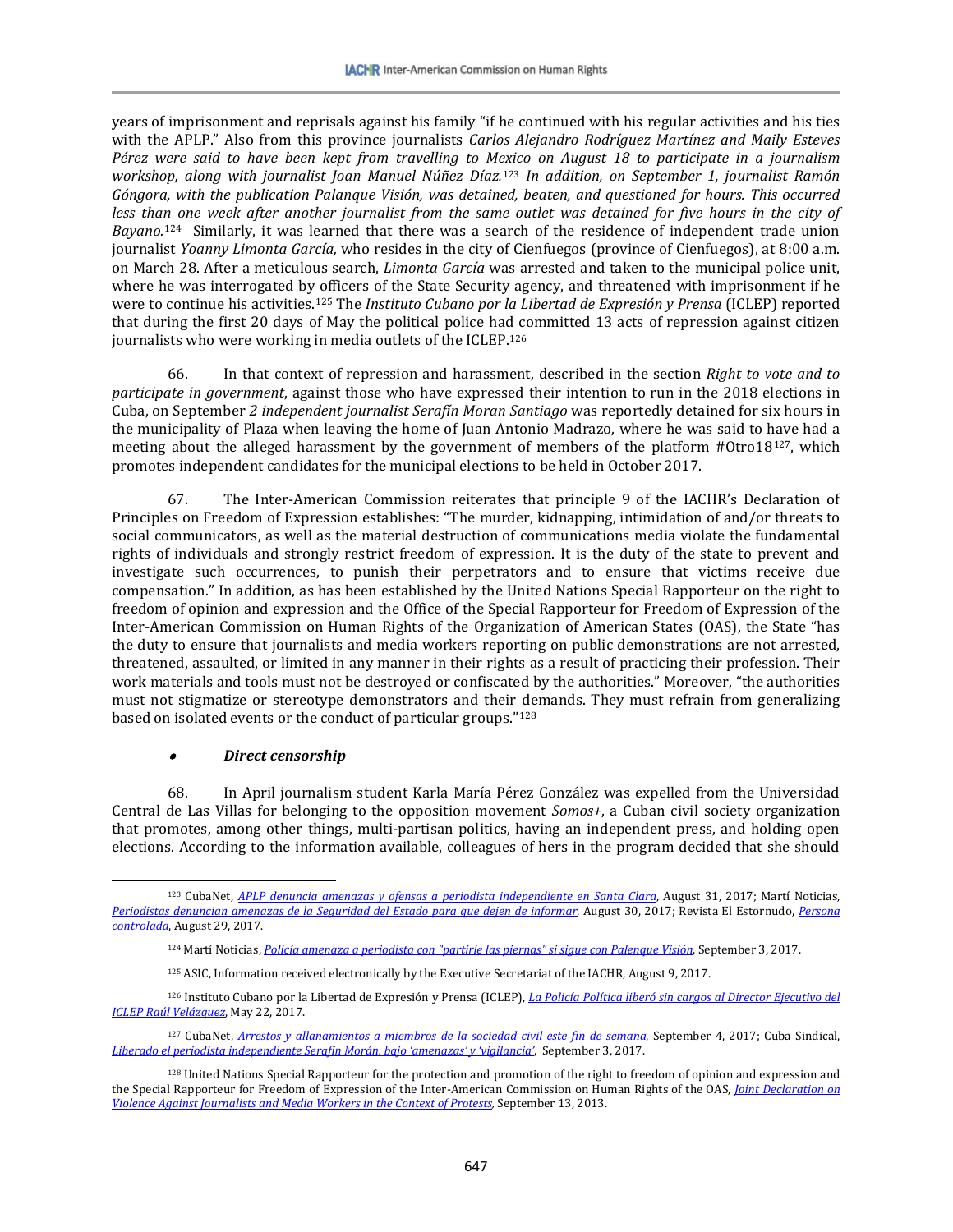be expelled, a decision that was ratified by the *Federación Estudiantil Universitaria* (FEU: University Student Federation) at that university. In its press release, the FEU indicated that she was "a member of an illegal and counterrevolutionary organization, contrary to the principles, objectives, and values of the Cuban Revolution."[129](#page-21-0) In May, Pérez González alleged that she was the victim of a systematic attack by journalists working with official media, bloggers, and university authorities.<sup>[130](#page-21-1)</sup>

69. On August 17, graffiti artist Yulier Rodríguez Pérez was reportedly detained for 48 hours when he attempted to paint a mural in *Centro Habana*. He was released after the authorities had him sign a commitment to erase his paintings within seven days, with the warning that if he failed to do so he could be sanctioned by a fine or detention for the offense of property damage.<sup>[131](#page-21-2)</sup> In addition, according to members of the punk rock music group Porno para Ricardo, they were the target of harassment and censorship by the government, and could not put on a public show in Cuba due, among other things, to a repertoire that apparently goes against the regime.[132](#page-21-3)

70. Principle 5 of the IACHR's Declaration of Principles provides: "Prior censorship, direct or indirect interference in or pressure exerted upon any expression, opinion or information transmitted through any means of oral, written, artistic, visual or electronic communication must be prohibited by law. Restrictions to the free circulation of ideas and opinions, as well as the arbitrary imposition of information and the imposition of obstacles to the free flow of information violate the right to freedom of expression."

#### •*Freedom of expression and the Internet*

 $\overline{\phantom{a}}$ 

71. Even though the use of the Internet and the development of digital media – especially those geared to the international community and to exiles – have begun to open up new spaces for the circulation of information and ideas beyond government control, access to digital media is obstructed by the limited connectivity of the Cuban population and the blockade of critical media outlets.[133](#page-21-4) According to information reported to the Commission, the number of websites censored by the government has grown in recent years, and in order to access them – such as the news sites *CiberCuba*, *14ymedio,* and *Cubanet* – Cuban citizens have used the services of virtual private networks (VPNs) or webpages that operate as anonymous proxies.[134](#page-21-5)

72. According to a report published in August by Amnesty International, there is a dual Internet system in Cuba, a cheaper one subject to "strict censorship" by the government through access to selected information; and the global Internet, which is inaccessible to most Cubans.[135](#page-21-6) In addition, it indicated that according to a study by the Open Observatory of Network Interference (OONI) 41 websites are blocked in Cuba, among them *14yMedio, Martí Noticias, Damas de Blanco,* and *La Nueva Cuba*. These websites had in common that they express criticisms of the government, deal with human rights issues, and provide

<span id="page-21-0"></span><sup>129</sup> Semana, *[La estudiante a la que echaron de una universidad en Cuba por pertenecer a un grupo disidente](http://www.semana.com/educacion/articulo/estudiante-expulsada-estudiante-expulsada-de-una-universidad-en-cuba/522541)*, April 19, 2017; El País, *[Una universidad cubana expulsa a una alumna de 18 años por disidente](http://internacional.elpais.com/internacional/2017/04/18/america/1492532008_559327.html)*, April 19, 2017; BBC Mundo, *["Me expulsaron por no comulgar](http://www.bbc.com/mundo/noticias-america-latina-39647951)  [con las ideas comunistas": Karla María Pérez, la estudiante de periodismo a la que echaron de una universidad en Cuba por ser](http://www.bbc.com/mundo/noticias-america-latina-39647951) de un grupo [disidente](http://www.bbc.com/mundo/noticias-america-latina-39647951)*, April 19, 2017.

<span id="page-21-1"></span><sup>130</sup> Cuba en Miami, *[Gobierno de Cuba inicia campaña mediática contra Karla Pérez](http://www.cubaenmiami.com/gobierno-de-cuba-inicia-campana-mediatica-contra-karla-perez/)*, May 9, 2017; El Nuevo Herald, *[La joven](http://www.elnuevoherald.com/noticias/mundo/america-latina/cuba-es/article149337004.html)  [expulsada de la universidad en Cuba denuncia una campaña mediática en su contra](http://www.elnuevoherald.com/noticias/mundo/america-latina/cuba-es/article149337004.html)*, May 8, 2017; CubaNet, *[Joven expulsada de la](https://www.cubanet.org/noticias/joven-expulsada-de-la-universidad-denuncia-campana-mediatica-en-su-contra/)  [universidad denuncia campaña mediática en su contra,](https://www.cubanet.org/noticias/joven-expulsada-de-la-universidad-denuncia-campana-mediatica-en-su-contra/)* May 9, 2017.

<span id="page-21-2"></span><sup>131</sup> Diario de Cuba, *[La Policía da siete días a un artista para borrar sus pinturas en edificios ruinosos de La Habana](http://www.diariodecuba.com/derechos-humanos/1503163733_33392.html)*, August 19, 2017; Diario de Cuba, *[Grafitero Yulier P: 'Voy a defender mi obra y asumir las consecuencias'](http://www.diariodecuba.com/derechos-humanos/1503397998_33435.html)*, August 22, 2017; Amnesty International, *[Cuba: artista urbano en peligro en Cuba](https://www.amnesty.org/es/documents/amr25/7000/2017/es/)*, August 24, 2017.

<sup>132</sup> Puente Democrático, *[El punk rock cubano en Buenos Aires](http://www.puentedemocratico.org/videos/nota.asp?id_nota=9791)*, May 3, 2017.

<span id="page-21-4"></span><span id="page-21-3"></span><sup>133</sup> Infobae, *[Internet en Cuba: lenta y cara, pero cada vez más masiva](http://www.infobae.com/2016/05/07/1809387-internet-cuba-lenta-y-cara-pero-cada-vez-mas-masiva/)*, May 7, 2016; CubaNet, *[ETECSA, un monopolio capitalista](https://www.cubanet.org/actualidad-destacados/etecsa-un-monopolio-capitalista-en-cuba/)  [en Cuba](https://www.cubanet.org/actualidad-destacados/etecsa-un-monopolio-capitalista-en-cuba/)*, February 8, 2016; The Knight Center for Journalism in the Americas, *[ISOJ 2016: Yoani Sánchez explica cómo la tecnología ha](https://knightcenter.utexas.edu/es/blog/00-16941-isoj-2016-yoani-sanchez-explica-como-la-tecnologia-ha-hecho-mas-libres-los-cubanos)  [hecho más libres a los cubanos](https://knightcenter.utexas.edu/es/blog/00-16941-isoj-2016-yoani-sanchez-explica-como-la-tecnologia-ha-hecho-mas-libres-los-cubanos)*, April 16, 2016.

<sup>134</sup> 14ymedio, *[Recetas para sortear la censura en internet](http://www.14ymedio.com/cienciaytecnologia/Recetas-sortear-censura-internet_0_2269573024.html)*, August 9, 2017.

<span id="page-21-6"></span><span id="page-21-5"></span><sup>135</sup> Amnesty International, *[La paradoja de Internet de Cuba: El control y la censura de Internet hacen peligrar los logros de Cuba](https://www.amnesty.org/es/latest/news/2017/08/cubas-internet-paradox-how-controlled-and-censored-internet-risks-cubas-achievements-in-education/)  [en materia de educación](https://www.amnesty.org/es/latest/news/2017/08/cubas-internet-paradox-how-controlled-and-censored-internet-risks-cubas-achievements-in-education/)*, August 29, 2017.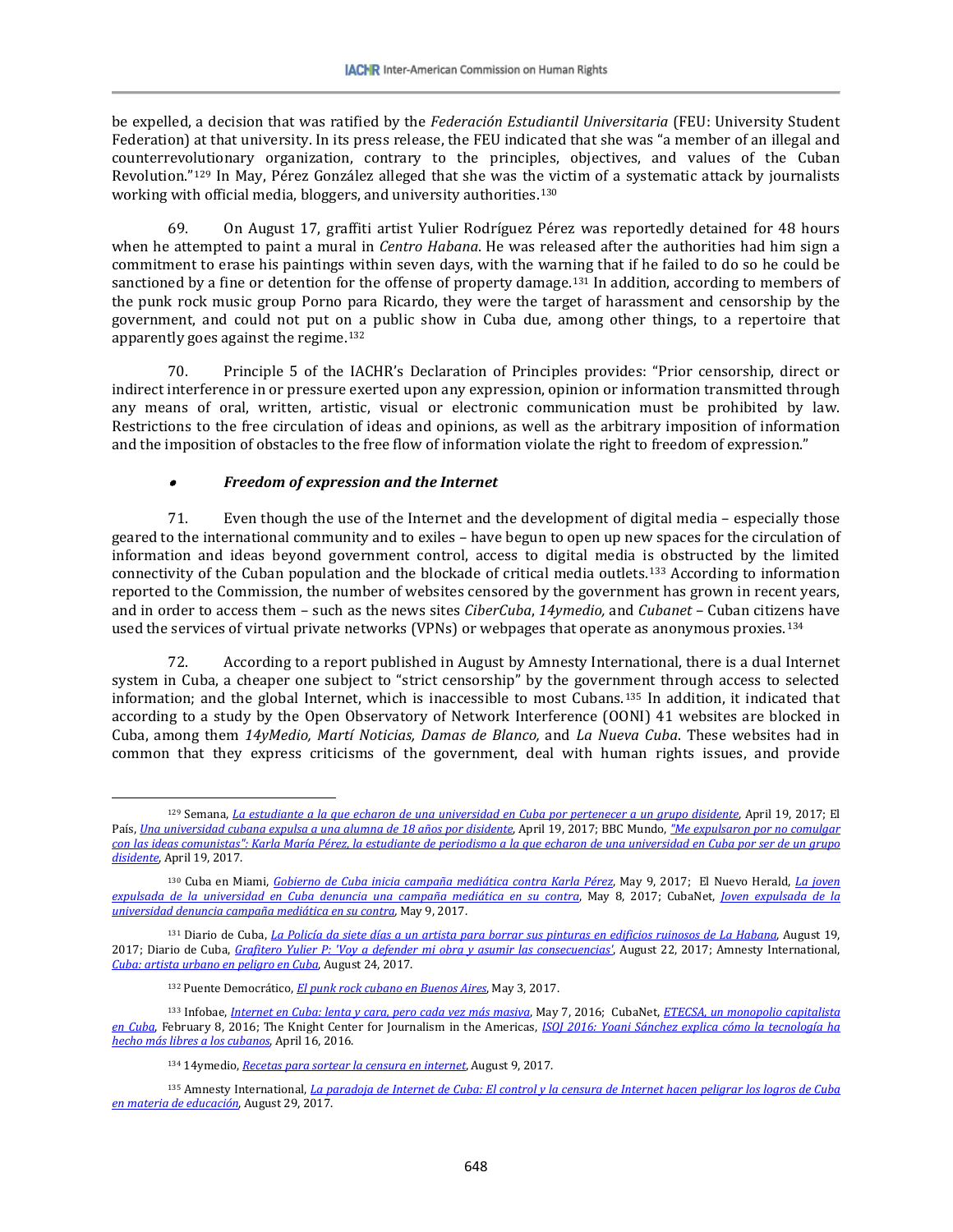information on techniques for getting around the censorship.[136](#page-22-0) This lack of access to the Internet in Cuba was noted by the participants in the hearings on the *[Situation of human rights of Afrodescendants in Cuba](https://www.youtube.com/watch?v=RATqRpKNVM8)*, held March 21, during the 161<sup>st</sup> period of sessions of the IACHR. According to the participants, the lack of access to media and to the Internet in Cuba affects their rights to free expression and their work as human rights defenders<sup>[137](#page-22-1)</sup>

73. According to the Joint Statement by the rapporteurs for freedom of expression of the United Nations, the OSCE, the OAS, and the African Commission in 2011<sup>138</sup>: "Mandatory blocking of entire websites, IP addresses, ports, network protocols or types of uses (such as social networking) is an extreme measure – analogous to banning a newspaper or broadcaster – which can only be justified in accordance with international standards, for example where necessary to protect children against sexual abuse." They also recalled, among other things: "Content filtering systems which are imposed by a government or commercial service provider and which are not end-user controlled are a form of prior censorship and are not justifiable as a restriction on freedom of expression."

### **IV. OTHER PRIORITY ISSUES AND GROUPS**

# **A. Afrodescendants**

 $\overline{\phantom{a}}$ 

74. In the area of protecting the rights of Afrodescendants and fighting racial discrimination, the Commission notes that the Cuban State has recognized the racial disparities found in Cuban society and has affirmed that it is working to achieve racial equality.[139](#page-22-3) At the same time, it observes that the State has not shown that it has made sufficient efforts to fight the structural discrimination in Cuba.

75. Through its systematic monitoring the Commission has corroborated the existence of racial stereotypes and profiles in the emerging job market, such as tourism, which results in the marginalization of Afro-Cubans from jobs that involve direct contact with the customer, while leading to an overrepresentation of Afro-Cubans in marginal jobs in this sector.[140](#page-22-4) The Afro-Cuban population has also been excluded from the main scenarios of job mobility in the context of Cuba's economic opening.[141](#page-22-5)

76. As described above in this chapter  $142$ , the effects of the violence, harassment, threats, stigmatization, persecution, and criminalization of human rights defenders, activists, social and political leaders, and journalists, by state agents, or with their authorization or acquiescence, are aggravated in the case of persons of African descent. This is appreciated, for example, in the large number of arbitrary summary

<span id="page-22-0"></span><sup>136</sup> Amnesty International, *[La paradoja de Internet de Cuba: El control y la censura de Internet hacen peligrar los logros de Cuba](https://www.amnesty.org/es/latest/news/2017/08/cubas-internet-paradox-how-controlled-and-censored-internet-risks-cubas-achievements-in-education/)  [en materia de educación](https://www.amnesty.org/es/latest/news/2017/08/cubas-internet-paradox-how-controlled-and-censored-internet-risks-cubas-achievements-in-education/)*, August 29, 2017; Periódico Cubano, *[Cuba bloquea 41 sitios de internet en los puntos Wifi, señala informe del](http://www.periodicocubano.com/cuba-bloquea-41-sitios-internet-los-puntos-wifi-senala-informe-del-observatorio-abierto-interferencias-la-red-listado/)  [Observatorio Abierto de Interferencias en la Red \(LISTADO\),](http://www.periodicocubano.com/cuba-bloquea-41-sitios-internet-los-puntos-wifi-senala-informe-del-observatorio-abierto-interferencias-la-red-listado/)* August 31, 2017.

<span id="page-22-1"></span><sup>&</sup>lt;sup>137</sup> IACHR, Hearing on *[Situation of the human rights of Afrodescendants in Cuba](https://www.youtube.com/watch?v=RATqRpKNVM8)*, 161<sup>st</sup> special period of sessions, March 21, 2017.

<span id="page-22-2"></span><sup>&</sup>lt;sup>138</sup> United Nations Special Rapporteur for the protection and promotion and the right to freedom of opinion and expression; the Organization for Security and Cooperation in Europe Representative on Freedom of the Media; the Special Rapporteur for Freedom of Expression of the Inter-American Commission on Human Rights of the Organization of American States; and the African Commission on Human and Peoples' Rights Special Rapporteur on Freedom of Expression and Access to Information. June 1, 2011 *Joint Declaration on* [Freedom of Expression and the Internet.](http://www.oas.org/es/cidh/expresion/showarticle.asp?artID=849) 

<span id="page-22-3"></span><sup>139</sup> Committee on the Elimination of Racial Discrimination (CERD), Consideration of reports submitted by States parties under article 9 of the Convention. Nineteenth to twenty-first periodic reports of States parties due in 2013: Cuba, CERD/C/CUB/19-21, September 9, 2016.

<sup>140</sup> IACHR, Hearing *[Situation of human rights of Afrodescendants in Cuba](https://www.youtube.com/watch?v=RATqRpKNVM8)*, 161st special period of sessions, March 21, 2017.

<span id="page-22-5"></span><span id="page-22-4"></span><sup>141</sup> Comité Ciudadanos por la Integración Racial (CIR), Negación, exclusión y represión: Informe sobre la situación de derechos humanos de la población afrocubana, July 2017.

<span id="page-22-6"></span><sup>142</sup> See section on *Activism and dissidence: Right to liberty, personal security, and integrity, to protection from arbitrary arrest, inviolability of the home, and inviolability and transmission of correspondence.*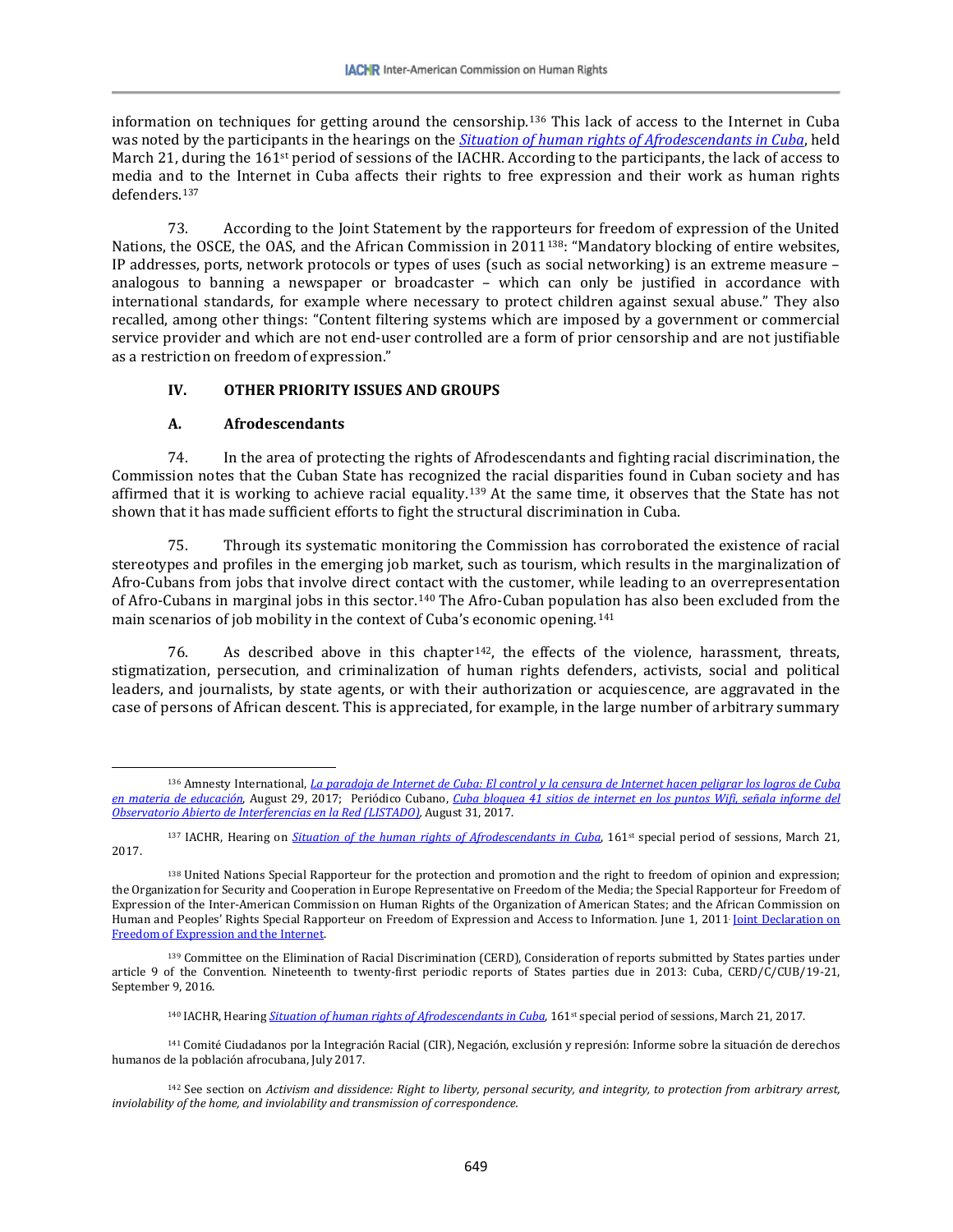detentions documented to the detriment of Afro-Cuban women this year, which are usually accompanied by insults related to the victims' skin color and greater intensity of force that is used.[143](#page-23-0)

### **3. Children and adolescents**

77. In the sphere of protecting the rights of children and adolescents, the Cuban State has shown a strong political will to guarantee the adequate development and well-being of all children. According to what is reported, Cuba has made major strides such as universal basic primary health care, universal immunization, a low mortality rate in children under 5 years of age, the registration of all births, prenatal care that includes an average of 10 checkups per pregnancy, in addition to becoming the first country in the world certified to be free from maternal-child transmission of HIV and from congenital syphilis.

78. In 2017, however, the Commission received worrisome information during the hearings on the *[Situation of persons with disabilities in Cuba](https://www.youtube.com/watch?v=j1UxgO832kQ)*, held September 5 in the context of the 164th regular period of sessions, regarding the alleged under-registration of births with low life expectancy, so that the State could submit reports showing a reduction in child mortality.<sup>[144](#page-23-1)</sup>

79. Another aspect of concern with respect to the protection of children in Cuba continues to be the definition of child in Cuban legislation, as a child is considered any person under 16 years of age. The special protection to which children are entitled and that is recognized in the American Convention and the American Declaration, and in the Convention on the Rights of the Child of the United Nations, does not reach persons ages 16 and 17 in Cuba, even though the Convention on the Rights of the Child defines as a child all persons up to the age of 18 years. This regulation of age of majority has implications with respect to the minimum age for marriage, criminal liability, reinforced protection vis-à-vis certain situations (such as the use of children in prostitution and pornography, "crime of corruption of minors"), and protection from child labor, especially in modalities in which it could impact their integrity and development, such as work at night.

80. The protection of children and adolescents from all forms of economic and sexual exploitation, in particular in the context of the tourism industry, is also an area of concern. While the Criminal Code punishes the use of children in prostitution and pornography (Article 310.1, corruption of minors) and the sale of children (Article 316.1), these provisions only cover children under 16 years of age. Adolescents ages 16 and 17 who are used and exploited in prostitution can be placed in "re-education centers," without being guaranteed the treatment appropriate for victims or adequate services for their recovery, social reinsertion, and rehabilitation.

81. In this regard, and as noted earlier in this chapter<sup>145</sup>, the United Nations Special Rapporteur on trafficking in persons, especially women and children, Maria Grazia Giammarinaro, during her visit to Cuba, identified women and girls as victims of domestic human trafficking for sexual exploitation in most cases, a situation that is not being addressed exhaustively in the legal framework.<sup>146</sup> In this regard, the Rapporteur indicated that the offenses of procuring (*proxenetismo*) and human trafficking were conflated in the Criminal Code; human trafficking in all its forms was not defined or recognized; and the protection of children from sexually-motivated crimes was only provided for those under 16. The Rapporteur recognized the political disposition of the Cuban State vis-à-vis prevention and combatting the phenomenon of human

 $\overline{\phantom{a}}$ 

<span id="page-23-0"></span><sup>143</sup> IACHR, Hearing on *[Situation of human rights of Afrodescendants in Cuba](https://www.youtube.com/watch?v=RATqRpKNVM8)*, 161st special period of sessions, March 21, 2017. See also: OCDH[: Casi 500 detenciones en agosto en Cuba,](https://observacuba.org/casi-500-detenciones-en-agosto-en-cuba/) September 1, 2017[; Más de 3.000 detenciones y la "Ley Cangrejo",](https://observacuba.org/mas-de-3-000-detenciones-y-la-ley-cangrejo/) August 4, 2017; Diario de Cuba, ['Nos llaman negras payasas'. Damas de Blanco denuncian el racismo de las fuerzas represivas,](http://www.diariodecuba.com/derechos-humanos/1490704265_29972.html) March 28, 2017; Agencia EFE[, Afrodescendientes cubanos denuncian el racismo del Gobierno ante la CIDH,](https://www.efe.com/efe/america/ame-hispanos/afrodescendientes-cubanos-denuncian-el-racismo-del-gobierno-ante-la-cidh/20000034-3214509) March 21, 2017.

<span id="page-23-1"></span><sup>144</sup> Civil society organizations reported the case of a girl born with infantile cerebral palsy as the result of medical malpractice who, due to the high risk of early death, the authorities opted not to enter in the Civil Registry at birth, but only once the risk of early death had subsided (IACHR, Hearing on *[Situation of persons with disabilities in Cuba](https://www.youtube.com/watch?v=j1UxgO832kQ)*, 164<sup>th</sup> period of sessions, September 5, 2017).

<sup>145</sup> See section on *Right to residence and movement*.

<span id="page-23-3"></span><span id="page-23-2"></span><sup>146</sup> OHCHR, Declaración del final de la visita a Cuba de la Relatora Especial sobre la trata de personas, especialmente mujeres y [niños, Maria Grazia Giammarinaro \(10-14 de abril de 2017\),](http://www.ohchr.org/sp/NewsEvents/Pages/DisplayNews.aspx?NewsID=21518&LangID=s) April 20, 2017. See also: Prensa Latina[, Visita de relatora expone tolerancia](http://prensa-latina.cu/index.php?o=rn&id=78735&SEO=visita-de-relatora-expone-tolerancia-cero-de-cuba-a-trata-de-personas)  [cero de Cuba a trata de personas,](http://prensa-latina.cu/index.php?o=rn&id=78735&SEO=visita-de-relatora-expone-tolerancia-cero-de-cuba-a-trata-de-personas) April 15, 2017; 14ymedio, Relatora de la ONU espera que su visita a Cuba promueva diálogo más [amplio en DD HH,](http://www.14ymedio.com/nacional/Relatora-ONU-Cuba-DD-HH_0_2199979986.html) April 15, 2017.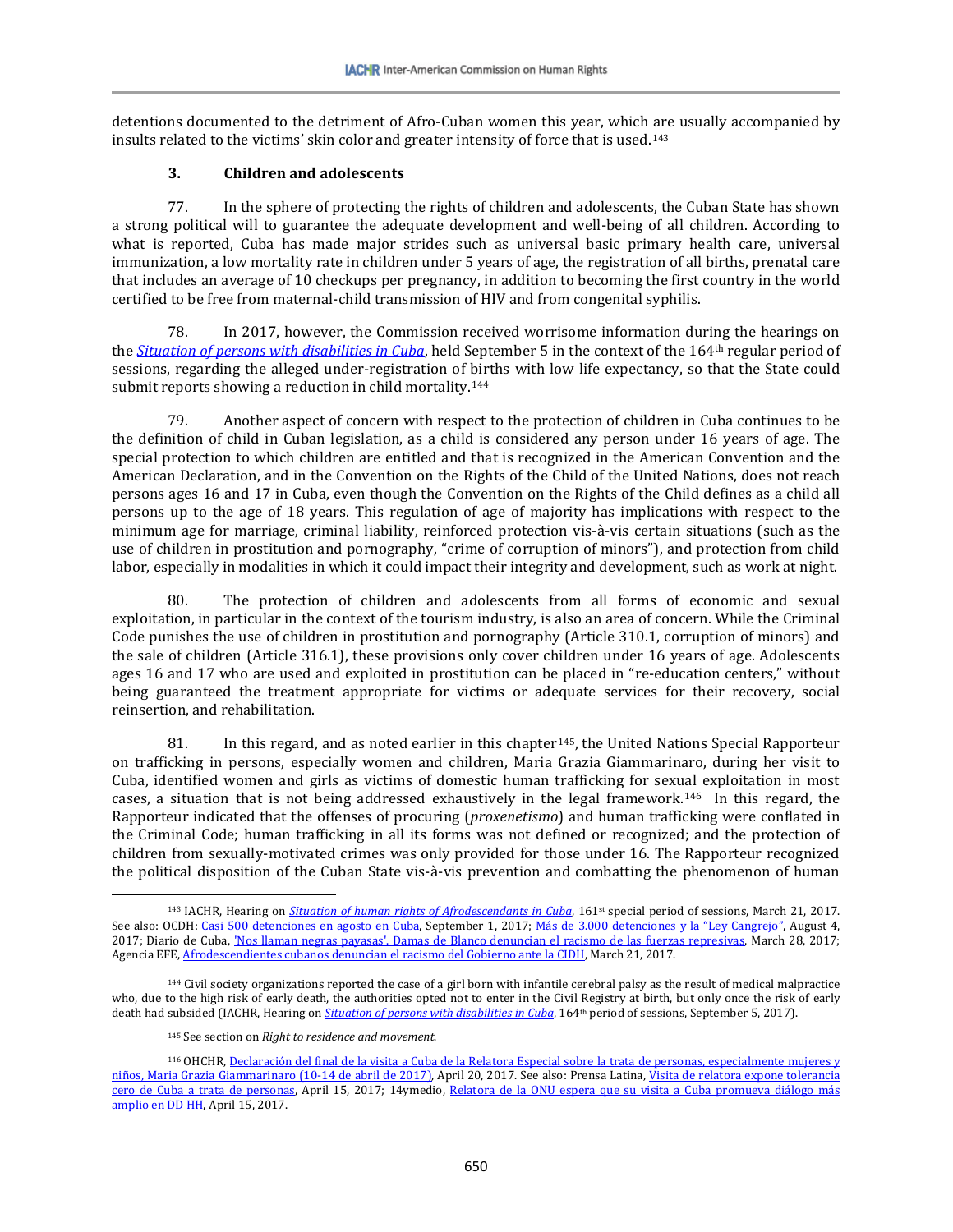trafficking, expressed in the gains already mentioned in the section *Right to residence and movement*; it identified challenges in swiftly and accurately identifying cases, which have resulted in the low rate of prosecution.[147](#page-24-0) 

82. Adolescents ages 16 and 17 in conflict with the criminal law are treated as adults, though moderate sentences appear to be imposed on them; yet they are not tried in specialized juvenile justice courts, and they are held in detention facilities together with adults, as those described below in this chapter, in the section on *Persons deprived of liberty*. As regards children under 16, they cannot be found criminally liable, and their cases are examined by administrative authorities (minors' councils). In this respect, the main motive of concern is that children under 15 years may be held in institutional settings (Schools for Integral Education [*Escuelas de Formación Integral*]), even for committing minor offenses, without the legal guarantees demanded in criminal proceedings, as the United Nations Committee on the Rights of the Child has indicated. The Commission urges the Cuban State to ensure that the deprivation of liberty of a child be in keeping with the law, as a last resort reserved for very serious offenses and ordered by specialized courts, for the shortest possible time and ensuring that they are kept separate from adults.

### **4. LGTBI persons**

 $\overline{\phantom{a}}$ 

83. The IACHR received important information in 2017 about noteworthy efforts to protect the rights of LGBTI persons in Cuba. This year progress was made in authorizing sex rea[ssig](#page-24-2)nment surgery[148](#page-24-1) and making it possible for gay persons to complete their active military service in Cuba.149 In addition, according to information received by the IACHR, the National Center for Sex Education has worked to give visibility to protecting the human rights of LGBTI persons through, for example, campaigns such as "For schools without homophobia and transphobia.["150](#page-24-3)

84. Nonetheless, situations of violations of human rights by acts of discrimination and violence against LGBTI persons in Cuba persist.[151](#page-24-4) For example, the IACHR received information that violence against LGBTI human rights defenders is very much present in Cuba, as in the case of Juana Mora Cedeño, director of the organization *Arco Iris Libre de Cuba* (ALCU) and coordinator of the *Alianza Manos*, and Mario José Delgado González, director of the *Fundación Cubana Cristiana LGBTIQ Divina Esperanza*. The IACHR has received information indicating that these persons were detained by two agents of Cuban State Security for meeting in the home of a member of *Candidatos por el Cambio* working group, after giving a talk to members and human rights activists of that project on th[e is](#page-24-6)sue of sexual diversity.[152](#page-24-5) Both are beneficiaries of precautionary measures granted by this Commission.153

85. The IACHR states its concern over the lack of official data on the human rights situation of LGBTI persons in Cuba; and in particular the lack of data and statistical information about violence against

<span id="page-24-0"></span><sup>&</sup>lt;sup>147</sup> OHCHR, Declaración del final de la visita a Cuba de la Relatora Especial sobre la trata de personas, especialmente mujeres y [niños, Maria Grazia Giammarinaro \(10-14 de abril de 2017\),](http://www.ohchr.org/sp/NewsEvents/Pages/DisplayNews.aspx?NewsID=21518&LangID=s) April 20, 2017. See also: Prensa Latina[, Visita de relatora expone tolerancia](http://prensa-latina.cu/index.php?o=rn&id=78735&SEO=visita-de-relatora-expone-tolerancia-cero-de-cuba-a-trata-de-personas)  [cero de Cuba a trata de personas,](http://prensa-latina.cu/index.php?o=rn&id=78735&SEO=visita-de-relatora-expone-tolerancia-cero-de-cuba-a-trata-de-personas) April 15, 2017; 14ymedio, [Relatora de la ONU espera que su visita a Cuba promueva diálogo más](http://www.14ymedio.com/nacional/Relatora-ONU-Cuba-DD-HH_0_2199979986.html)  [amplio en DD HH,](http://www.14ymedio.com/nacional/Relatora-ONU-Cuba-DD-HH_0_2199979986.html) May 15, 2017.

**<sup>148</sup>** El Periódico**,** [Cuba celebra una década de activismo LGBTI, que se cuela en agenda política](http://www.elperiodico.com/es/internacional/20170513/cuba-celebra-una-decada-de-activismo-lgbti-que-se-cuela-en-agenda-politica-6036521)**,** May 13, 2017**.** 

<span id="page-24-2"></span><span id="page-24-1"></span>**<sup>149</sup>** El Nuevo Herald**,** [Homosexuales cubanos podrían cumplir servicio militar activo,](http://www.elnuevoherald.com/noticias/mundo/america-latina/cuba-es/article166172657.htmlhttp:/www.elnuevoherald.com/noticias/mundo/america-latina/cuba-es/article166172657.html) August 8, 2017; Diario de Cuba**,** [Las FAR](http://hawk30/dms/VirtualFolder.aspx?folderId=30698http://www.diariodecuba.com/cuba/1502272372_33136.html)  [autorizan a los homosexuales a hacer el Servicio Militar, pero con particularidades,](http://hawk30/dms/VirtualFolder.aspx?folderId=30698http://www.diariodecuba.com/cuba/1502272372_33136.html) August 9, 2017**.**

**<sup>150</sup>** UNESC[O, La lucha contra la homofobia y la transfobia en las escuelas cubanas,](http://www.unesco.org/new/es/media-services/single-view/news/fighting_homophobia_and_transphobia_in_cuban_schools/) June 22, 2017**.**

**<sup>151</sup>** El País**,** [La revolución de la comunidad gay en Cuba,](https://www.es.amnesty.org/uploads/media/Situacion_mundial_LGBTI_201617final.pdfhttps:/elpais.com/elpais/2017/05/08/planeta_futuro/1494257202_915266.html) May 9, 2017**.**

<span id="page-24-5"></span><span id="page-24-4"></span><span id="page-24-3"></span><sup>152</sup> IACHR, Resolution 37/2016, Precautionary Measure No. 236-16, Matter of Juana Mora Cedeño and one other with respect [to Cuba,](http://www.oas.org/es/cidh/decisiones/pdf/2016/MC236-16-ES.pdf) July 2016. Diario de las Américas, [En Cuba exigir los derechos de los LGBTI es más peligroso que ser homosexual,](http://www.diariolasamericas.com/america-latina/en-cuba-exigir-los-derechos-los-lgbti-es-mas-peligroso-que-ser-homosexual-n4111327) January 2, 2017.

<span id="page-24-6"></span>**<sup>153</sup>** IACHR, Resolutio[n 37/2016,](http://www.oas.org/es/cidh/decisiones/pdf/2016/MC236-16-ES.pdf) Precautionary Measure No. 236-16, Matter of Juana Mora Cedeño and one other with respect to Cuba, July 3, 2016**.**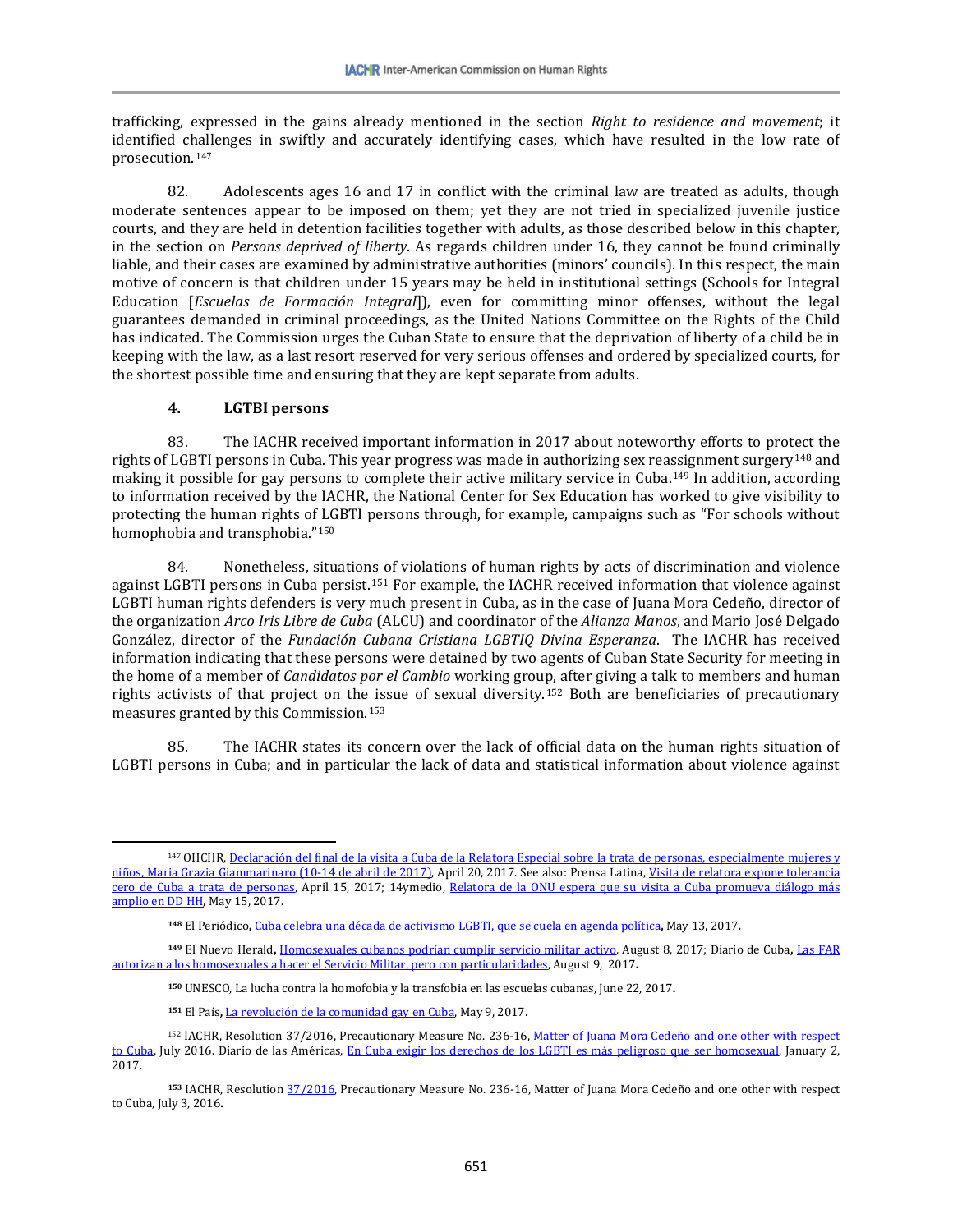them.[154](#page-25-0) The scarcity of data not only renders the problem invisible, but also makes it difficult to perform a more in-depth analysis of the actual situation of human rights for LGBTI persons in Cuba.

86. As a result, the Commission recommends that the Cuban State make the efforts needed so that, in coordination with all the branches of the State, relevant statistical data can be collected systematically on the prevalence and nature of violence and discrimination due to prejudice against LGBTI persons, or those who are perceived as such. Information on violence against LGBTI persons should be collected in the most disaggregated manner possible, including factors such as ethnicity; race; sex; gender; immigration status and situation of displacement; age; whether the person is a human rights defender; whether the person is subject to deprivation of liberty; socioeconomic situation, among others, as recommended by the IACHR in its report [Violence against lesbian, gay, bisexual, trans and intersex persons in the Americas.](http://www.oas.org/es/cidh/informes/pdfs/ViolenciaPersonasLGBTI.pdf) Access to disaggregated information and statistics will facilitate identifying the factors that generate violence and the evaluation of the effectiveness of the measures implemented by the state to prevent, punish, and eradicate them. The IACHR also reminds the State of Cuba of the importance of adopting all measures within its reach to guarantee a safe context for LGBTI persons and human rights defenders, which is fundamental for building a solid and inclusive rule of law.

# **5. Persons deprived of liberty**

<span id="page-25-0"></span> $\overline{\phantom{a}}$ 

87. In the course of this year, the Commission continued receiving worrisome information about the situation of persons deprived of liberty in Cuba. Despite the lack of public information, the Commission has received information that describes the persistence of the deplorable conditions of detention and serious human rights violations that persons deprived of liberty in Cuba face, among which special mention should be made of: overcrowded prisons; shortages of drugs, food, and drinking water; inadequate hygiene and unsanitary conditions; deficient medical care; the inability of the authorities to prevent violent acts; and the broad margin of discretion prison personnel enjoy to ensure order.

88. There continues to be a lack of public information on the number of persons deprived of liberty and their conditions. According to information published in media reports, official figures place at 57,300 the total number of persons deprived of liberty (approximately, 510 inmates per 100.000 inhabitants); nonetheless, civil society organizations estimate that the actual number is 70,000[155](#page-25-1) or an estimate of 623 inmates per 100,000 inhabitants.

89. The overcrowding, together with the deficient sanitary and food conditions, and the negligent medical care, exacerbates the characteristic tension of the detention centers; the conditions become propitious for worrisome violent episodes, perpetrated by other prisoners or self-inflicted, that bring on responses, resulting in serious injuries to the integrity and life of the persons in prison. When intervening, the prison authorities have a propensity to use force disproportionately and to apply punishments that do not respect the absolute prohibition on torture and cruel, inhuman or degrading treatment.

90. In fact, civil society organizations reported to the Commission how the inmates are "exemplary punished" when expressing dissatisfaction for alleged arbitrary searches or demanding better conditions of detention.[156](#page-25-2) Such punishments begin "with aggressive verbal offenses against their honor, and continue with slaps, bites, blows and direct kicks to the face and throughout the body, in which they use indistinctively neutralizing tangerine spray, massive hoses or canes that they call 'tonfa', often with handcuffs in the back"; prolonged isolation in dark and unsanitary cells with little ventilation is also a possibility.

91. For example, the IACHR learned of the contents of a denunciation signed by 18 prisoners held in the prison of the municipality of Melena del Sur, province of Mayabeque, in May 2017, and directed to the United Nations Human Rights Council, alleging:

<sup>154</sup>Alianza Cubana Manos, Informe sobre Derechos Humanos de las Personas LGBT en Cuba, June 2017.

<sup>155</sup> Hablemos Press[, Prisiones cubanas siguen siendo campos de concentración,](https://hablemos-press.com/2017/02/07/prisiones-cubanas-siguen-siendo-campos-de-concentracion/) February 7, 2017.

<span id="page-25-2"></span><span id="page-25-1"></span><sup>156</sup> Cubalex, *Retrocesos en la protección de los derechos de las personas privadas de libertad en las cárceles cubanas y otros actos que constituyen tortura y malos tratos o atentan contra la dignidad humana*, 2017.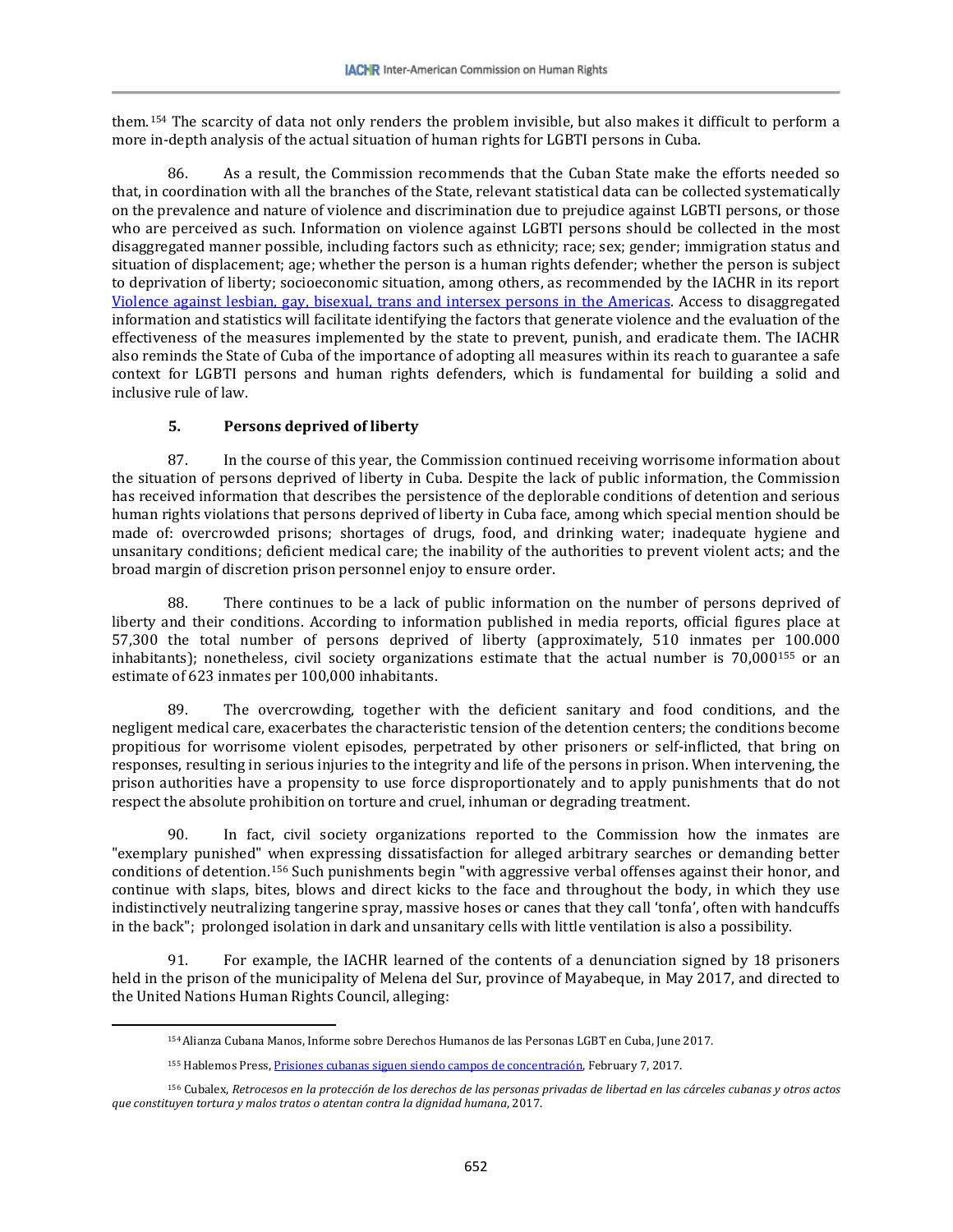In these first four months of the year, four prisoners have died, and a few days ago Rafael Arredondo Jardines died due to a blow, while he was handcuffed, by the officers at this prison; all are common prisoners. We want justice and respect for Human Rights in this place.[157](#page-26-0)

92. In addition, in July 2017, the Commission learned of the public denunciation by Yosvany Martínez and Ismael Boris Reñí, members of the UNPACU, in which they described the "subhuman" conditions they experienced in the Combinado del Este maximum security prison: "the water from the toilets would run along the walls and the ceiling … the beatings of 'handcuffed prisoners' were frequent." They also denounced the death of prisoner Hermenegildo Duvergel, due to the lack of medical care for multiple rib fractures as the result of a major beating inflicted on him for celebrating the death of former President Fidel Castro.[158](#page-26-1) Earlier, in February 2017, UNPACU had publicly denounced the death of Hamell Santiago Más Hernández due to the difficult prison conditions and lack of medical care, and in April 2017 the death of Alberto Delgado Valle, after he was beaten by guards, both at that same prison.[159](#page-26-2)

93. The IACHR observes with great concern that persons held in prisons often resort to hunger strikes, self-flagellation, and suicide, to call for improved prison conditions, and respect for minimum judicial guarantees in the proceedings against them, among other demands.[160](#page-26-3) The self-inflicted wounds include amputating fingers and hands, lacerating lips, gouging out eyes, injecting fecal matter and gasoline, ingesting objects (needles, spoons, scalpel, wires), in addition to setting themselves on fire.<sup>[161](#page-26-4)</sup>

94. In the course of 2017, the Committee on Enforced Disappearances, on referring to the inspection of places where persons are deprived of liberty, took note of the information provided by the State when it indicated that state and non-state actors can visit those centers. At the same time, it made reference to the periodic inspection visits made by the Office of the Attorney General, most without prior notice, though it observed that no specific and independent mechanism has been established that makes periodic visits to all places where persons deprived of liberty may be held.[162](#page-26-5) Accordingly, the Committee recommended to the Cuban State that it establish a specific and independent mechanism that can make unannounced periodic

 $\overline{\phantom{a}}$ 

<span id="page-26-3"></span><sup>160</sup> In the period under review, Reinier Rodríguez Mendoza, a member of UNPACU and an HIV patient, held at the San José de las Lajas prison, began a hunger strike in April 2017 after being transferred to a pavilion for highly dangerous prisoners, without adequate medical care (Diario de Cuba, Activista de la UNPACU con VIH inicia una huelga de hambre en demanda de atención médica, April 28, 2017; Martí Noticias, [Preso político enfermo de VIH exige atención médica con una huelga de hambre,](https://www.martinoticias.com/a/preso-politico-enfermo-de-vih-exige-atencion-medica-con-una-huelga-de-hambre/143858.html) April 28, 2017); Jorge Cervantes, a member of the UNPACU, was on a hunger strike for 39 days, calling for his prompt release (Martí Noticias, [Preso político](https://www.martinoticias.com/a/familiares-cervantes-huelga-politico-/149737.html)  [Cervantes se recupera de los 39 días de huelga de hambre,](https://www.martinoticias.com/a/familiares-cervantes-huelga-politico-/149737.html) July 26, 2017; 14ymedio[, Jorge Cervantes cumple un mes en huelga de hambre](http://www.14ymedio.com/nacional/Jorge-Cervantes-cumple-huelga-hambre_0_2240775911.html)  y <u>"está muy débil"</u>, June 22, 2017. See also: Amnesty International, Urgent Action: Opposition Activist in Maximum Security Prison, July 5, 2017); and Hugo Angel Riverón Aguilera, common prisoner, died in July 2017 after remaining on a hunger strike for 57 days, demanding the review of his criminal case (Diario de Cuba[, Muere un preso común tras 57 días de huelga de hambre,](http://www.diariodecuba.com/derechos-humanos/1499710191_32471.html) July 10, 2017).

In April 2017, an interview with Yosvanny Rivalta Diez shows his mutilated fingers on both hands and the numerous scars on his back and legs, as a result of self-inflicted lesions, a practice which, as noted, is commonly used by prisoners to get better conditions (YouTube[, Horrores en la cárcel,](https://www.youtube.com/watch?v=4VWrgVVRG-o) UNPACU, April 19, 2017).

For its part, Cubalex reported that since the 2013 Universal Periodical Review (UPR) there have been 22 suicides of inmates by hanging (Cubalex, *Retrocesos en la protección de los derechos de las personas privadas de libertad en las cárceles cubanas y otros actos que constituyen tortura y malos tratos o atentan contra la dignidad humana*, 2017).

<span id="page-26-4"></span><sup>161</sup> YouTube: [Las prisiones en Cuba,](https://www.youtube.com/watch?v=zi5j8l0sd6M&t=2s) UNPACU, March 18, 2017; [Horrores en la cárcel,](https://www.youtube.com/watch?v=4VWrgVVRG-o) UNPACU, April 19, 2017. See also: Hablemos Press[, Prisiones cubanas siguen siendo campos de concentración,](https://hablemos-press.com/2017/02/07/prisiones-cubanas-siguen-siendo-campos-de-concentracion/) February 7, 2017.

<span id="page-26-5"></span><sup>162</sup> United Nations, Committee on Enforced Disappearances, Final observations on the report submitted by Cuba pursuant to Article 29(1) of the Convention, CED/C/CUB/CO/1, March 14, 2017.

<span id="page-26-0"></span><sup>157</sup> Directorio Democrático Cubano, Press Release: Audio of letter/denunciation by prisoners to the UN and human rights organizations: [https://youtu.be/Ty5nhPzOayA,](https://youtu.be/Ty5nhPzOayA) June 1, 2017. See also: Martí Noticias, Escriben a ONU 17 reos para denunciar muerte de [5 presos por "golpizas" en carcel de Cuba,](https://www.martinoticias.com/a/cuba-presos-carceles-derechos-humanos-atropellos-denuncia-/146106.html) June 2, 2017.

<span id="page-26-1"></span><sup>&</sup>lt;sup>158</sup> Martí Noticias, [Opositores liberados revelan "condiciones infrahumanas" en Combinado del Este,](https://www.martinoticias.com/a/cuba-presos-politicos-condiciones-infrahumanas-combinado-este/148959.html) July 13, 2017. See also: YouTube[, Las prisiones en Cuba,](https://www.youtube.com/watch?v=zi5j8l0sd6M&t=2s) UNPACU, March 18, 2017.

<span id="page-26-2"></span><sup>159</sup> Hablemos Press[, Asesinado un activista cubano en una cárcel castrista,](https://hablemos-press.com/2017/04/29/asesinado-un-activista-cubano-en-una-carcel-castrista/) April 29, 2017; ABC Internacional, Muere un preso [político cubano por «falta de atención médica y malas condiciones de presidio»,](http://www.abc.es/internacional/abci-muere-preso-politico-cubano-falta-atencion-medica-y-malas-condiciones-presidio-201702252206_noticia.html) February 25, 2017; Martí Noticias[, Miembro de UNPACU](https://www.martinoticias.com/a/miembro-unpacu-muere-prision-combinado-del-este/139950.html)  muere [en la prisión Combinado del Este,](https://www.martinoticias.com/a/miembro-unpacu-muere-prision-combinado-del-este/139950.html) February 25, 2017. See also: YouTube[, Las prisiones en Cuba,](https://www.youtube.com/watch?v=zi5j8l0sd6M&t=2s) UNPACU, March 18, 2017.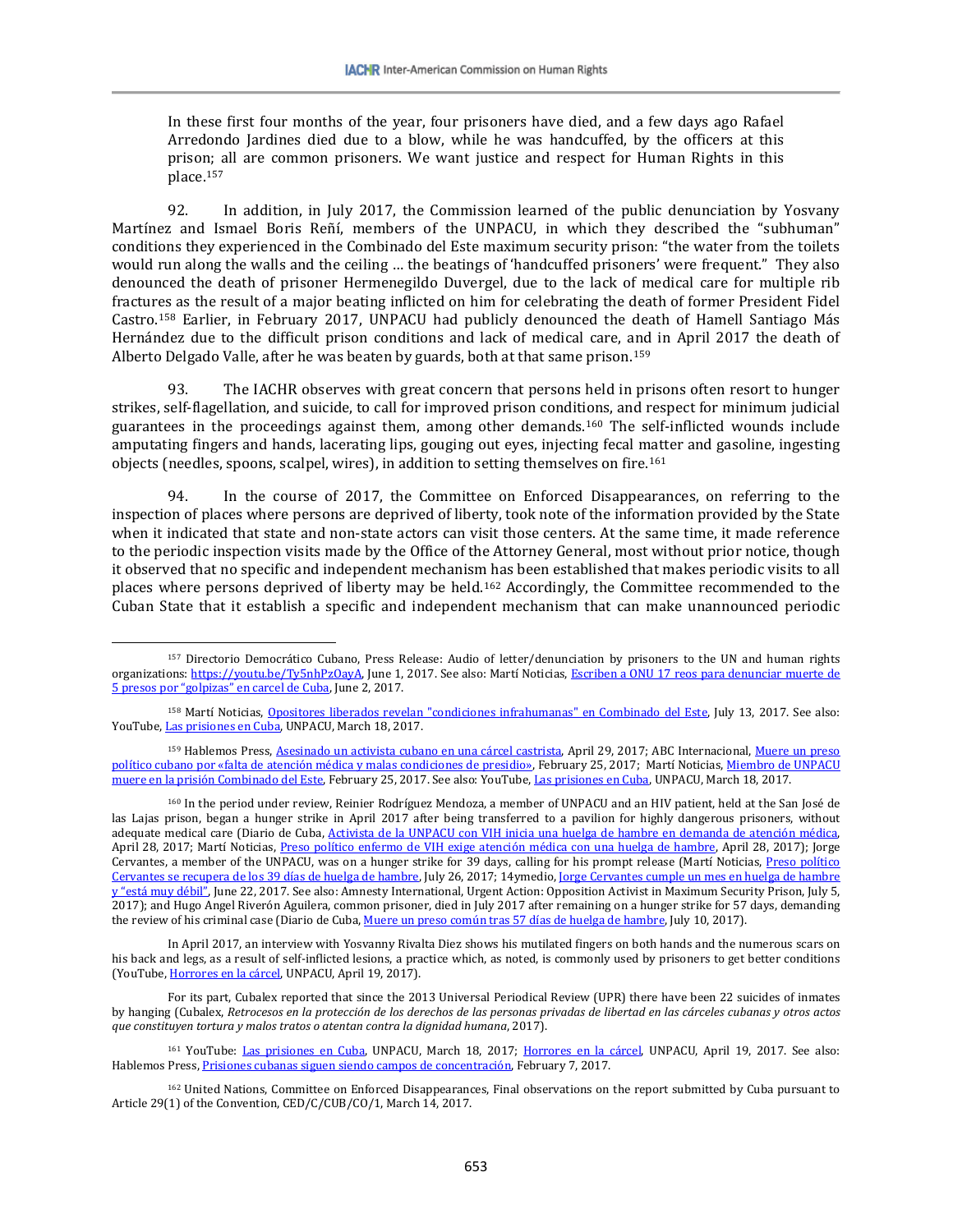visits, without obstacles, to any place where persons deprived of liberty are held. Similarly, the Committee called on the State to reconsider ratifying the Optional Protocol to the Convention against Torture.

95. Based on the foregoing, the IACHR considers that the prison conditions observed have not changed substantially, compared to what was reported in the 2016 Annual Report, and that this situation has taken a high toll in terms of negative impacts on the lives and integrity of persons deprived of liberty in Cuba. Accordingly, it is essential that the State adopt measures aimed at ensuring conditions of detention that are compatible with the relevant international standards. The Commission reminds the State of Cuba that every person deprived of liberty has the right to be treated humanely, with absolute respect for his or her inherent dignity, rights, and fundamental guarantees. This implies that the State, as the guarantor of the rights of the persons under its custody, not only has the special duty to respect and ensure their right to life and integrity, but must also ensure minimum conditions that are compatible with their dignity. Treating every person deprived of liberty with humanity and respect for their dignity is a universal norm that must be applied without any type of distinction, and that cannot depend on the material resources of the State.<sup>[163](#page-27-0)</sup>

### **6. Persons with disabilities**

 $\overline{\phantom{a}}$ 

96. In the course of 2017, the Commission convened a hearing on the *[Situation of persons with](https://www.youtube.com/watch?v=j1UxgO832kQ)  [disabilities in Cuba](https://www.youtube.com/watch?v=j1UxgO832kQ)* in which the civil society organizations reported on the serious obstacles that persons with disabilities face when it comes to exercising their rights, which in turn is conditioned mainly by political assessments made by the government entities.[164](#page-27-1)

97. The civil society organizations referred to discrimination on the grounds of political opinion promoted by state institutions, and how this has negative repercussions on the free exercise of the fundamental rights and freedoms provided for in the Constitution and in international human rights instruments. As regards the rights of assembly and association, the requesting organizations informed the Commission of the existence of three official registered associations that work on issues related to persons with disabilities in Cuba: the *Asociación Nacional de Sordos de Cuba* (ANSOC: National Association of Deaf Persons of Cuba); the *Asociación Nacional de Ciegos* (ANCI: National Association of Blind Persons); and the *Asociación Cubana de Limitados Físicos y Motores* (ACLIFIM: Cuban Association of Persons with Physical and Motor Skill Limitations). They indicated that to become a member one must show adherence to the policies of the government, since the bylaws of those organizations included ideological limitations that expressly discriminated on grounds of political opinion. As a result, persons adverse to the government, or perceived as such, were not able to join any of these organizations, or could be expelled from them, and, therefore, were kept from forming part of the specialized programs; nor could they engage in advocacy to defend the rights of persons with disabilities vis-à-vis the local, provincial, or national authorities.[165](#page-27-2)

98. As regards the right to health, the organizations described the difficulties that children with disabilities face when their mothers or fathers are critical of the government, and persons with disabilities themselves who are averse to the government, when they attempt to access the health services and care offered by the State of Cuba.[166](#page-27-3) 

<span id="page-27-0"></span><sup>163</sup> IACHR[: Report on the Human Rights of Persons Deprived of Liberty in the Americas,](https://www.oas.org/es/cidh/ppl/docs/pdf/ppl2011esp.pdf) OEA/Ser.L/V/II. Doc. 64, December 31, 2011, para. 61[; Report on Terrorism and Human Rights,](http://www.cidh.org/Terrorism/Span/indice.htm) OEA/Ser.L/V/II.116. Doc. 5 rev. 1 corr., October 22, 2002, para. 147.

<sup>&</sup>lt;sup>164</sup> IACHR, Hearing on *[Situation of persons with disabilities in Cuba](https://www.youtube.com/watch?v=j1UxgO832kQ)*, 164<sup>th</sup> period of sessions, September 5, 2017.

<span id="page-27-2"></span><span id="page-27-1"></span><sup>&</sup>lt;sup>165</sup> This is reported to be the situation of EEP, a person with an auditory disability, and FEP, a person with a visual impairment, both of whom were expelled from their associations because of their political ideas. Mr. Juan Goberna, with a visual impairment, denounced in the public hearing that he has been kept out of the Asociación Nacional de Ciegos (ANCI: National Association of the Blind) due to his political position, accordingly he has not received training in the technique for using his cane or in Braille, limiting his mobility and independence (IACHR, Hearing on *[Situation of persons with disabilities in Cuba](https://www.youtube.com/watch?v=j1UxgO832kQ)*, 164th period of sessions, September 5, 2017. See also: 14ymedio[, Un grupo de se organiza al margen del Estado,](http://www.14ymedio.com/nacional/grupo-discapacitados-organiza-margen_0_2259973987.html) July 24, 2017).

<span id="page-27-3"></span><sup>166</sup> The organizations presented a public denunciation by Juan Alberto de la Nuez Ramírez, Coordinator of the Movilización Ciudadana del #FANTU and the father of MANQ, who states that he faces serious difficulties meeting the child's needs and receiving social assistance due to his political position vis-à-vis the government. In addition, the case of Juan Goberna was described; visually impaired, he is a human rights defender who does not receive any social assistance despite having a Certificate of Disability issued by the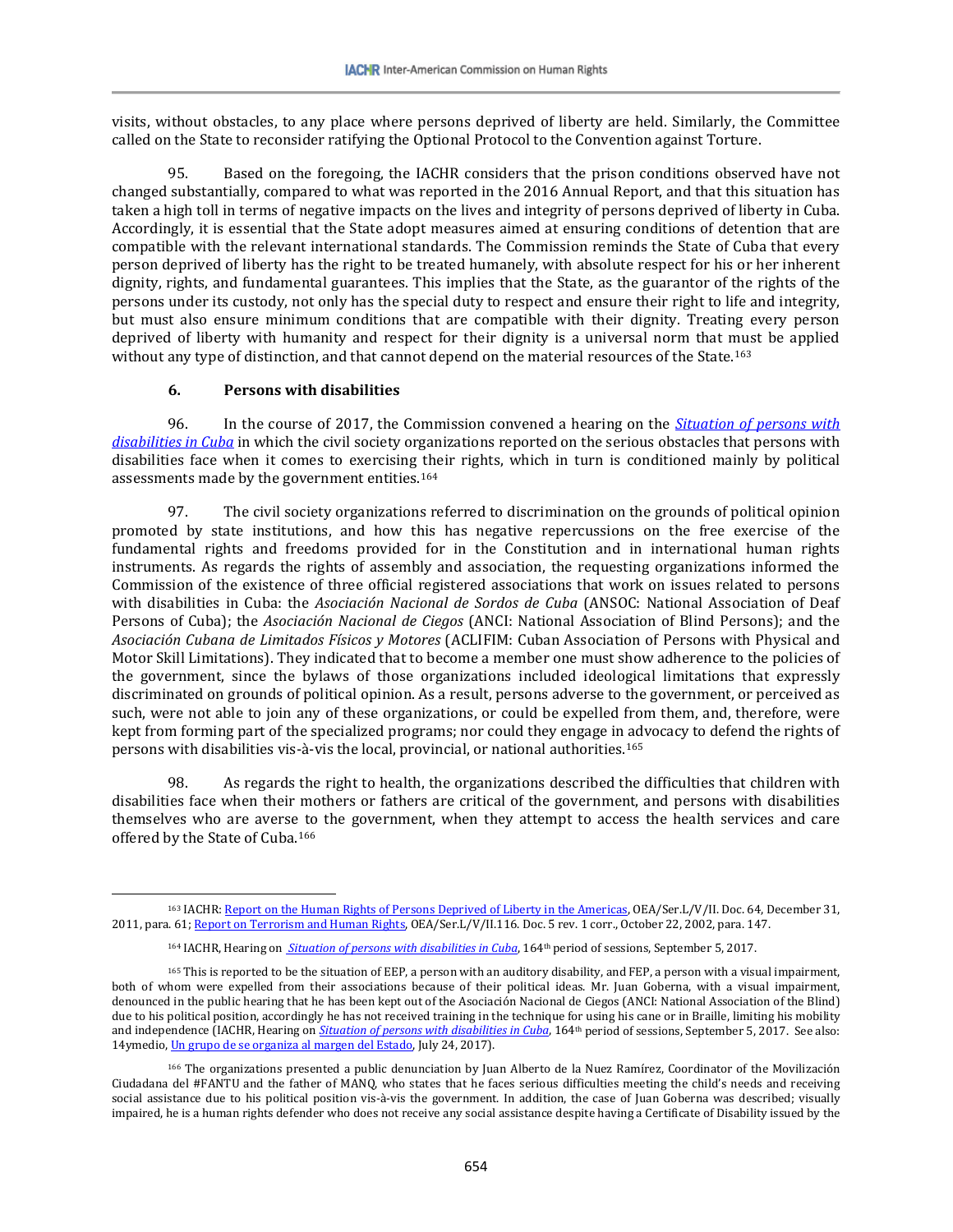99. As indicated above in this chapter<sup>[167](#page-28-0)</sup>, the hearing also included reports of violations of the right to identity by the public authorities to the detriment of newborn children with disabilities and little chance of survival, as efforts to register them are denied.[168](#page-28-1) With that, the State seeks to reduce infant mortality records and show that it has been overcome in Cuba.

100. Similar patterns of persecution, harassment, and threats against defenders of the rights of persons wit[h d](#page-28-3)isabilities, such as those already described in this chapter[169](#page-28-2), were reported to the Commission.170

101. The Commission reminds the Cuban State that non-discrimination and equality before the law are essential components of international human rights, and are fundamental for the enjoyment and exercise of all human rights. Accordingly, the State has the obligation to guarantee non-exclusion, no restrictions, and no preference whatsoever whose purpose or effect is to diminish or annul the recognition, enjoyment, or exercise, by persons with disabilities, of human rights and fundamental freedoms in the political, economic, social, cultural, and civil spheres, or in any other. At the same time, the State should create conditions of real equality for groups that have historically been excluded and are at greater risk of suffering discrimination.

### **7. Older persons**

102. The IACHR has received information on the invisibility of the human rights situation of older persons in Cuba and the situation regarding their basic needs.[171](#page-28-4) In Cuba, it has been documented that a significant proportion of older persons lack effective opportunities for enjoying a dignified life.<sup>[172](#page-28-5)</sup> This is due to a confluence of variables, including increasing social inequality with age, and the need for appropriate social programs to cover the demand for care. Special mention should also be made of the particular pressure women face to care for older persons, which affects their insertion in the labor market and the democratic balance of family responsibilities.<sup>[173](#page-28-6)</sup>

103. In view of the foregoing, the IACHR recommends to the Cuban State that it elevate the plural discussion on the challenges that older persons face when it comes to fully exercising their human rights, and then, once the legal and factual obstacles are identified, that it make the legal adjustments needed, as per the applicable international standards, and take affirmative or genuinely equal measures that translate into significant improvements in their quality of life, guaranteeing access to goods and services on an equal footing and without discrimination.

<sup>167</sup> See section on *Children and adolescents.*

 $\overline{\phantom{a}}$ 

<span id="page-28-1"></span><span id="page-28-0"></span><sup>168</sup> In this regard, the requesting organizations presented the case of HCAB who, after being born with infantile cerebral palsy due to alleged medical malpractice, was reportedly not entered in the Civil Registry until the risk of death had subsided; it is reported that there are eight similar cases that have not been publicly denounced for fear of reprisals (IACHR, Hearing on *[Situation of persons with](https://www.youtube.com/watch?v=j1UxgO832kQ)  [disabilities in Cuba](https://www.youtube.com/watch?v=j1UxgO832kQ)*, 164th period of sessions, September 5, 2017).

<span id="page-28-2"></span><sup>169</sup> See section on *Activism and dissidence: Right to personal liberty, security, and integrity, protection from arbitrary arrest, inviolability of the home, and inviolability and transmission of correspondence.* 

<span id="page-28-3"></span><sup>170</sup> For example, they reported that on February 25, 2017, five members of the Red de Cultura Inclusiva Cuba were arbitrarily arrested and three were kept from leaving their homes, making it impossible to hold the meeting scheduled to organize the activities of that organization; and on August 15, 2017 Rolando Ferrer Espinosa was detained and threatened when preparing to attend a meeting of the organization in the central part of the country (IACHR, Hearing on *[Situation of persons with disabilities in Cuba](https://www.youtube.com/watch?v=j1UxgO832kQ)*, 164th period of sessions, September 5, 2017).

<span id="page-28-4"></span><sup>171</sup> Cuba Posible[, Más viejos y desprotegidos: déficits y desigualdades en el cuidado hacia las personas mayores en Cuba,](https://cubaposible.com/cuidados-personas-mayores-cuba/) June 8, 2017.

<span id="page-28-5"></span><sup>172</sup> Cuba Posible[, Más viejos y desprotegidos: déficits y desigualdades en el cuidado hacia las personas mayores en Cuba,](https://cubaposible.com/cuidados-personas-mayores-cuba/) June 8, 2017.

<span id="page-28-6"></span>173 Cuba Posible[, Más viejos y desprotegidos: déficits y desigualdades en el cuidado hacia las personas mayores en Cuba,](https://cubaposible.com/cuidados-personas-mayores-cuba/) June 8, 2017.

competent authority (supporting information provided in the hearing on *[Situation of persons with disabilities in Cuba](https://www.youtube.com/watch?v=j1UxgO832kQ)*, 164th period of sessions, September 5, 2017).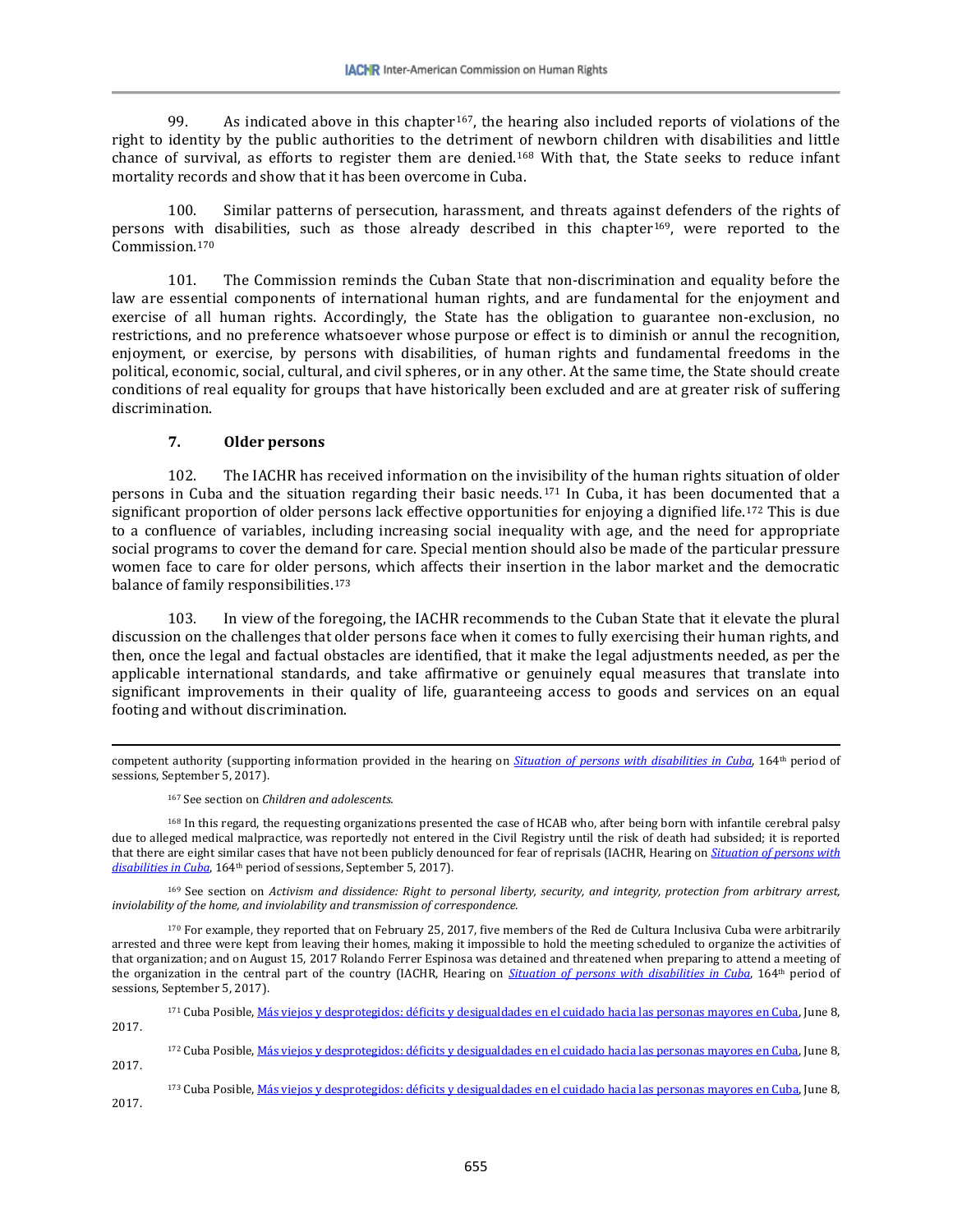### **8. Economic, social, cultural and environment rights (ESCER)**

104. With respect to economic, social, cultural, and environmental rights, the Commission observes that the State of Cuba has continued to implement actions aimed at promoting and ensuring the effective enjoyment thereof. According to the information available, on April 11, 2017, the State issued new regulations in connection with upholding the right to housing on the island—given the high prices and housing shortage—in an effort to ensure that citizens are able to purchase unfinished houses or legalize residences built without the necessary documentation.<sup>[174](#page-29-0)</sup> In the regulations, the "one-time sale of 16,887 affordable housing units currently under construction to citizens of the island who are able to pay the value of the property transfer and complete the building within five years, during which time the houses must be finished and legalized" stands out. Housing coverage is reportedly one of the most sensitive issues given that for decades new affordable housing has only been built for victims of the frequent hurricanes that hit the country or of collapses due to the poor condition of some buildings.[175](#page-29-1) The information indicates that 20,021 victims of hurricanes who built their homes or began repairs without the proper documentation will also be able to legalize their situation, which will make them eligible for subsidies.<sup>[176](#page-29-2)</sup>

105. Regarding the right to health, it is important to reiterate that deaths caused by infectious and parasitic diseases have fallen to 1.3 percent of the total number of deaths and, as validated by the World Health Organization (WHO), in 2015 it was revealed that Cuba was the first country in the world to eliminate mother-to-child transmission of HIV/AIDS and syphilis.[177](#page-29-3)

106. It is also worth noting that the United Nations has recognized Cuba's pro-environment efforts.[178](#page-29-4) During the celebration of a national event to observe World Environment Day, held in the province of Sancti Spiritus, the United Nations resident coordinator in Cuba, Myrta Kaulard, stated that "Cuba was extensively involved in the preparation and negotiation of the 2030 Sustainable Development Agenda and the Paris Agreement, high-level instruments that envision the future efforts of the global community."[179](#page-29-5) The State's plan—also known as *Tarea Vida* [Vital Work]—to tackle climate change is a document adopted by the Council of Ministers that brings together 11 tasks, among them the availability and efficient use of water as part of the way to contend with drought, the use of renewable sources of energy, food security, health, and tourism.[180](#page-29-6) *Tarea Vida* contains a series of actions aimed at countering impacts in vulnerable areas, such as not allowing the building of new homes in coastal settlements and reducing croplands near the coasts or damaged by seawater intrusion into underground aquifers, etc.<sup>[181](#page-29-7)</sup>

 $\overline{\phantom{a}}$ 

<span id="page-29-0"></span><sup>174</sup> *Nuevo Herald*, [Cuba renueva normas de vivienda ante altos precios y déficit habitacional](http://www.elnuevoherald.com/noticias/mundo/america-latina/cuba-es/article143927919.html) [Cuba overhauls housing regulations in view of high prices and a housing shortage], April 11, 2017.

<span id="page-29-1"></span><sup>175</sup> *Nuevo Herald*, [Cuba renueva normas de vivienda ante altos precios y déficit habitacional](http://www.elnuevoherald.com/noticias/mundo/america-latina/cuba-es/article143927919.html) [Cuba overhauls housing regulations in view of high prices and a housing shortage], April 11, 2017.

<span id="page-29-2"></span><sup>176</sup> *Nuevo Herald*, [Cuba renueva normas de vivienda ante altos precios y déficit habitacional](http://www.elnuevoherald.com/noticias/mundo/america-latina/cuba-es/article143927919.html) [Cuba overhauls housing regulations in view of high prices and a housing shortage], April 11, 2017.

<span id="page-29-3"></span><sup>177</sup>United Nations, Committee on the Elimination of Racial Discrimination, [Consideration of reports submitted by States parties](http://docstore.ohchr.org/SelfServices/FilesHandler.ashx?enc=6QkG1d%2fPPRiCAqhKb7yhstnWXUgBrbjkAy%2fEHXxM1QFUEI1u%2bu%2fIG0s2hWxJRci1gxCEcfMyVoxfkvtTRtrrrfbWdqJgbkoZDkAlxr32Bg%2fY3gdALC5gvSuCP6QkKvJm)  [under Article 9 of the Convention,](http://docstore.ohchr.org/SelfServices/FilesHandler.ashx?enc=6QkG1d%2fPPRiCAqhKb7yhstnWXUgBrbjkAy%2fEHXxM1QFUEI1u%2bu%2fIG0s2hWxJRci1gxCEcfMyVoxfkvtTRtrrrfbWdqJgbkoZDkAlxr32Bg%2fY3gdALC5gvSuCP6QkKvJm) CERD/C/CUB/19-21, September 9, 2016, paragraphs 126-135; World Health Organization, The WHO [validates countries' elimination of mother-to-child transmission of HIV and syphilis,](http://www.who.int/mediacentre/news/statements/2016/mother-child-hiv-syphilis/es/) June 8, 2016; Pan-American Health Organization, [Factsheet: Mother-to-child transmission of HIV and syphilis,](http://www.paho.org/hq/index.php?option=com_content&view=article&id=11083%3A2015-hoja-informativa-madre-hijo-vih-sifilis&catid=987%3Amother-child-transmission&Itemid=41525&lang=es) latest update, November 30, 2015; *Excelsior*, [Cuba elimina la transmisión de](http://www.excelsior.com.mx/global/2016/08/16/1111329)  [madre a hijo del VIH y](http://www.excelsior.com.mx/global/2016/08/16/1111329) de la sífilis [Cuba eliminates mother-to-child transmission of HIV and syphilis], August 16, 2016.

<span id="page-29-4"></span><sup>178</sup> *Radio Rebelde*, [Naciones Unidas Reconoce labor de Cuba a favor del Medio Ambiente](http://www.radiorebelde.cu/noticia/naciones-unidas-reconoce-labor-cuba-favor-medio-ambiente-20170605/) [United Nations Recognizes Cuba's Pro-environment Efforts], September 9, 2017.

<span id="page-29-5"></span><sup>179</sup> *Radio Rebelde*, [Naciones Unidas Reconoce labor de Cuba a favor del Medio Ambiente](http://www.radiorebelde.cu/noticia/naciones-unidas-reconoce-labor-cuba-favor-medio-ambiente-20170605/) [United Nations Recognizes Cuba's Pro-environment Efforts], September 9, 2017.

<span id="page-29-6"></span><sup>180</sup> *Radio Rebelde*, [Naciones Unidas Reconoce labor de Cuba a favor del Medio Ambiente](http://www.radiorebelde.cu/noticia/naciones-unidas-reconoce-labor-cuba-favor-medio-ambiente-20170605/) [United Nations Recognizes Cuba's Pro-environment Efforts], September 9, 2017.

<span id="page-29-7"></span><sup>181</sup> *Radio Rebelde*, [Naciones Unidas Reconoce labor de Cuba a favor del Medio Ambiente](http://www.radiorebelde.cu/noticia/naciones-unidas-reconoce-labor-cuba-favor-medio-ambiente-20170605/) [United Nations Recognizes Cuba's Pro-environment Efforts], September 9, 2017.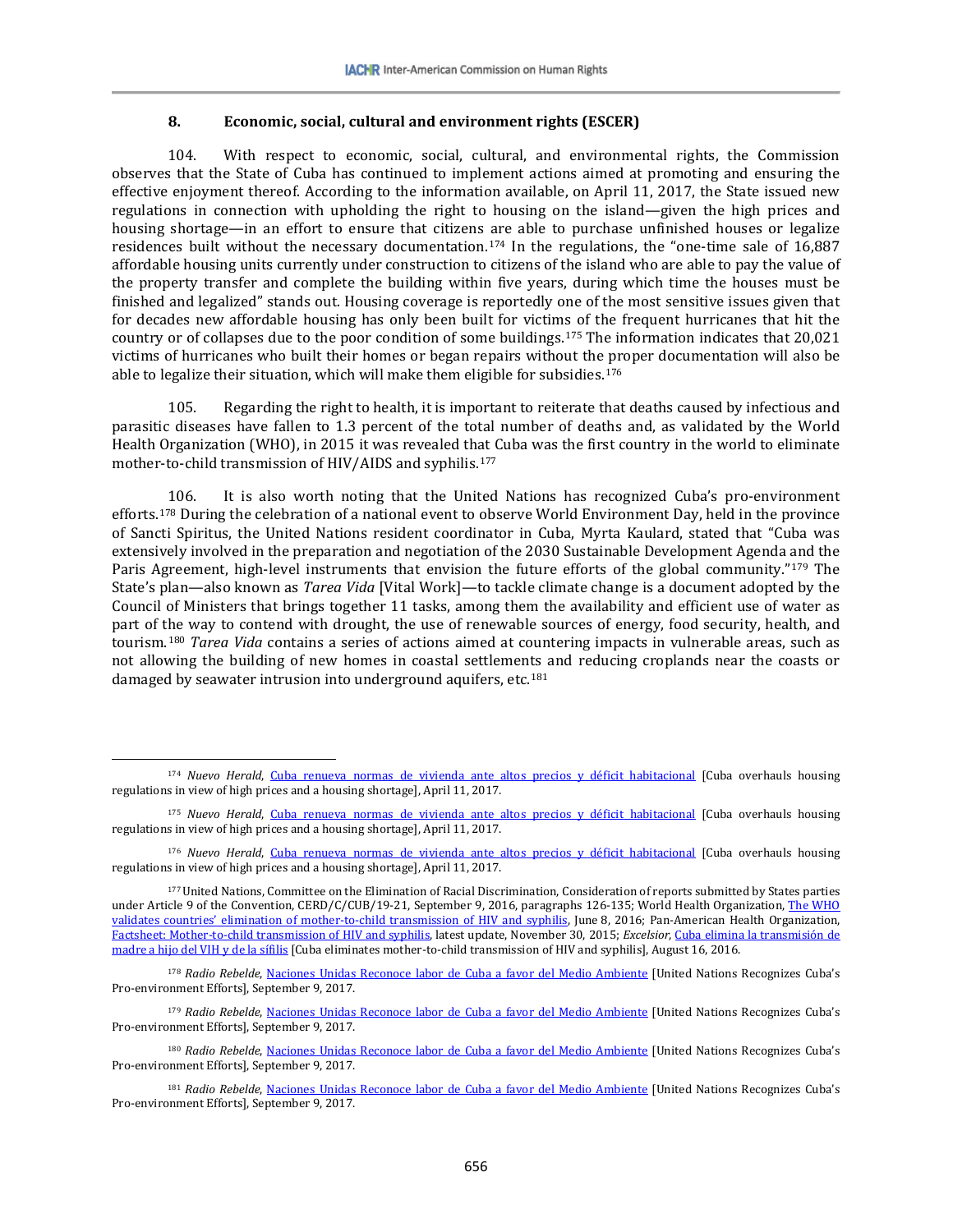107. The IACHR has received information about serious situations of race- and gender-based discrimination in Cuba.[182](#page-30-0) An investigation conducted by a group of activists and human rights defenders between 2016 and 2017 was able to determine that among the employers surveyed, none were black, 50% were mestizo, and 50% white. Labor stratification is widespread, also at a regional level. Within this population, women suffer even more discrimination.[183](#page-30-1)

108. According to information received by the IACHR at the hearing held during its  $163^{rd}$  Regular Session, persons with disabilities in Cuba come up against serious obstacles when it comes to enjoying their rights in the same conditions as other people, insofar as such enjoyment relies primarily on policy judgments made by government entities. This situation has a troubling impact on the right to health of persons with disabilities.[184](#page-30-2)

109. With respect to the right to education, it should be noted that information has been received that indicates a number of impacts on Cuba's education plan.[185](#page-30-3) Indeed, reduced investment in education, and in social spending in general, was verified and this seemingly had an effect on the education system. The growth of the older adult population has reportedly led to increased social spending at the same time that the active working population is shrinking, causing an inevitable economic imbalance, which is reflected in sectors like education. The information reveals that teaching is among the worst paid professions in the country,[186](#page-30-4) making it difficult for teachers to survive and prompting an exodus of professionals to other, better-paid fields, which has resulted in a chronic lack of teachers.

110. The IACHR also believes it is important to mention the impact of Hurricane Irma, which hit the island between September 7–10, 2017, triggering severe coastal flooding, strong winds, and intense rains, mainly in the north from Camag[üey](#page-30-6) to Artemisa.[187](#page-30-5) Camagüey, Ciego de Avila, Sancti Spiritus, and Villa Clara were the provinces most affected.188

111. According to the data provided by the *Oficina Nacional de Estadísticas e Información* [National Office of Statistics and Data] (ONEI) and the reports given daily by the three chiefs of the Strategic Regions to the chairman of the National Defense Council, of the 1,863,589 people who received assistance in the aftermath of Hurricane Irma, 11,689 were still receiving state support in the form of food and other essentials in Ciego de Avila, Camagüey, Villa Clara, Holguin, Sancti Spiritus, Havana, Las Tunas, Matanzas, and Guantana[mo](#page-30-8).[189](#page-30-7) Reports indicate that 158,554 houses were affected: 14,657 total collapses and 16,646 partial collapses.190

112. The data available reveal that in response to this situation, the government decided that the State Budget would cover 50 percent of the price of construction materials sold to victims whose homes were

 $\overline{\phantom{a}}$ 

<span id="page-30-0"></span><sup>182</sup> *Negación, Exclusión y Represión: Informe sobre la situación de derechos humanos de la población afrocubana* [Denial, Exclusion, and Repression: Report on the human rights situation of the afro-Cuban population]. *Comité Ciudadanos por la Integración Racial* [Citizens' Committee for Racial Integration] (CIR), June 2017.

<span id="page-30-1"></span><sup>183</sup> *Discriminación racial en el mercado laboral cubano: Informe investigativo realizado desde la sociedad civil independiente* [Racial Discrimination in the Cuban Labor Market: Investigative report conducted by independent civil society]. *Comité Ciudadanos por la Integración Racial* [Citizens' Committee for Racial Integration] (CIR), May 2017, p. 52.

<sup>184</sup> VID[, https://www.oas.org/es/cidh/prensa/comunicados/2017/157.asp.](https://www.oas.org/es/cidh/prensa/comunicados/2017/157.asp)

<span id="page-30-3"></span><span id="page-30-2"></span><sup>185</sup> *Nuevo Harold*, [Las estadísticas reflejan la grave crisis del sistema educativo cubano](http://www.elnuevoherald.com/noticias/mundo/america-latina/cuba-es/article130034889.html) [The data reflect serious crisis in the Cuban education system], September 9, 2017.

<span id="page-30-8"></span><span id="page-30-7"></span><span id="page-30-6"></span><span id="page-30-5"></span><span id="page-30-4"></span><sup>186</sup> *Nuevo Harold*, [Maestros de escuela cubanos, la pobre remuneración hace inevitable el éxodo](http://www.elnuevoherald.com/noticias/mundo/america-latina/cuba-es/article144743329.html) [Cuban school teachers: Low pay makes their exodus inevitable], September 9, 2017.

<sup>187</sup> *Gramma*, Official Daily of the Central Committee of the Communist Party of Cuba. Havana, September 9, 2017.

<sup>188</sup> *Gramma*, Official Daily of the Central Committee of the Communist Party of Cuba. Havana, September 9, 2017.

<sup>189</sup> *Gramma*, Official Daily of the Central Committee of the Communist Party of Cuba. Havana, September 9, 2017.

<sup>190</sup> *Gramma*, Official Daily of the Central Committee of the Communist Party of Cuba. Havana, September 9, 2017.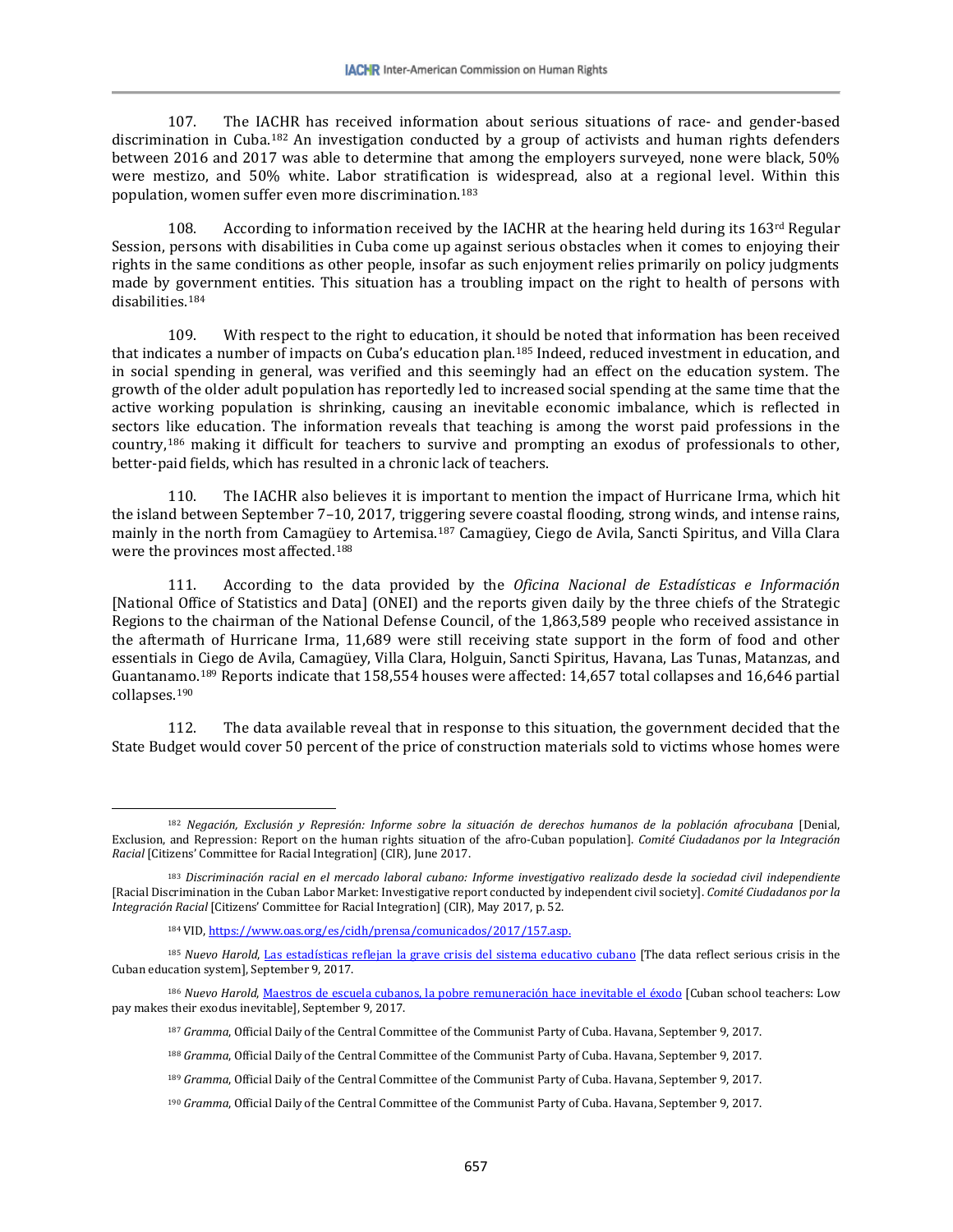either totally or partially destroyed<sup>[191](#page-31-0)</sup> and 50 percent of the current retail price of basic goods for the affected population, including mattresses, toiletries and hygiene products, cooking gear, and home furnishings (in cases of greater need, 100% of the value has been covered); as well as to have approximately 900 prepared food stands set up, with reduced prices, among others.[192](#page-31-1)

113. It is important to note as well that the information available indicates that Cuba will also receive aid from other countries<sup>[193](#page-31-2)</sup> and organizations, like the World Food Program (WFP), which announced they would be offering emergency aid in the amount of US\$7.2 million given the devastation caused by Hurricane Irma in Cuba.[194](#page-31-3)

114. In this regard, the IACHR expresses its solidarity with the victims and all those affected by Hurricane Irma and urges the State to continue to deploy relevant efforts to assist the victims, especially individuals, groups, and communities living in situations of historical discrimination and poverty.

115. With this in mind, the IACHR encourages the State of Cuba to continue to promote and effectively protect economic, social, and cultural rights.

### **V. CONCLUSIONS AND RECOMMENDATIONS**

 $\overline{\phantom{a}}$ 

116. The Commission salutes the openness of the Cuban Government on receiving, in the course of 2017, the United Nations Special Rapporteur on trafficking in persons, especially women and children, Maria Grazia Giammarinaro<sup>195</sup>, and t[he](#page-31-5) United Nations Independent Expert on human rights and international solidarity, Virginia Dandan196, and urges it to continue opening up to the monitoring done by international human rights mechanisms. In this vein, the IACHR wishes to reiterate its interest in making its first onsite visit to Cuba in order to initiate a closer relationship and a respectful dialogue with the Cuban State and people, and thereby to provide such technical support in the area of human rights as may be required to foster their observance and defense.

117. The IACHR also applauds the actions taken to foster economic, social, and cultural rights in Cuba and highlights the international cooperation that the people of Cuba offer to the region in the areas of health, education, and culture, among others.

118. The Commission also notes with great concern that, mindful of the recommendations made in the chapters IV of annual reports from prior years, and in light of the information collected this year, the Commission does not observe any improvement in aspects such as the violations of the rights to liberty and integrity, arbitrary restrictions on the right to vote and to participate in government, the freedom of expression and dissemination of ideas, violations of due process guarantees, and unlawful limitations on the right to residence and movement, among others. Moreover, the IACHR regrets that the official information available is so limited, and also laments the historical distance between the State and this regional human rights body.

<span id="page-31-0"></span><sup>191</sup> *Nuevo Harold*, [El Gobierno cubano financiará mitad reconstrucción casas dañadas por huracán](http://www.elnuevoherald.com/noticias/mundo/america-latina/cuba-es/article173895471.html#storylink=cpy) [Cuban Government will fund half of the reconstruction of houses damaged by the hurricane], September 9, 2017.

<sup>192</sup> *Gramma*, Official Daily of the Central Committee of the Communist Party of Cuba. Havana, September 9, 2017.

<span id="page-31-2"></span><span id="page-31-1"></span><sup>193</sup> *Nuevo Herald*, [Cuba recibe donativos de varios países para damnificados del huracán Irma](http://www.elnuevoherald.com/noticias/mundo/america-latina/cuba-es/article173953361.html) [Cuba receives donations from several countries for victims of Hurricane Irma], September 9, 2017; *Cuba si*[, China entregará donaciones a Cuba tras embate del huracán](http://www.cubasi.cu/cubasi-noticias-cuba-mundo-ultima-hora/item/68103-china-entregara-donaciones-a-cuba-tras-embate-del-huracan-irma)  [Irma](http://www.cubasi.cu/cubasi-noticias-cuba-mundo-ultima-hora/item/68103-china-entregara-donaciones-a-cuba-tras-embate-del-huracan-irma) [China will deliver donations to Cuba in the wake of Hurricane Irma], September 9, 2017.

<span id="page-31-3"></span><sup>&</sup>lt;sup>194</sup> TVI24[, Huracán Irma: ONU ayuda a Cuba con seis millones de euros](http://www.tvi24.iol.pt/internacional/17-09-2017/furacao-irma-onu-ajuda-cuba-com-seis-milhoes-de-euros) [Hurricane Irma: UN helps Cuba with six million euros], September 9, 2017.

<span id="page-31-5"></span><span id="page-31-4"></span><sup>195</sup> OHCHR, Declaración del final de la visita a Cuba de la Relatora Especial sobre la trata de personas, especialmente mujeres y [niños, Maria Grazia Giammarinaro \(10-14 de abril de 2017\),](http://www.ohchr.org/SP/NewsEvents/Pages/DisplayNews.aspx?NewsID=21518&LangID=S) April 20, 2017.

<sup>196</sup> OHCHR[, Experta de la ONU aplaude la solidaridad internacional de Cuba, pero pide progreso en DD HH,](http://www.ohchr.org/SP/NewsEvents/Pages/DisplayNews.aspx?NewsID=21893&LangID=S) July 29, 2017.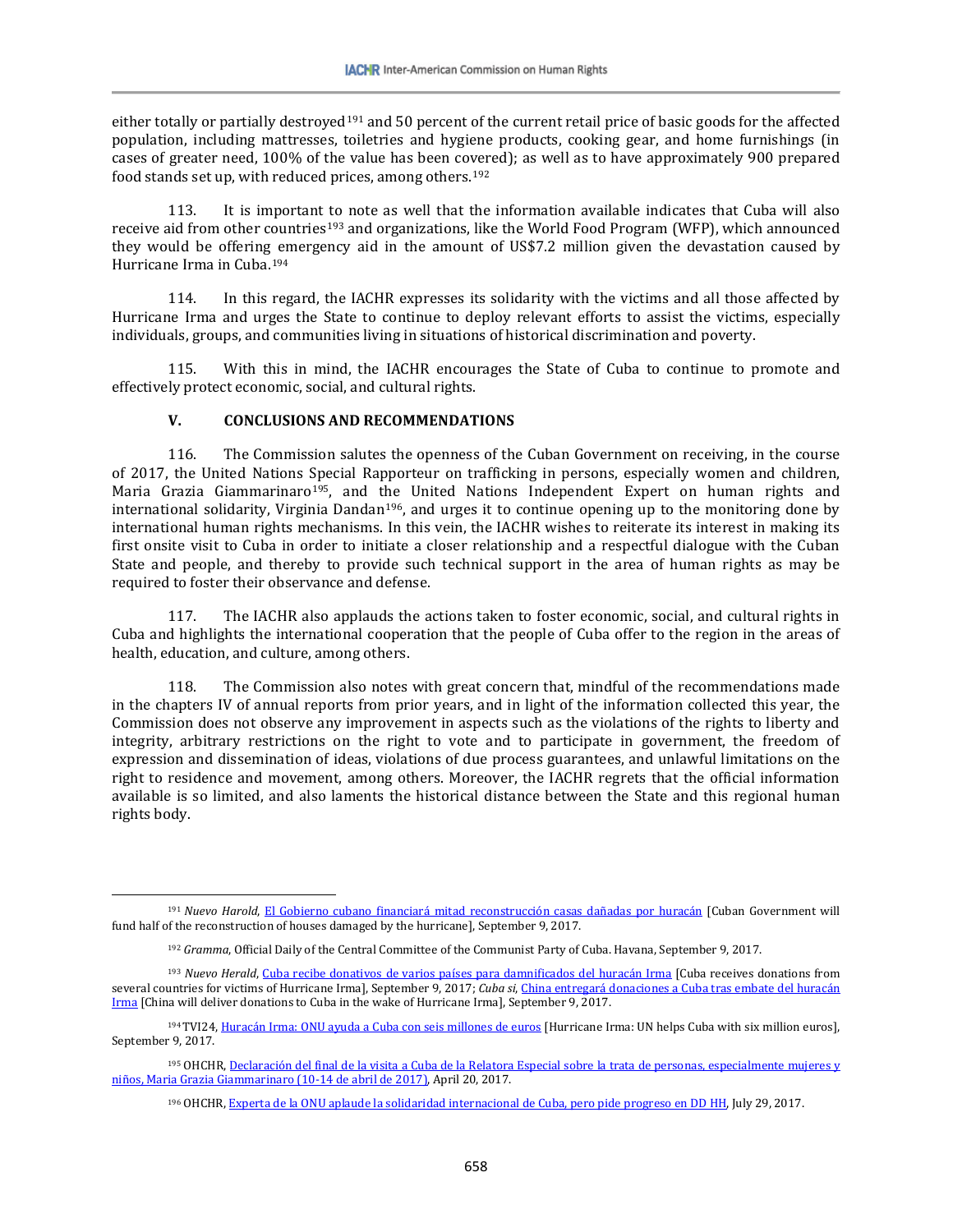119. This is why, pursuant to its mandate, the Commission urges the Cuban State to:

As regards the right to vote and to participate in government:

1. Adopt the legislative and other measures necessary to ensure an electoral system that is inclusive and guarantees the free circulation of ideas and thought, making possible the free political participation of all Cuban citizens in equal conditions.

As regards the independence of the Judicial Branch:

2. Adopt the measures necessary to ensure the full independence of the Judicial Branch from the other branches of government.

As regards activists and dissidents:

- 3. Adopt adequate prevention mechanisms to avoid acts of harassment, threats, assaults, stigmatization, persecution, and criminalization committed by the state authorities, or with their acquiescence, to the detriment of dissidents, activists, human rights defenders, journalists, and other media workers. The following measures are considered necessary: It is recommended that the education and training of public officials, and especially of police and security officials, include the importance of publicly condemning every act of aggression; take the measures necessary to prevent violence in the context of public demonstrations; establish reasonable limits, governed by the principles of legality, necessity, and proportionality, to ensure their peaceful development, as well as undertake serious, impartial, and effective investigations into the aggressions, threats, and acts of intimidation committed to the detriment of those already referred to;
- 4. Ensure that in the exercise of the right to movement, human rights defenders, activists, independent journalists, and social and political leaders are not subjected to unjustified obstacles, refraining from confiscating or destroying their materials and working instruments;
- 5. Abolish the death penalty in the Criminal Code and all related provisions, or at least impose a moratorium on its application, and in the meantime adopt the legislative and other measures necessary for ensuring that the death penalty not be imposed in proceedings in which due process guarantees are not observed and in which no free trial is held before a competent, independent, and impartial court, previously established by law, and in the face of allegations of having engaged in criminally punishable conduct provided for in ambiguous and vague legal provisions;
- 6. Eliminate the references to "dangerousness" and "special proclivity of a person to commit crimes," contained in the Criminal Code; and
- 7. Adjust the procedural laws of the Cuban State to applicable international standards on due process so that persons who go before the courts for a determination of their rights and responsibilities can have minimum legal guarantees for mounting their defense.

As regards the right to freedom of expression:

8. Adopt the measures necessary for guaranteeing the free exercise of journalism and the security of those subject to a special risk because of exercising their right to freedom of expression, whether the threats come from state agents or private persons. In addition, besides guaranteeing diligent, impartial and effective investigations into the facts set forth above, the IACHR urges the State of Cuba to guarantee that the persons responsible be tried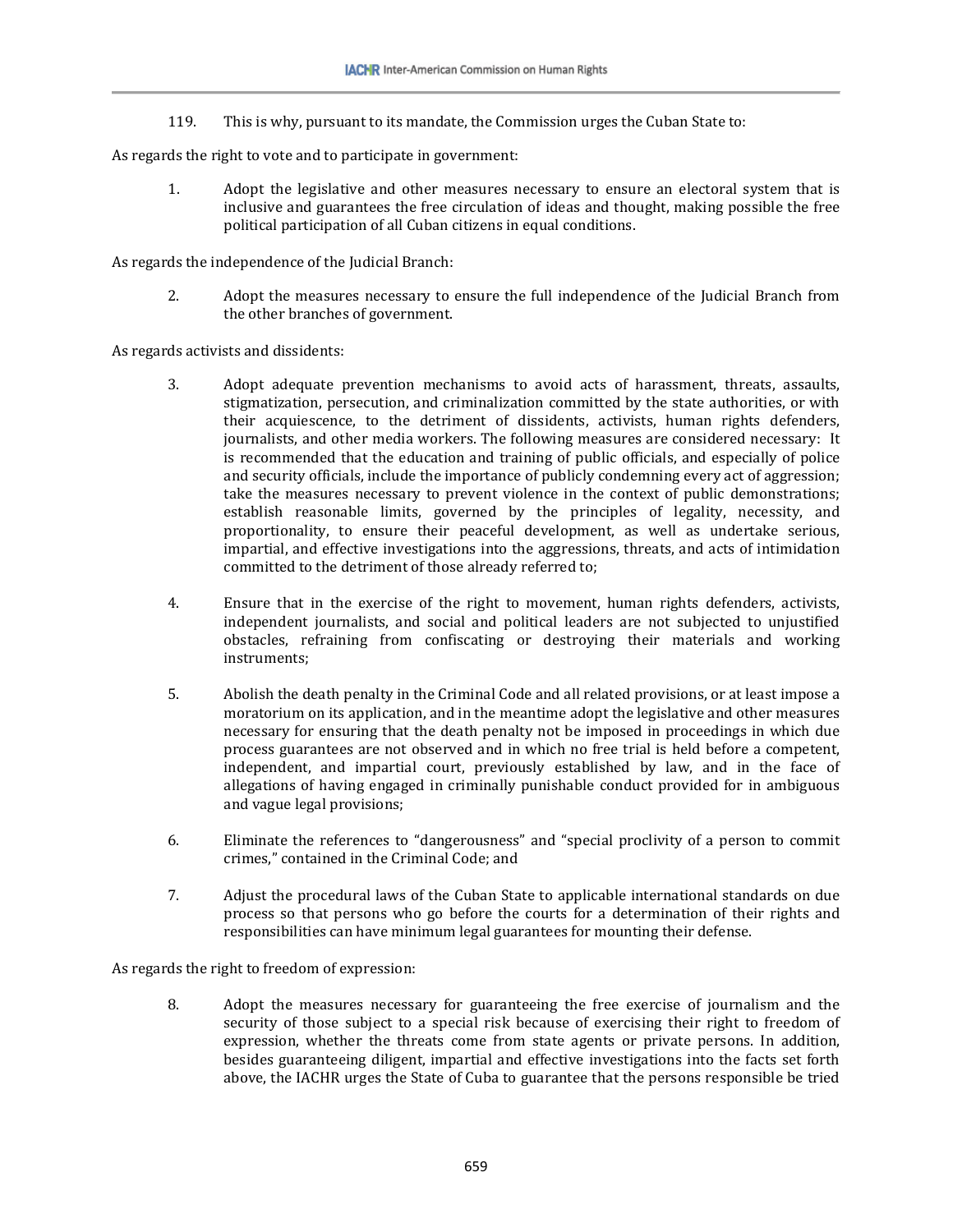by impartial and independent courts, removing the legal obstacles to investigating and punishing such offenses;

- 9. Promote the repeal of the laws that enshrine the offense of contempt (*desacato*), whatever form they take, as such laws are contrary to inter-American standards and restrict public debate, which is an essential element of any democracy. In addition, reform the criminal defamation statutes that aim to protect reputation and honor when information is disseminated on matters of public interest, on public officials, or on candidates for public positions; encourage democratic debate through declarations, practices, and public policies that promote tolerance and respect for others, in equal conditions, whatever their thinking or ideas; and
- 10. Expand the connectivity of the Internet without restrictions, thereby promoting universal access to the Internet to ensure the effective enjoyment of the right to freedom of expression. The IACHR also reiterates to the Cuban government that it should guarantee that the provisions that regulate access to the Internet in Cuba observe the international provisions that protect the right of freedom of expression and thought, including the right to privacy and the right to seek, receive, and disseminate ideas and information without unnecessary restrictions.

### As regards Afro-descendent persons:

- 11. Adopt urgent measures aimed at overcoming the situation of structural discrimination that affects the Afrodescendant population, as well as positive measures to eliminate racial discrimination and ensure that Afrodescendant persons can exercise their rights in equal conditions as the rest of the population; and
- 12. Adopt the measures necessary for Afro-Cuban women to be able to exercise their rights to assembly, freedom of thought and expression, residence, and movement, among others, free from all forms of violence and discrimination. To that end, it is recommended that any public official or individual who, having been guaranteed access to justice and judicial protection, has been found responsible for such acts, be investigated, prosecuted and punished in exemplary fashion.

As regards children and adolescents:

- 13. Review the national legislation with a view to bringing it into line with the Convention on the Rights of the Child, especially the Code of the Family, the Code of Children and Youth, and the Criminal Code, all of which predate the entry into force of the Convention on the Rights of the Child. While many programs and practical interventions are in line with the Convention, there needs to be a comprehensive updating of the laws to ensure that the statutes respect the rights of children in keeping with international standards;
- 14. Adapt the definition of child to what is established in the Convention on the Rights of Child, i.e. grant the special protection recognized by international human rights law to all children and adolescents under 18 years of age; and
- 15. Review the laws, policies, and practices to guarantee effective protection of children and adolescents from all forms of exploitation, in particular labor and sexual, and offer victims adequate care.

### As regards LGBTI persons:

16. Implement adequate and effective efforts for the protection of all the rights of LGBTI persons and of the defenders of their rights.